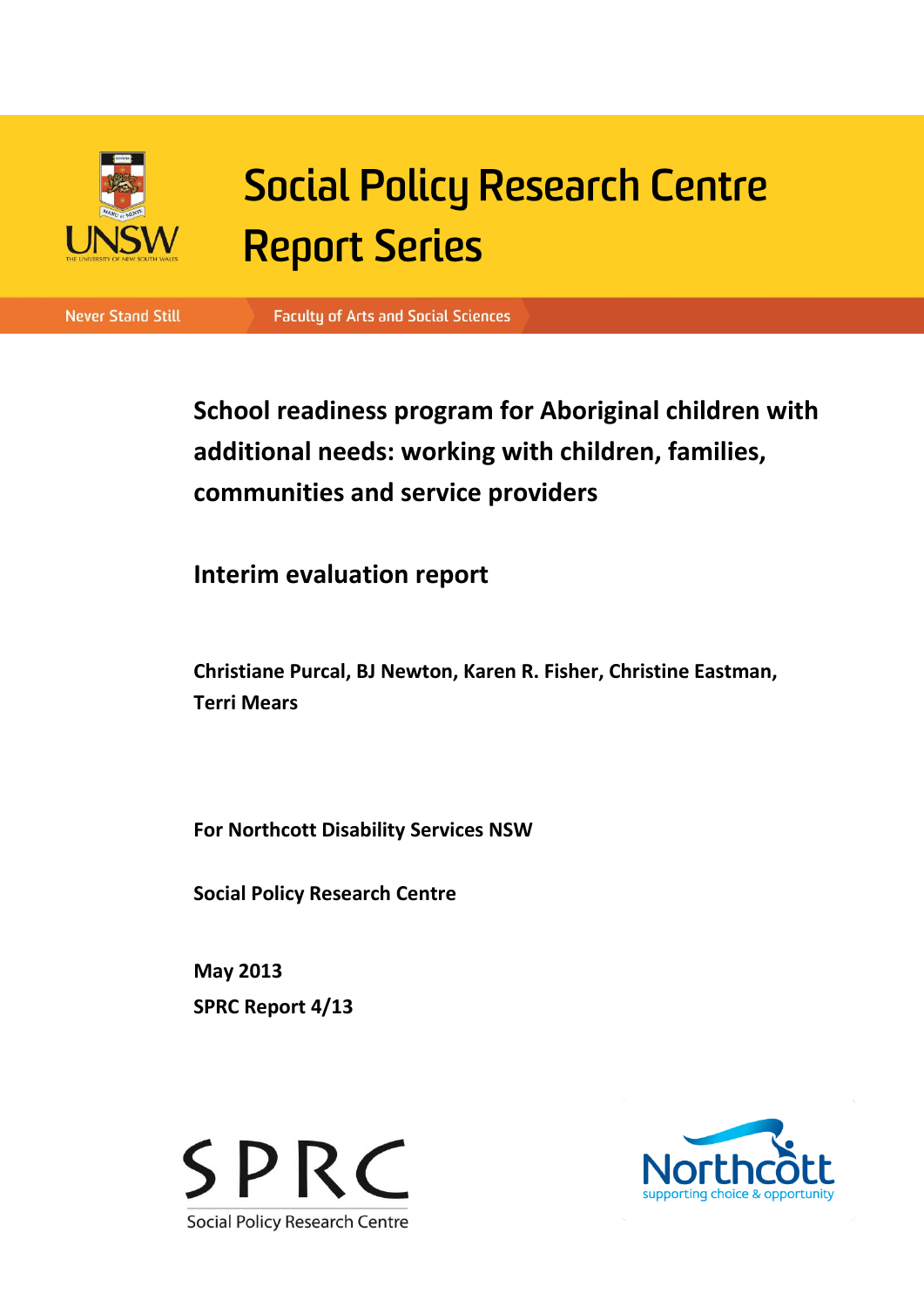For a full list of SPRC Publications visit:

[www.sprc.unsw.edu.au](http://www.sprc.unsw.edu.au/)

or contact:

Publications, SPRC, Level 2, John Goodsell Building University of New South Wales, Sydney, NSW, 2052, Australia.

Telephone: +61 (2) 9385 7800 Fax: +61 (2) 9385 7838 Email: sprc@unsw.edu.au

**ISSN:** 1446-4179

**ISBN:** 978-0-7334-3311-5

**Published:** May 2013

The views expressed in this publication do not represent any official position on the part of the Social Policy Research Centre, but the views of the individual authors.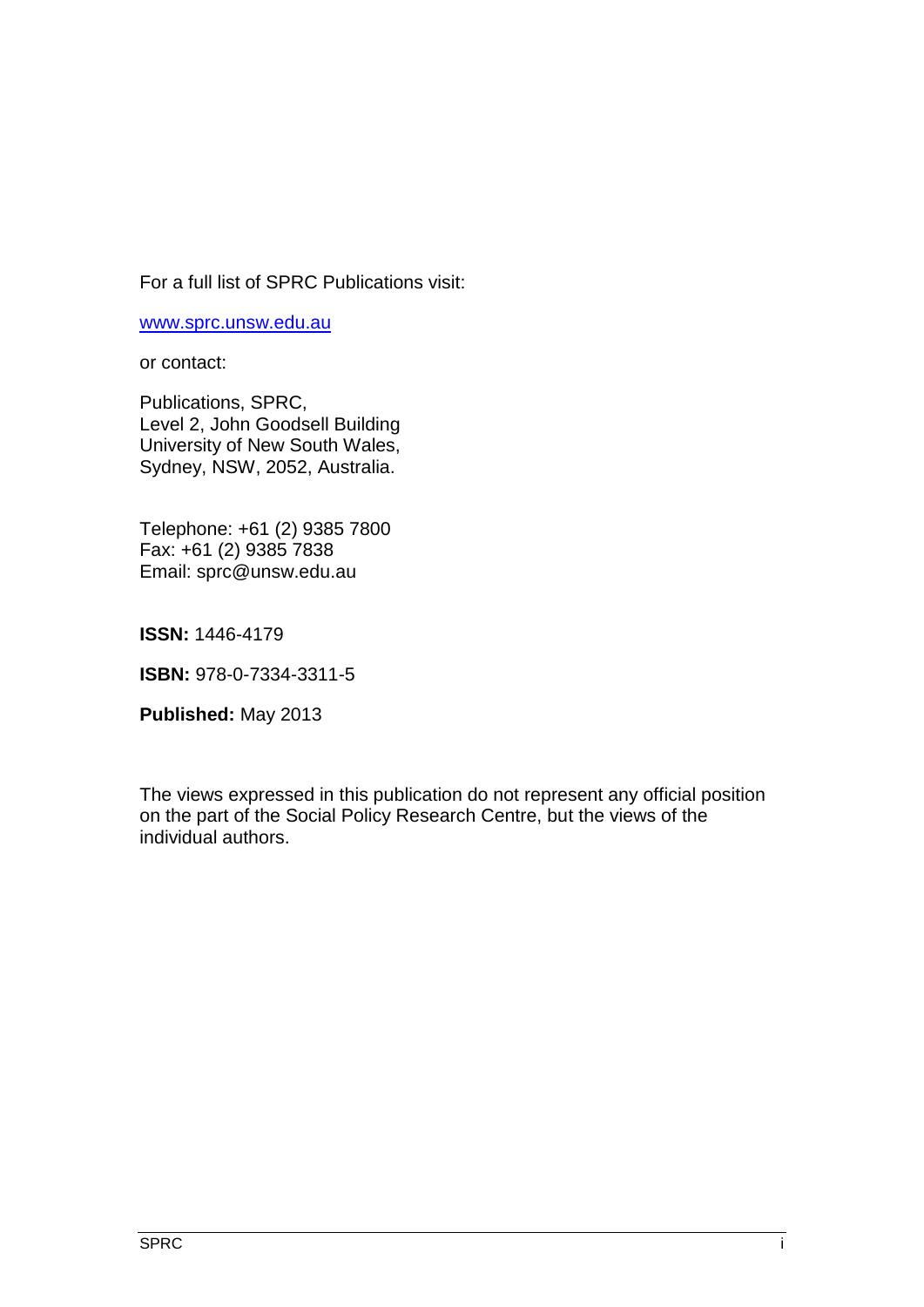# **Social Policy Research Centre, UNSW**

Karen R. Fisher, Christiane Purcal, BJ Newton, Christine Eastman, Ariella **Meltzer** 

# **Northcott Disability Services NSW**

Terri Mears, Mariann Smith, Fiona Oudenryn, Megen Towney, Sally Gibson

# **Authors**

Christiane Purcal, B.J. Newton, Karen R. Fisher, Christine Eastman, Terri **Mears** 

# **Contact for follow up**

Karen Fisher, Social Policy Research Centre, University of New South Wales, Sydney NSW 2052, ph: (02) 9385 7800 or email: karen.fisher@unsw.edu.au.

# **Acknowledgements**

Thank you to the families, communities, teachers and service providers for their participation, advice and comments.

The program and evaluation were funded by Ageing, Disability and Home Care (ADHC), Department of Family and Community Services NSW.

# **Suggested Citation**

Purcal, C., Newton, B.J., Fisher, K.R., Eastman, C., Mears, T. (2013), School readiness program for Aboriginal children with additional needs: working with children, families, communities and service providers. Interim evaluation report, *SPRC Report 4/13*, for Northcott Disability Services NSW, Social Policy Research Centre, Sydney.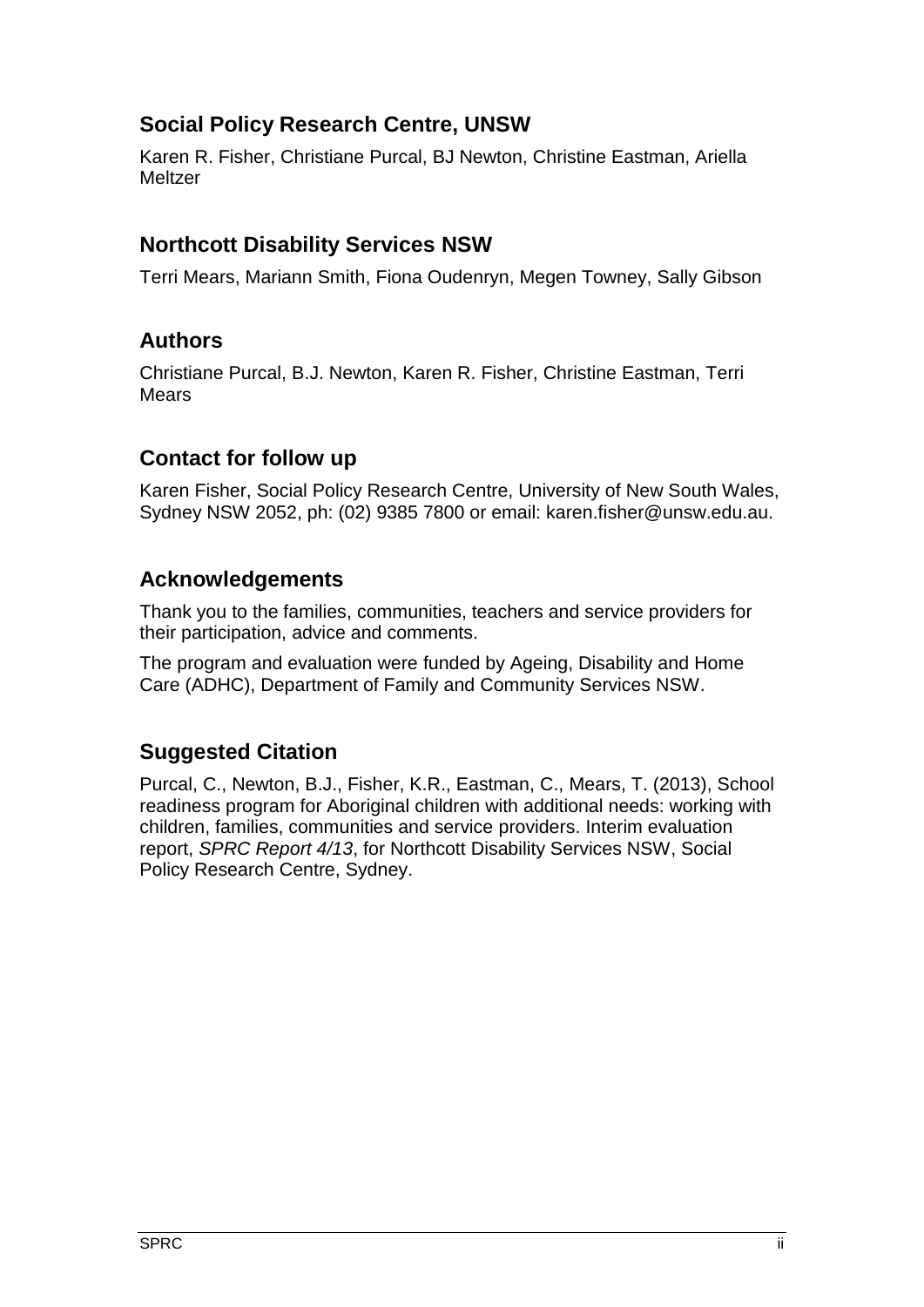# **Contents**

| 1<br>2<br>2.1<br>2.2<br>2.3<br>2.4<br>2.5<br>2.6<br>3<br>Playgroups and preschool/school-based services 13<br>3.1<br>3.1.1<br>Participant characteristics - Preschool/school-based services 14<br>3.1.2<br>3.1.3<br>3.1.4<br>3.2<br>3.3<br>3.4<br>3.5<br>3.6<br>3.7<br>3.8<br>4<br>4.1<br>Identifying child support needs and obtaining support 28<br>4.2<br>4.3<br>4.4<br>4.5<br>5<br>5.1<br>5.2<br>5.3<br>5.4<br>5.5<br>6 |  |  |  |  |
|-----------------------------------------------------------------------------------------------------------------------------------------------------------------------------------------------------------------------------------------------------------------------------------------------------------------------------------------------------------------------------------------------------------------------------|--|--|--|--|
|                                                                                                                                                                                                                                                                                                                                                                                                                             |  |  |  |  |
|                                                                                                                                                                                                                                                                                                                                                                                                                             |  |  |  |  |
|                                                                                                                                                                                                                                                                                                                                                                                                                             |  |  |  |  |
|                                                                                                                                                                                                                                                                                                                                                                                                                             |  |  |  |  |
|                                                                                                                                                                                                                                                                                                                                                                                                                             |  |  |  |  |
|                                                                                                                                                                                                                                                                                                                                                                                                                             |  |  |  |  |
|                                                                                                                                                                                                                                                                                                                                                                                                                             |  |  |  |  |
|                                                                                                                                                                                                                                                                                                                                                                                                                             |  |  |  |  |
|                                                                                                                                                                                                                                                                                                                                                                                                                             |  |  |  |  |
|                                                                                                                                                                                                                                                                                                                                                                                                                             |  |  |  |  |
|                                                                                                                                                                                                                                                                                                                                                                                                                             |  |  |  |  |
|                                                                                                                                                                                                                                                                                                                                                                                                                             |  |  |  |  |
|                                                                                                                                                                                                                                                                                                                                                                                                                             |  |  |  |  |
|                                                                                                                                                                                                                                                                                                                                                                                                                             |  |  |  |  |
|                                                                                                                                                                                                                                                                                                                                                                                                                             |  |  |  |  |
|                                                                                                                                                                                                                                                                                                                                                                                                                             |  |  |  |  |
|                                                                                                                                                                                                                                                                                                                                                                                                                             |  |  |  |  |
|                                                                                                                                                                                                                                                                                                                                                                                                                             |  |  |  |  |
|                                                                                                                                                                                                                                                                                                                                                                                                                             |  |  |  |  |
|                                                                                                                                                                                                                                                                                                                                                                                                                             |  |  |  |  |
|                                                                                                                                                                                                                                                                                                                                                                                                                             |  |  |  |  |
|                                                                                                                                                                                                                                                                                                                                                                                                                             |  |  |  |  |
|                                                                                                                                                                                                                                                                                                                                                                                                                             |  |  |  |  |
|                                                                                                                                                                                                                                                                                                                                                                                                                             |  |  |  |  |
|                                                                                                                                                                                                                                                                                                                                                                                                                             |  |  |  |  |
|                                                                                                                                                                                                                                                                                                                                                                                                                             |  |  |  |  |
|                                                                                                                                                                                                                                                                                                                                                                                                                             |  |  |  |  |
|                                                                                                                                                                                                                                                                                                                                                                                                                             |  |  |  |  |
|                                                                                                                                                                                                                                                                                                                                                                                                                             |  |  |  |  |
|                                                                                                                                                                                                                                                                                                                                                                                                                             |  |  |  |  |
|                                                                                                                                                                                                                                                                                                                                                                                                                             |  |  |  |  |
|                                                                                                                                                                                                                                                                                                                                                                                                                             |  |  |  |  |
|                                                                                                                                                                                                                                                                                                                                                                                                                             |  |  |  |  |
|                                                                                                                                                                                                                                                                                                                                                                                                                             |  |  |  |  |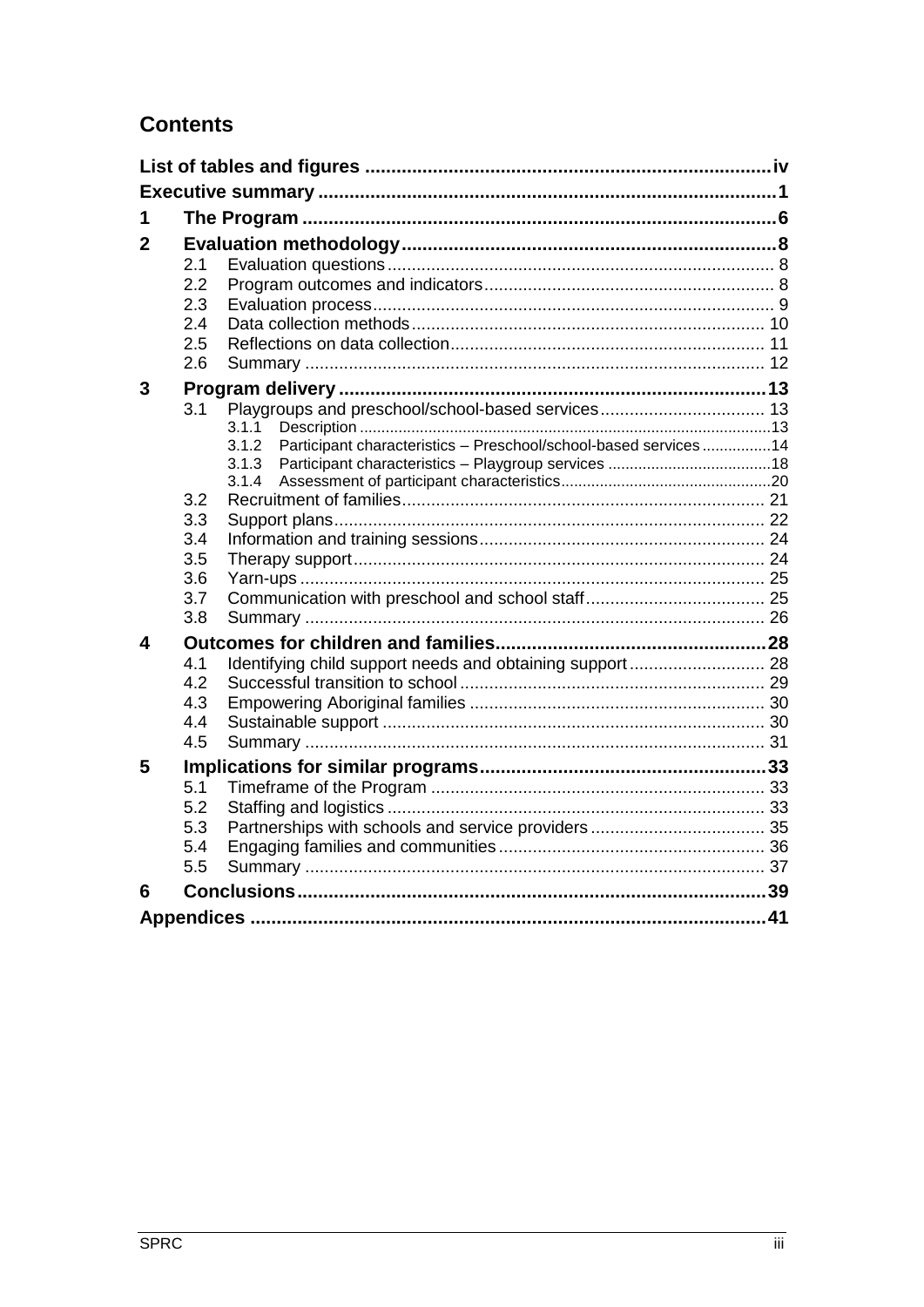# <span id="page-4-0"></span>**List of tables and figures**

| Table 3: Number of children entering the preschool/school-based services    |  |
|-----------------------------------------------------------------------------|--|
|                                                                             |  |
| Table 4: Age of children entering the preschool/school-based services 15    |  |
| Table 5: Gender of children entering the preschool/school-based services15  |  |
| Table 6: School enrolment of children entering the preschool/school-based   |  |
|                                                                             |  |
| Table 7: Children entering the preschool/school-based services with a       |  |
|                                                                             |  |
| Table 8: Parental concerns in the preschool/school-based services17         |  |
| Table 9: Type of support children were already receiving when entering the  |  |
|                                                                             |  |
| Table 10: Age of children entering the playgroup services during Term 1  18 |  |
|                                                                             |  |
| Table 12: Goals for children in the preschool/school-based services 23      |  |
|                                                                             |  |
|                                                                             |  |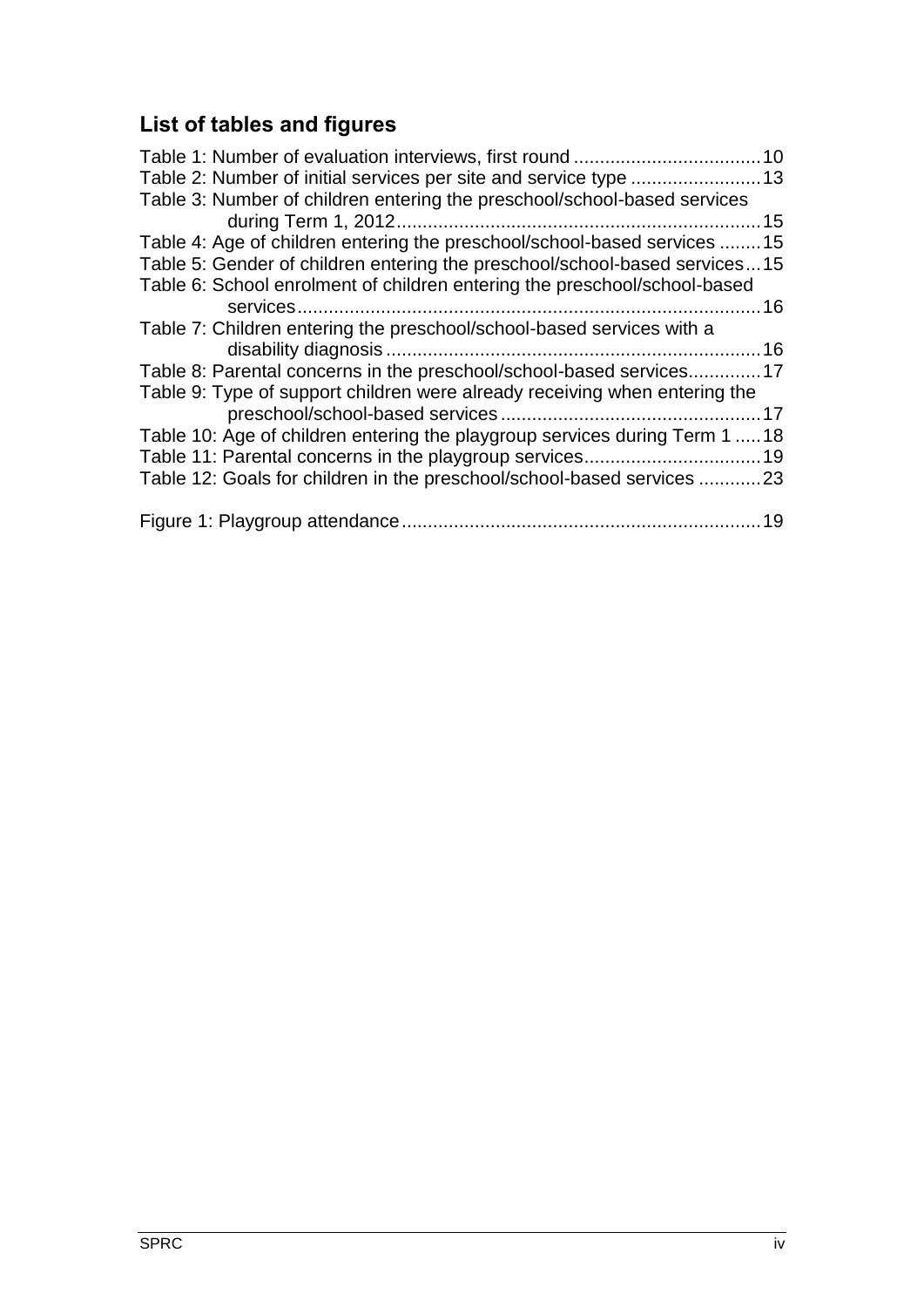# <span id="page-5-0"></span>**Executive summary**

Northcott Disability Services in partnership with the Social Policy Research Centre (SPRC) is evaluating Northcott's school readiness program for Aboriginal children with additional needs (the Program), which works with Aboriginal children with developmental delays or disabilities and their families to support school readiness and successful transition to school.

In the Program, Northcott provides inclusive playgroups; preschool and school based support; family information, training and support; information and training for preschool and school teachers; and therapy. The Program is in two sites in NSW: one urban and one rural Local Government Area (LGA). The urban LGA is located in metropolitan Sydney, and the rural LGA consists of small towns and remote areas. In both sites, Program services are delivered in several locations from January 2012 to June 2013. The Program is funded by Ageing, Disability and Home Care (ADHC), Department of Family and Community Services NSW.

This interim report presents the findings of the first round of data collection for the evaluation. Data were collected close to the beginning of service provision, from February to April 2012. The evaluation applies participatory research principles and includes a literature review; interviews with teachers, service providers and families; and program data about changes in the capacity of children, families and communities. It is conducted over eighteen months to June 2013, concurrent with service provision.

## **Evaluation methodology**

The evaluation questions are:

- 1. What support can assist Aboriginal families to identify their child's potential need for disability support and obtain that support for their child earlier?
- 2. What comprises effective early intervention to contribute to successful school readiness by supporting Aboriginal families where a child has a disability or challenging behaviour? Is this different in urban and rural areas?
- 3. What empowers Aboriginal families to effectively advocate for services and support where their child has learning disabilities or a developmental delay?
- 4. What format of service support can provide a sustainable model for ongoing support to Aboriginal communities for families of children with additional needs?

Data collection methods are:

- a literature review
- interviews with families, teachers and service providers participating in the project, and notes and observations by Northcott staff and
- program data gathered by Northcott staff, in the course of service delivery, from participating Aboriginal families and service providers (enrolment forms, support plans, progress notes and training assessment surveys).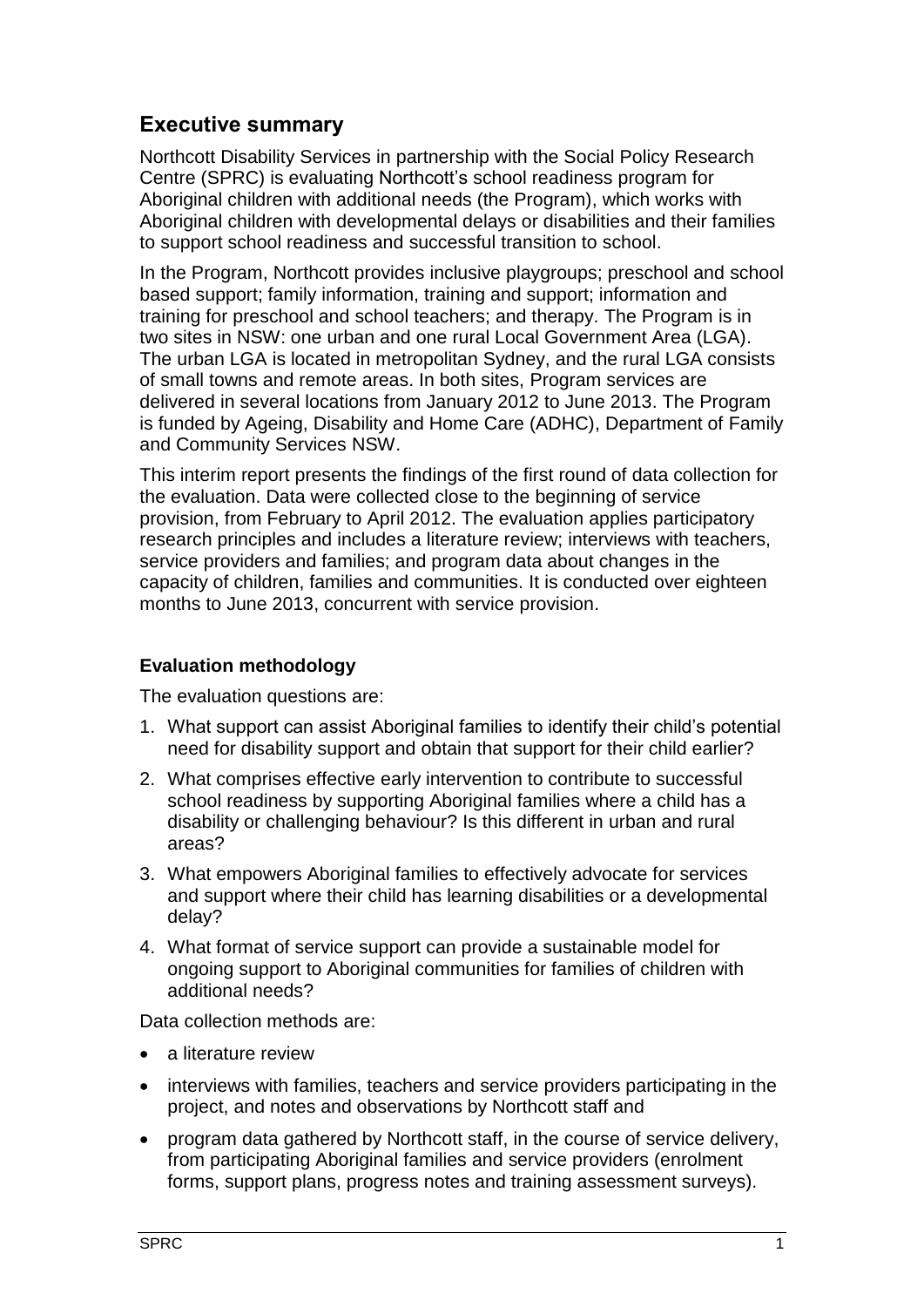Northcott is conducting the evaluation using participatory action research with Northcott Program staff to enhance their research capacity. The SPRC provides evaluation advice through workshops, identifying data sources, developing data collection tools, interview training and data analysis.

Northcott staff had a generally positive experience with the first round of data collection. However, they found it difficult to juggle service delivery and evaluation interviews. Data collection meetings among the Northcott team were changed to a more suitable time in the next round. Staff engaged families and service providers in the interviews by explaining that the aim of the evaluation is to improve service access and delivery for the community.

## **Program delivery**

Northcott established ten services as part of this Program: six services based in schools and preschools, and four playgroups. Five of the ten services are in the rural site and five in the urban site. Two playgroups in the urban site were amalgamated due to low participation in one of the groups. The number of participants in the preschool/school services in the urban site was increased when the second playgroup stopped.

Evaluation data for the interim report shows that a total of 40 children entered the Program in Term 1, 2012, which was lower than expected due to recruitment difficulties. About two-thirds were boys (26) and one-third was girls (14). Ages of the children ranged from 0–8 years, consistent with the Program criteria, and some toddlers participated in the preschool-based services. Transport was provided primarily to the families attending playgroup.

The preschool/school services in the rural site had a waiting list. Northcott staff presumed that this waiting list reflected a shortage of therapy and support services in the rural area.

Factors that helped recruitment of families were:

- the Aboriginal-specific focus of the Program
- having a trusted community member on staff, which is the case in the rural site and
- explaining that the Program could provide support to Aboriginal families concerning a range of issues as well as disability-specific support.

Referral of families to the Program was mainly through schools and preschools, and less often through other services or self-referral.

The main concerns that families had for their children were speech delays and child behaviour. Some families had difficulty naming any or further concerns they had for their child.

Support plans for the children and families focussed on short term goals such as child developmental and health assessments, so that families could achieve outcomes quickly.

Of the 40 children entering the Program in Term 1, seven children (18 per cent) had a previous disability diagnosis, and 12 (30 per cent) accessed support from other services.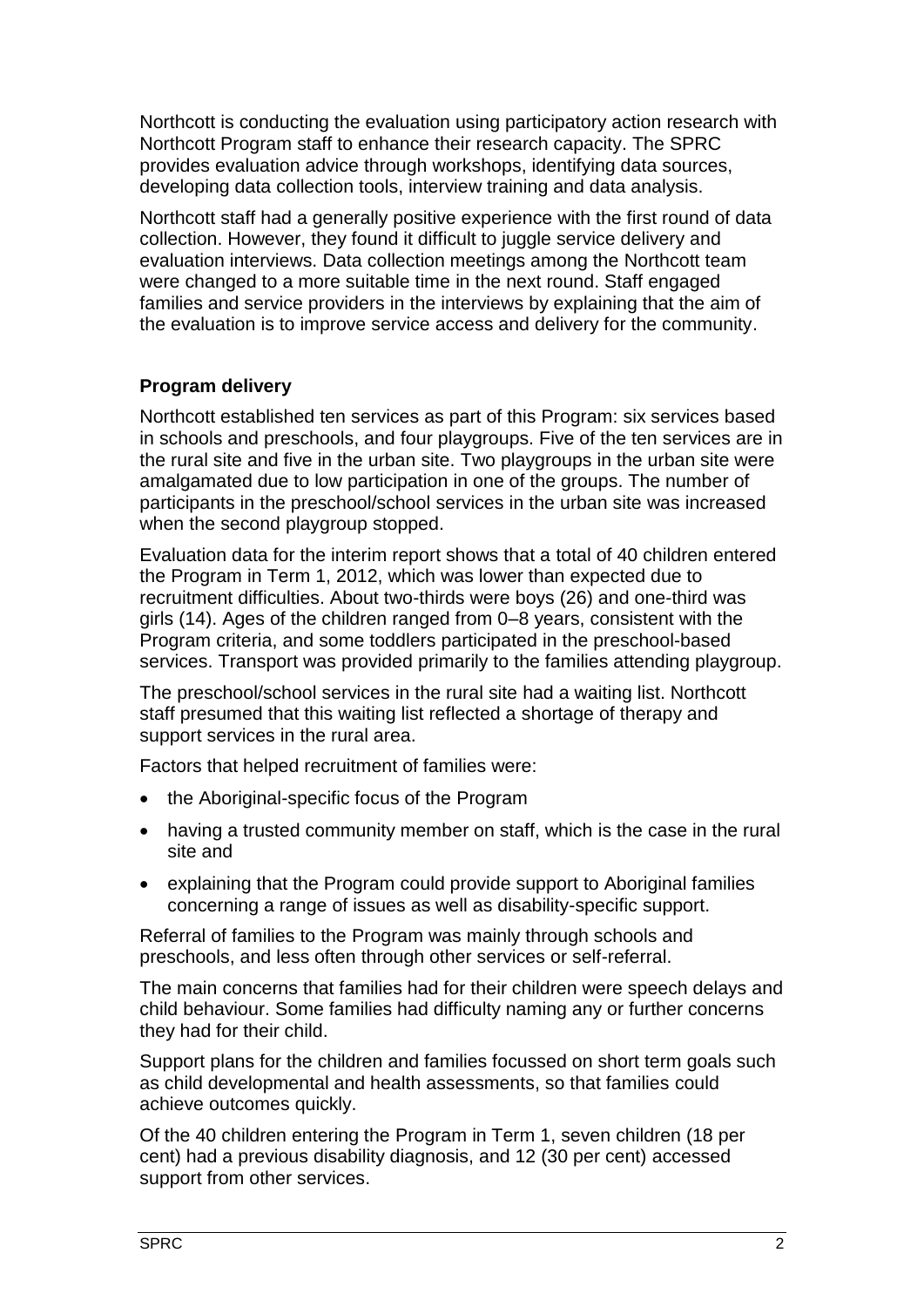Northcott provides speech pathology, occupational therapy and psychology services for the children. Due to caseloads and location of the therapists, children in the rural site have less frequent face-to-face access to the therapists, who travel from Sydney. In the urban site, the closer proximity of the therapists means that children have easier, more frequent access to support.

Collaboration with school and preschool staff worked well in the urban site, where teachers were proactive and internal school communication functioned well. This helped with engaging families and supporting children.

#### **Outcomes for children and families**

The evaluation found that Northcott staff first developed a trust relationship with the parents, before they jointly identified a child's support needs. It took several weeks before some parents were ready to talk about concerns for their child. Parents were given information and encouraged to discuss their concerns and explore various options for their child.

Support needs related to the child's disability or developmental delay and other family needs such as accommodation and financial support. Northcott staff felt that working with the family about their broader situation and helping them to identify solutions was important for indirectly supporting the child.

Identifying the particular needs of a child was difficult for many parents, and also for some preschool and school staff who had little experience identifying or supporting children with learning difficulties or disabilities, particularly in the rural Program site.

In Term 1, 2012, speech, hearing or occupational assessments were obtained for 27 of the 40 children in the Program (68 per cent). A shortage of specialist services (e.g. paediatricians) in the rural site made it difficult to obtain adequate support for the children.

Northcott staff supported families to understand how school readiness could be best achieved if support started earlier than in the year before school. In some remote communities in the rural site, many children do not attend early education services, due to a lack of transport, transience, tensions in the community and a shortage of early education services.

Staff observed that by building trust with parents and talking with them about disability, school readiness and strategies to use with their child at home, the parents became more empowered. Parents started asking questions and requesting assistance in communicating with schools.

To make support sustainable beyond the end of the Program, Northcott staff provided training for the school and preschool staff about practical strategies to use in the classroom and information about disability services. In both sites Northcott conducted one playgroup in collaboration with another organisation, and in the rural site they explored handing over the other playgroup to the parents to run, but transport needed to be arranged. Parents in both sites were learning strategies to meet their child's specific needs after the Program would end.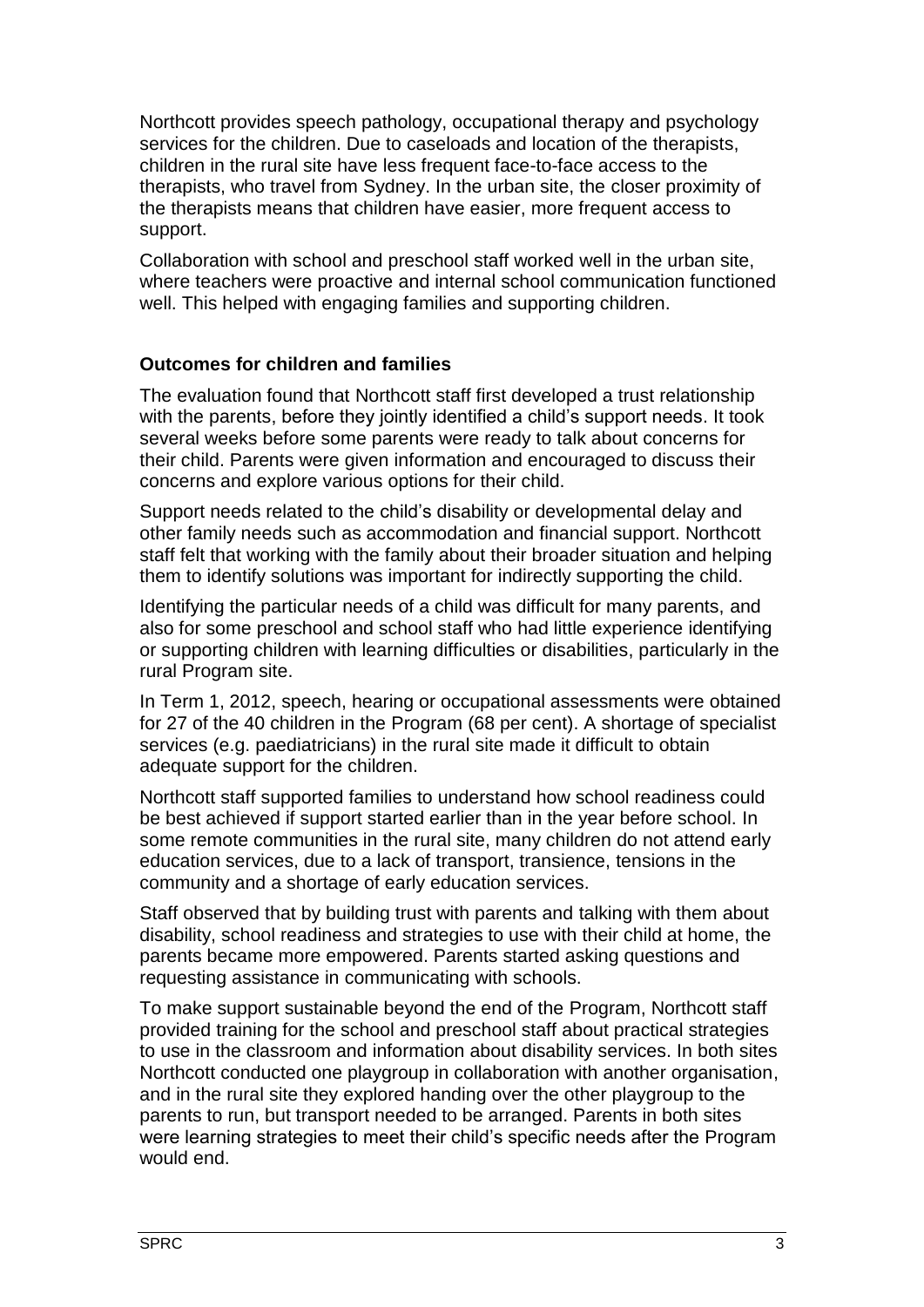#### **Implications for similar programs**

The Program needed a lead up time of at least one year to build trusting relationships with local service providers and the Aboriginal community. Prior relationships helped.

In planning a program, the local service system needs to be considered. New services have to fill a gap rather than duplicate existing services.

A longer service delivery time would help to achieve outcomes such as school readiness and family empowerment.

The recruitment of staff for the rural site was difficult due to the smaller pool of potential qualified applicants. Flexibility with the staffing model helped to compensate. Strategies that could be used to assist with recruitment and retention of Aboriginal staff are: training for managers to support staff in culturally appropriate ways, developing relationships with job networks, and assisting staff to obtain qualifications on the job.

Service delivery in rural sites requires long travel times and therefore more staff hours.

A project coordinator is needed on the ground in each site.

A shortage of available therapy services in rural sites can be partly compensated for by arranging therapists to visit, support via telephone, and staff training to provide some therapy strategies.

Successful partnerships with schools and preschools are facilitated by disability awareness among teaching staff and openness to engage with the Program, and by good internal communication within schools and preschools.

Partnerships with other local service providers are easier to establish if the program provider organisation (in this case Northcott) is well-known and staff have personal connections in the Aboriginal community.

Flexibility of service provision and repeated communication between Program staff and service providers can build rapport to become engaged.

Similar programs could benefit from equally flexible eligibility criteria. Not requiring a previous disability diagnosis helped to engage families who would otherwise not have received support for their child's disability or developmental delay.

Disability awareness and education should be provided widely to extended families and communities to best meet the needs of participating children.

#### **Conclusions**

The interim analysis for the evaluation raised a number of issues for the remainder of the Program, for similar programs, and for research methodology:

• In the rural Program site, staff recruitment and retention were difficult, travelling took considerable proportions of staff time, and a shortage of health specialist and therapy services impeded Program implementation.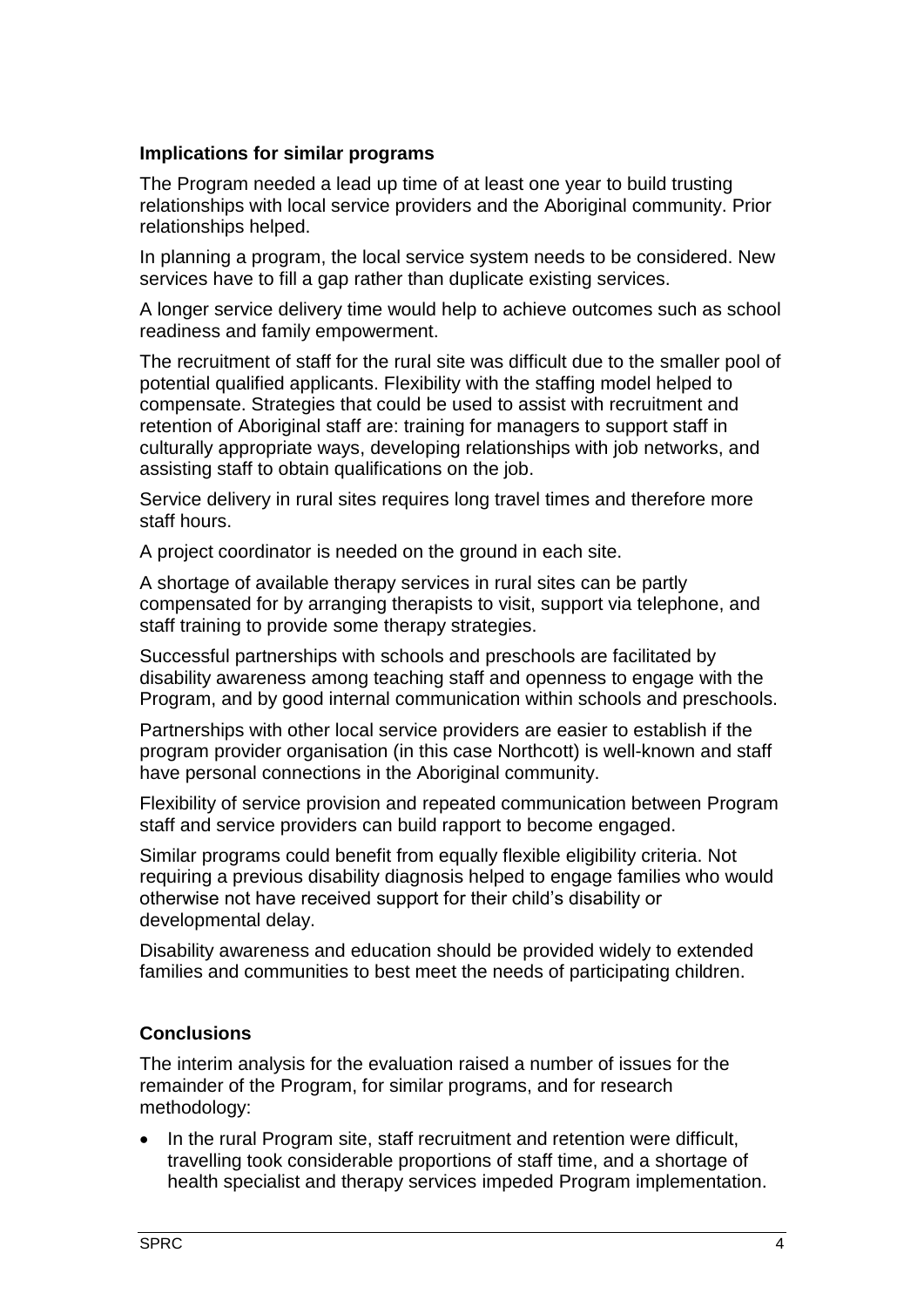- The Program needed a set up time of more than one year to build trust within communities, and it would benefit from longer service delivery times of more than one year to achieve sustainable outcomes. The Program was extended by six months to June 2013.
- Engaging Aboriginal families in the Program required time to build trust with the families and communities, identifying support for general needs of the family in addition to the child's disability needs, and achieving some short-term goals.
- Collaboration with schools and preschools was facilitated by existing experience with disability issues among teaching staff, and by good internal communication within schools and preschools.
- Partnerships with other local service providers were easier to establish in locations where Northcott was well-known and staff had personal connections in the community.
- The participatory action research methodology used in the evaluation gave Northcott staff the opportunity to gain research and evaluation experience and to improve the Program as it progressed.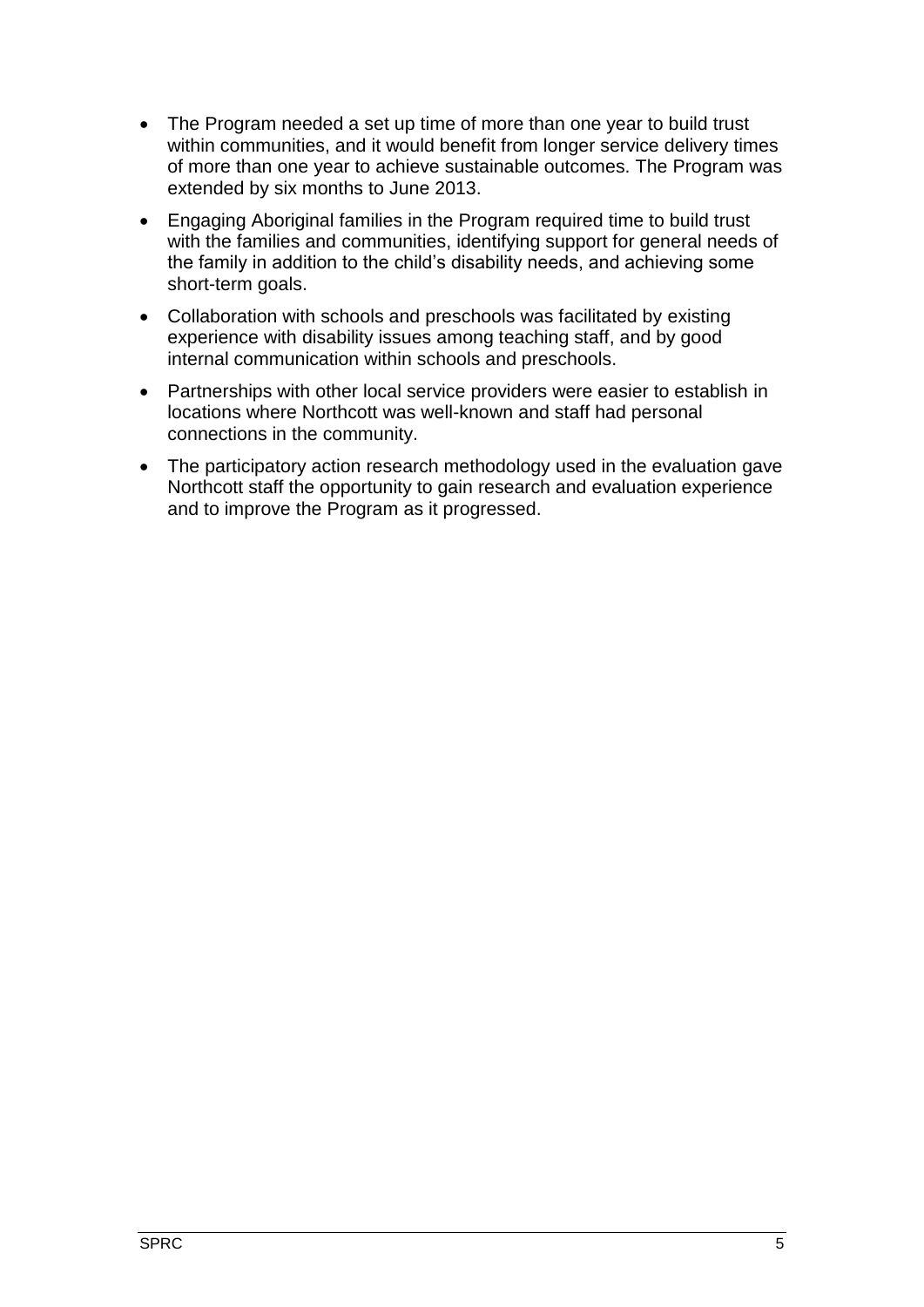# <span id="page-10-0"></span>**1 The Program**

Northcott's school readiness program for Aboriginal children with additional needs (the Program) provides a range of therapy and early education based services to Aboriginal children with disabilities and their families, prior to and in their first years of school. The purpose is to support Aboriginal children during their transition into the more formal arena of school, ready to learn and participate in the school environment.

Ageing, Disability and Home Care (ADHC), Department of Family and Community Services NSW, provides the Program funding to Northcott to develop therapy, family support and early education services to Aboriginal children and their families, including: inclusive playgroups; preschool and school based support; family information, training and support; information and training for preschool and school teachers; and therapy.

The locations identified for these services are one urban and one rural LGA. The urban LGA is located in metropolitan Sydney, and the rural LGA consists of small towns and remote areas. In both sites, Program services are delivered in several locations. In addition to delivering services in these areas from January 2012 to June 2013, the Program intends to build community capacity by partnering with appropriate local organisations, including Aboriginal community organisations, health centres and schools.

The Program aims to:

- provide a comprehensive therapy program to Aboriginal children who have undiagnosed disabilities or developmental delay and limited school readiness skills
- enhance the capacity of Aboriginal families, community members, and preschool/school staff to support children in an ongoing way and
- evaluate the outcomes achieved by participants in the Program, with particular emphasis on successfully starting, and staying at school.

The Program intends to assist Aboriginal children, their families and the community by:

- identifying children with undiagnosed disabilities prior to starting school and/or in their first years of school, and providing additional support to these children and families
- providing the opportunity for Aboriginal children to develop skills necessary for starting and staying at school
- providing therapy which enhances the transition to school, promotes skill development and learning, facilitates access to the curriculum and enhances participation and integration
- managing challenging behaviours in the school and other environments
- providing families/parents with the information and resources to support the children with disabilities
- providing teachers and other professionals with skills and resources to support children with disabilities within their learning environment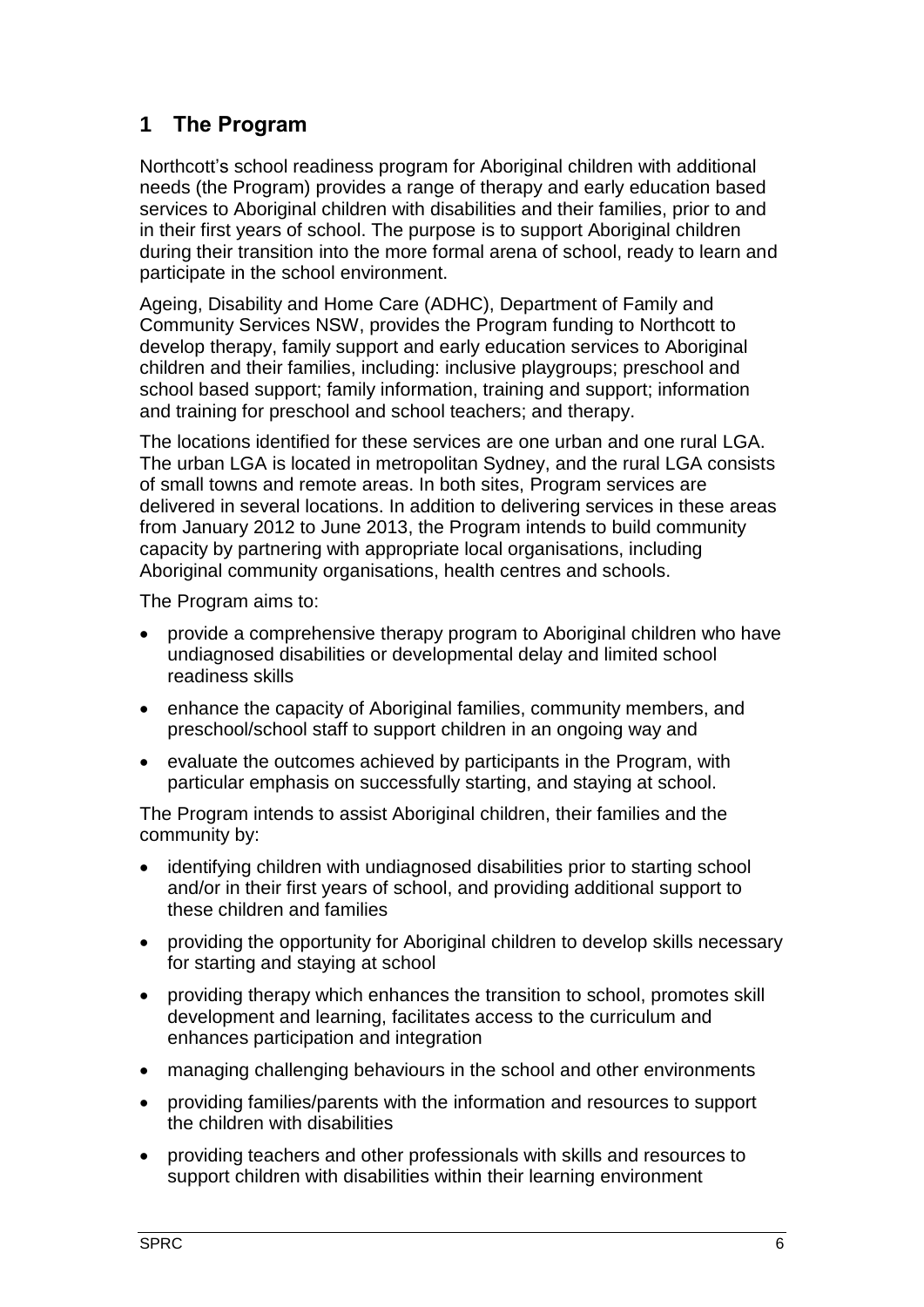- linking families with local and mainstream services and resources to build support networks and enhance resilience and
- building community capacity by educating families/community members, teachers and support staff.

The Program is designed to support preschool-aged Aboriginal children with a developmental delay or disability (as defined in the Disability Services Act); and Aboriginal children in the first two years of school with a developmental delay or disability (as defined in the Disability Services Act).

In addition to service delivery in two LGAs, the Program includes an evaluation component (the evaluation). The evaluation assesses the benefits of the Program for Aboriginal children, their families and communities as well as local service providers, and the outcomes of the evaluation may be useful when considering future service models to support Aboriginal families of children with disabilities, developmental delay or challenging behaviours.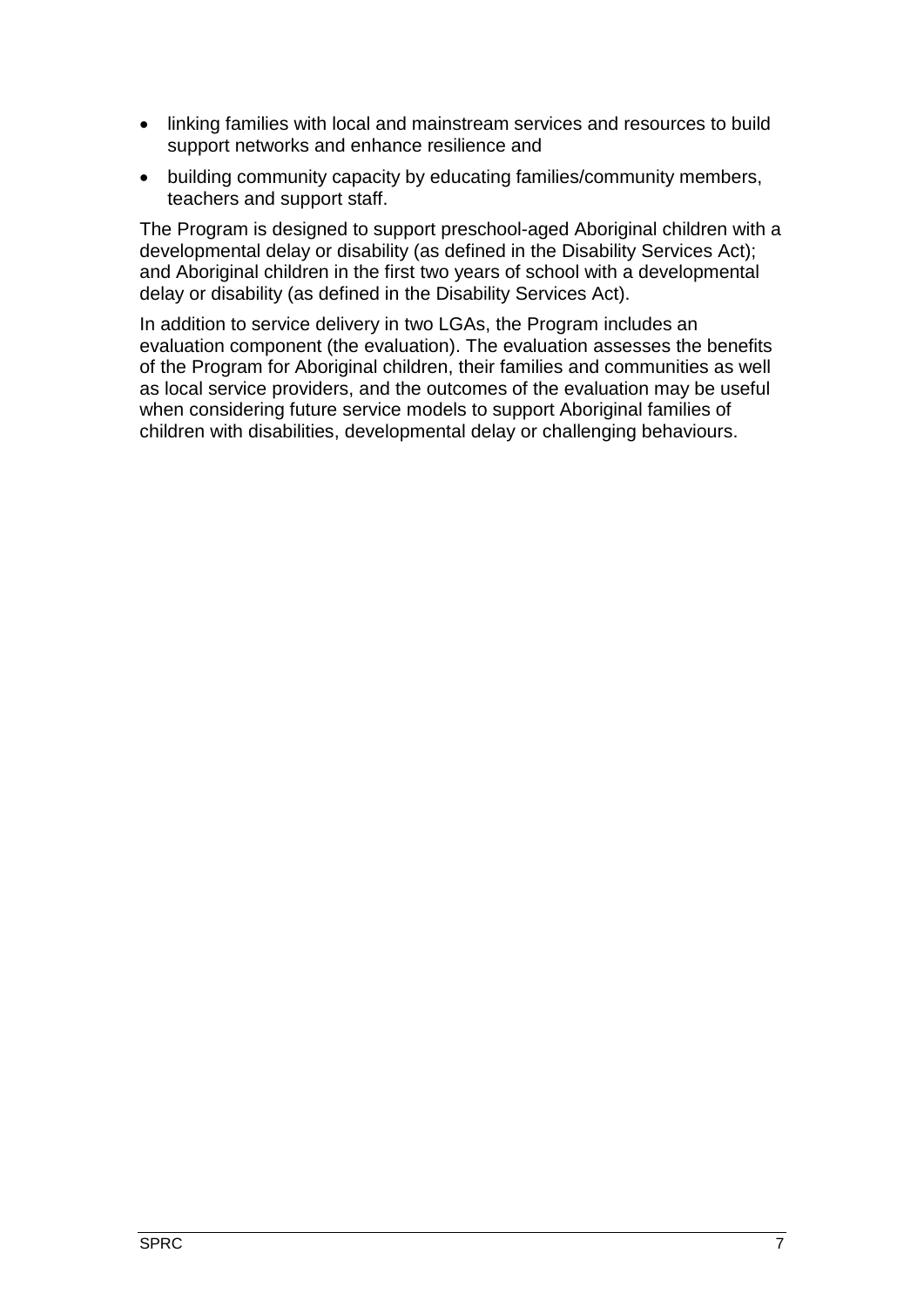# <span id="page-12-0"></span>**2 Evaluation methodology**

Northcott engaged the Social Policy Research Centre (SPRC) to provide evaluation capacity development to the Program. Northcott is conducting the evaluation with advice and assistance from the SPRC. The evaluation methodology uses participatory action research with Northcott Program staff.

The evaluation uses mixed methods to answer the evaluation questions outlined below. It observes the ongoing Program activities to determine whether the Program is being conducted as planned (process evaluation), and it assesses whether the Program is meeting its goals (outcomes evaluation).

Ethics approval for the evaluation was granted by the Aboriginal Health and Medical Research Committee (AHMRC) and the University of New South Wales Human Research Ethics Committee (HREC), which is registered with the National Health and Medical Research Council (NHMRC).

## <span id="page-12-1"></span>**2.1 Evaluation questions**

The evaluation questions are:

- 1. What support can assist Aboriginal families to identify their child's potential need for disability support and obtain that support for their child earlier?
- 2. What comprises effective early intervention to contribute to successful school readiness by supporting Aboriginal families where a child has a disability or challenging behaviour? Is this different in urban and rural areas?
- 3. What empowers Aboriginal families to effectively advocate for services and support where their child has learning disabilities or a developmental delay?
- 4. What format of service support can provide a sustainable model for ongoing support to Aboriginal communities for families of children with additional needs?

#### <span id="page-12-2"></span>**2.2 Program outcomes and indicators**

The types of Program outcomes measured in the evaluation include:

- the number of Aboriginal children and families attending playgroups
- the number of children identified as having a disability/developmental delay through the Program
- the number of information sessions provided to families and teachers
- the number of Aboriginal children participating regularly in school
- the number of referrals and subsequent access to external supports and
- the number of Program goals achieved for children and families.

Some outcomes cannot be measured in numbers, but are assessed by looking at indicators of Program success. These include the following.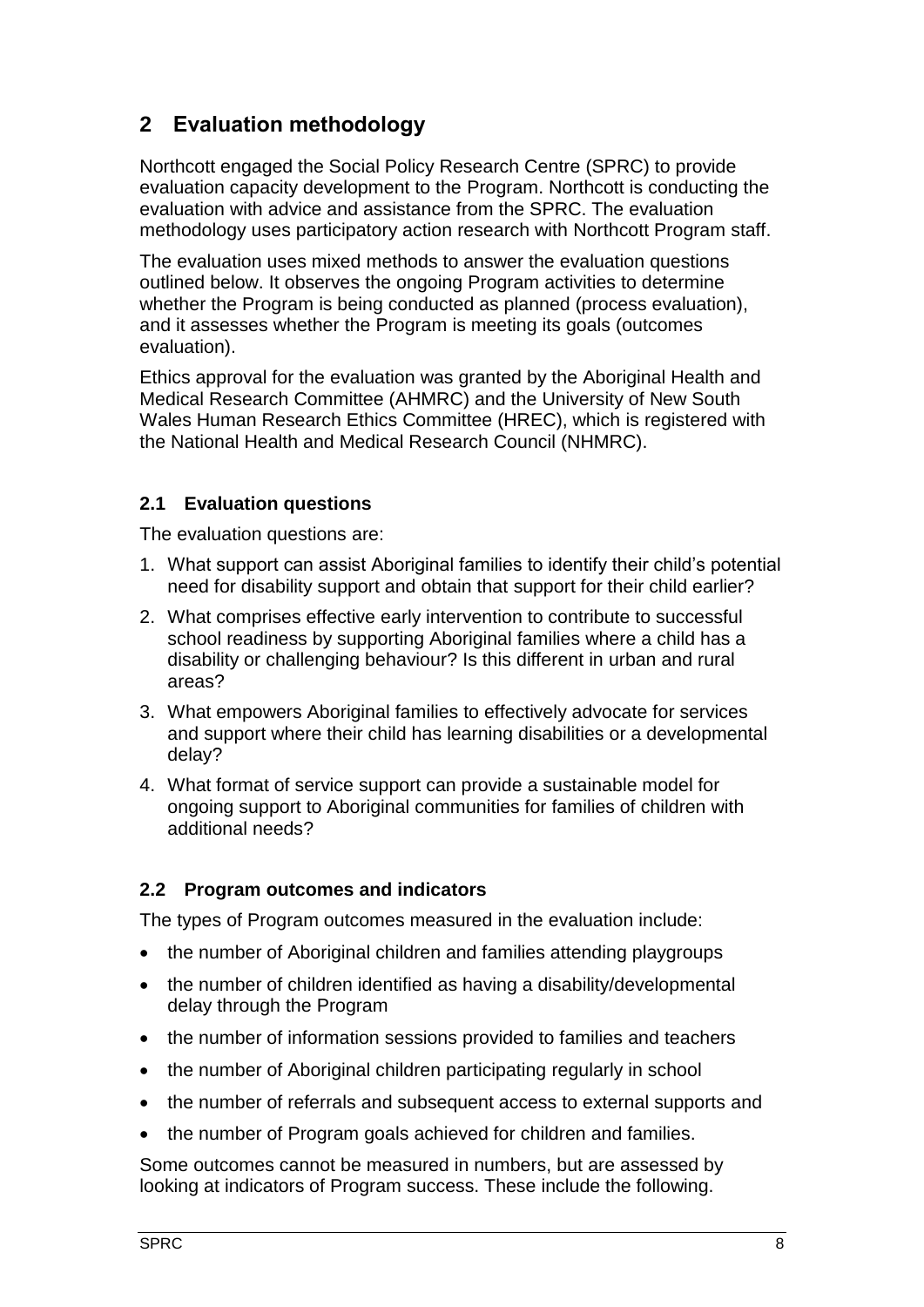#### *For families* –

 feel supported, less isolation; communication improves, e.g. with other services/therapists; accessing support as soon as concerns develop – not waiting until crisis happens; engaging more with other services plus playgroups/ pre-school/ school activities; improved life skills (e.g. driving); receiving practical support from Northcott (e.g. transport to hospital appointments); unmet needs and service gaps identified; strengthening of family relationships

#### *For children* –

 fewer suspensions and exclusions from school; more engagement in the classroom; improved learning skills; individual education plans developed

*For school teachers and preschool staff* –

 feel more confident, more empowered; use new strategies in the classroom; engage more with parents; more tools and resources available to teachers.

## <span id="page-13-0"></span>**2.3 Evaluation process**

Northcott employed a project manager to conduct the Program, including the evaluation. The SPRC supports the project manager and Northcott to increase their research and evaluation capacity by providing advice and support in the evaluation throughout the Program.

Northcott and the SPRC use an action research process for the evaluation. This involves Northcott staff actively participating in all stages of the evaluation, collaborating with the SPRC, and engaging with Program participants and communities during the research process.

Frequent meetings and a series of workshops are held between Northcott and SPRC staff regarding:

- training on evaluation and research methodology general training, and concerning working with Aboriginal communities and evaluating programs in culturally appropriate ways (e.g. engaging Aboriginal families; Aboriginal Program staff as community researchers)
- identifying data sources for the evaluation selection of program data (data collected in the process of Program delivery), and agreement on additional data specifically collected for the evaluation
- data collection development of data collection tools (interview schedules and data tables), and feedback on tools drafted by the SPRC
- interview training SPRC researchers modelling interview technique, then shadowing Northcott staff conducting interviews, and subsequently Northcott staff conducting interviews on their own and
- data analysis reflection on experiences in the data collection process, refining data collection tools, discussion of evaluation findings.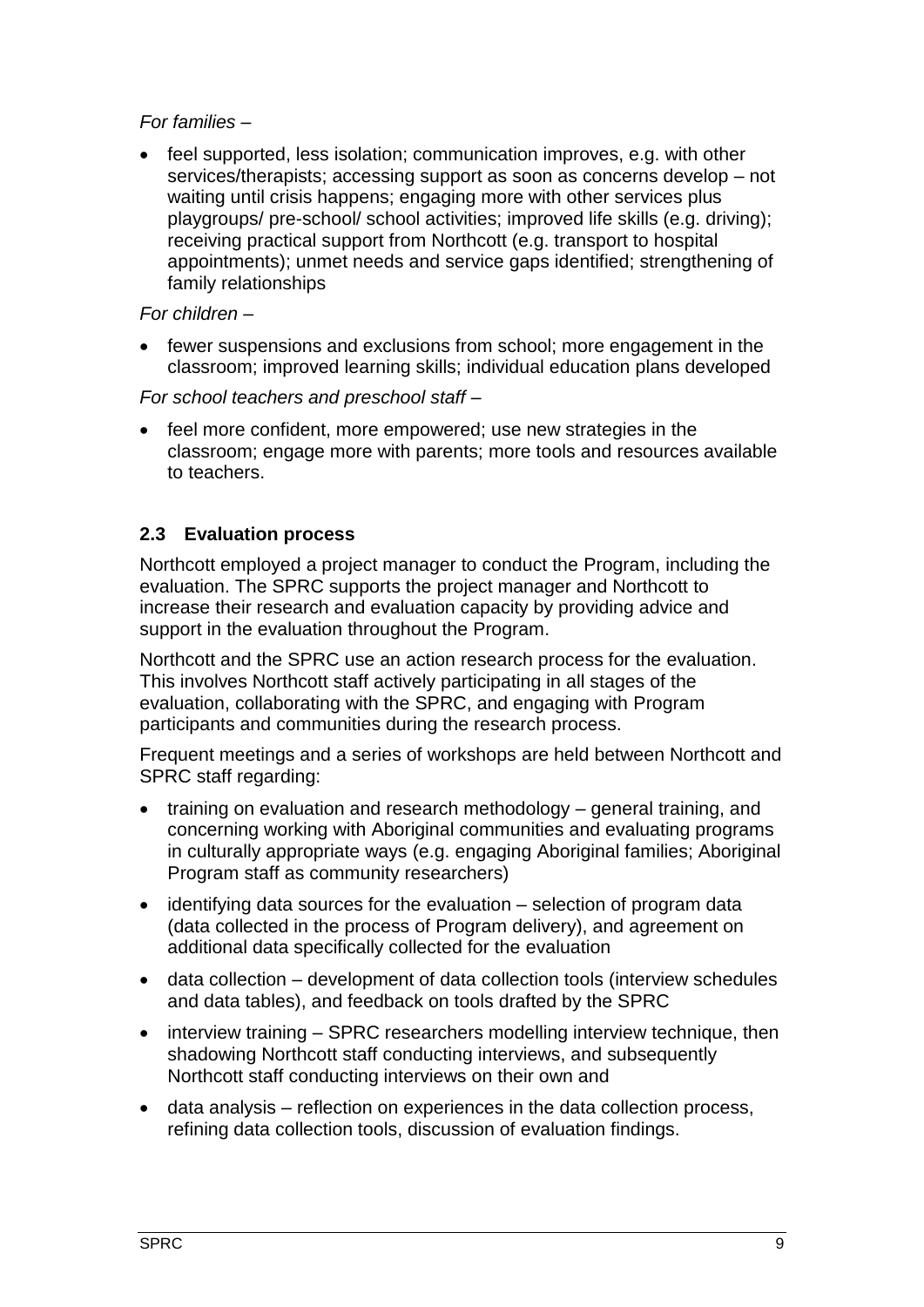In the two service delivery areas, Northcott staff engages Program participants and communities in the evaluation through meetings, informal discussions and interviews.

## <span id="page-14-0"></span>**2.4 Data collection methods**

The key data collection methods for the evaluation are the literature review, qualitative and quantitative data collection.

#### Literature review

This is a review of literature and current early intervention programs specifically regarding school readiness, partnership strategies around school readiness, and ongoing support at school for teachers and Aboriginal children and their families. The literature review was conducted by the SPRC and a report provided to Northcott in November 2011.

#### Qualitative data collection

Qualitative data collection includes:

- interviews with families and carers of children participating in the Program (about expectations and experiences regarding the Program, and suggestions for improvement)
- interviews with teachers and service providers (about knowledge and professional support regarding children with additional needs, experiences with the Program, and suggestions for improvement)
- journal/diary notes and any other observations that Northcott staff record about the Program and
- minutes of Northcott staff meetings.

Three rounds of qualitative data collection are planned: near the beginning of service delivery (March/April 2012), at the end of the first year (October/November 2012); and near the end of the Program (May 2013), after the extension of the Program to June 2013**.** In the first round, a total of 31 interviews were conducted [\(Table 1\)](#page-14-1).

| Type of interview          | Urban site | <b>Rural site</b> | Total |
|----------------------------|------------|-------------------|-------|
| <b>Families</b>            |            |                   | 14    |
| Teachers/service providers | 9          | 8                 | 17    |
| Total                      | 15         | 16                | 31    |

#### <span id="page-14-1"></span>**Table 1: Number of evaluation interviews, first round**

The interview questions for families and teachers/service providers used in the first round of data collection, as well as drafts for the repeat rounds, are in the Appendices. Interviews were voice-recorded and transcribed. First-round interviews were analysed by Northcott staff using a form developed by the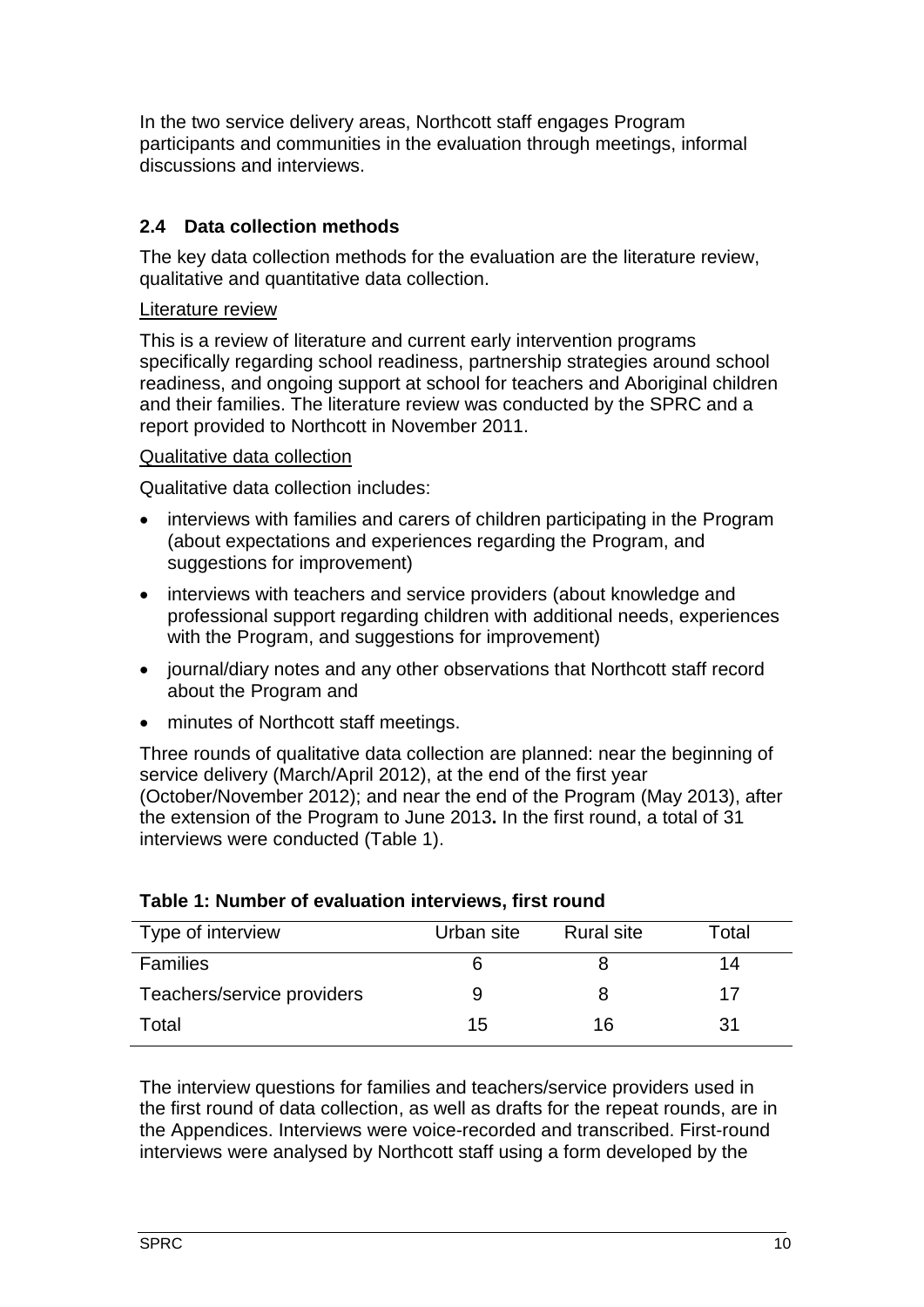SPRC, and during a collaborative workshop. The results are presented in this interim report.

#### Quantitative data collection

Quantitative data used for this evaluation are the program data gathered by Northcott staff, in the course of service delivery, from the participating Aboriginal families and service providers:

- enrolment forms (demographic information about participating children; parent concerns)
- $\bullet$  support plans (individual family service plans developed with the family  $$ goals for the child; strategies and types of support; child health, therapy and behaviour assessments)
- progress notes (observations and comments recorded by Northcott staff after contact with participants – including family concerns, observations of child behaviour, conversations with parents etc.) and
- training assessment surveys (satisfaction surveys completed by parents and teachers/service providers after training and information sessions).

The SPRC developed forms for Northcott staff to collect program data at the end of each school term. Data are collected for each service separately. The SPRC analysed the data, and findings from Term 1, 2012 are presented in this interim report.

## <span id="page-15-0"></span>**2.5 Reflections on data collection**

As part of the action research process for the evaluation, the SPRC organised a workshop in May 2012, where Northcott staff reflected on their experiences in the data collection process so far, and discussed how this process could be improved for the remainder of the evaluation. The workshop identified the following evaluation issues and recommendations:

#### Timing of data collection

- It was difficult for Northcott staff to juggle service delivery and evaluation interviews.
- The timing for the first stage of program data collection was unsuitable due to school holidays and leave for staff.
- A data collection meeting among the team during school holidays would have been more helpful – in the next round, Northcott planned the data collection meetings well ahead of time.

#### Data collection forms

- Northcott staff found the process for data collection and analysis simple.
- A suggestion for improving data collection forms was incorporated, to add prompts at the side of each section to explain what is needed.

#### Conducting interviews with parents

• Some participants were shy at first, but interview prompts helped.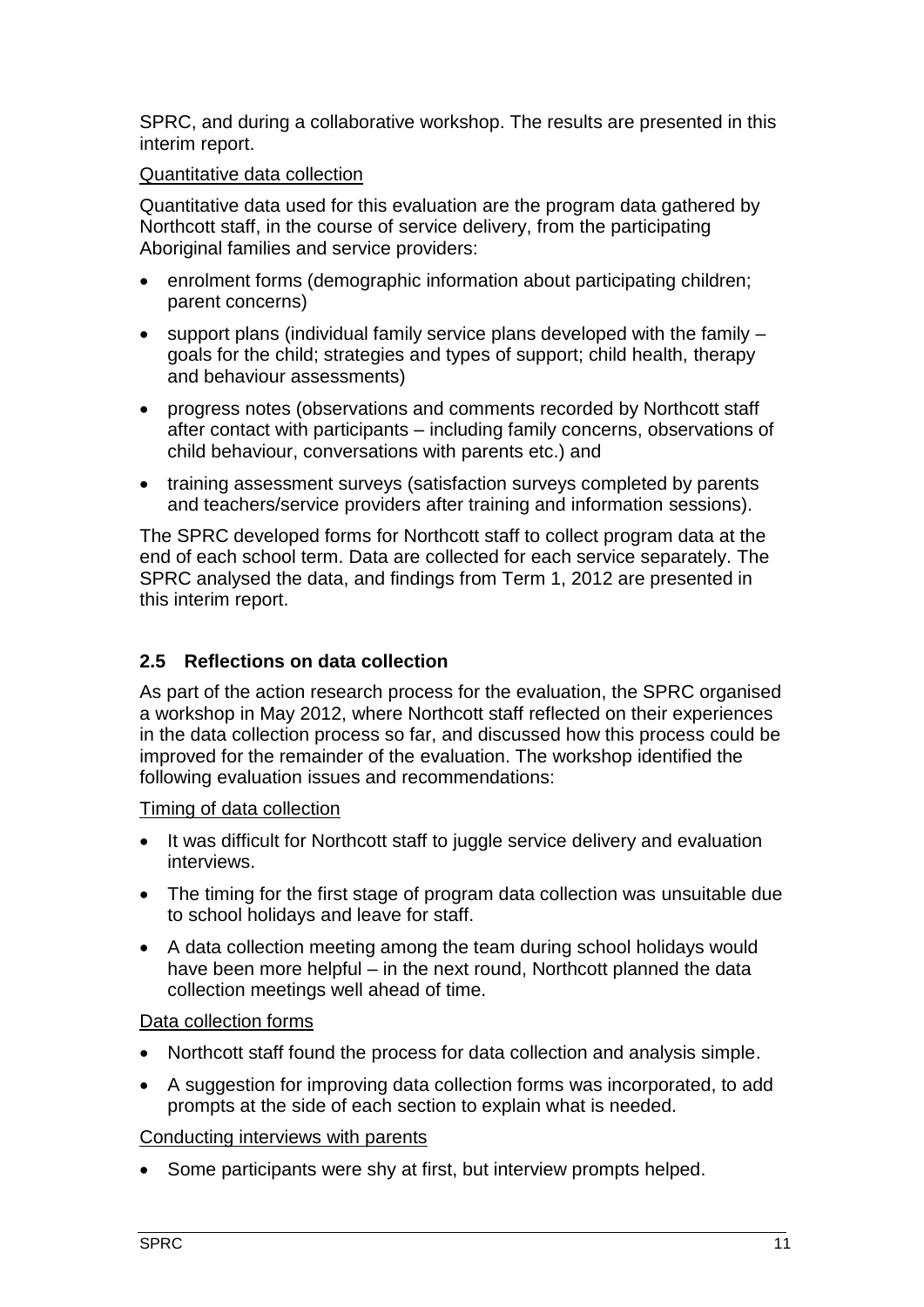• Some parents were initially nervous about the voice recorder, but then spoke freely.

#### What worked well in approaching parents/carers to participate

The staff engaged parents and carers in the evaluation by

- letting families know about an evaluation component from the start
- explaining that the aim of the evaluation is to improve service access and delivery for the community and
- explaining the term 'evaluation'.

#### Approaching services to participate

- Some services were hesitant to participate.
- In one of the preschools, it helped to clarify the Program and evaluation primarily as supporting children to be ready to transition to school rather than assisting families to get diagnosis or therapy.

#### <span id="page-16-0"></span>**2.6 Summary**

Northcott conducted the interim evaluation with advice and assistance from the SPRC. The evaluation methodology was based on participatory action research with Northcott Program staff, and it involved input from families and organisations that supported the Program.

The SPRC provided evaluation advice and training to Northcott staff, through workshops, identifying data sources, developing data collection tools, interview training and data analysis.

Data collection methods were a literature review, qualitative data collection (interviews) and quantitative data collection (program data). Northcott staff had a generally positive experience with the first round of data collection.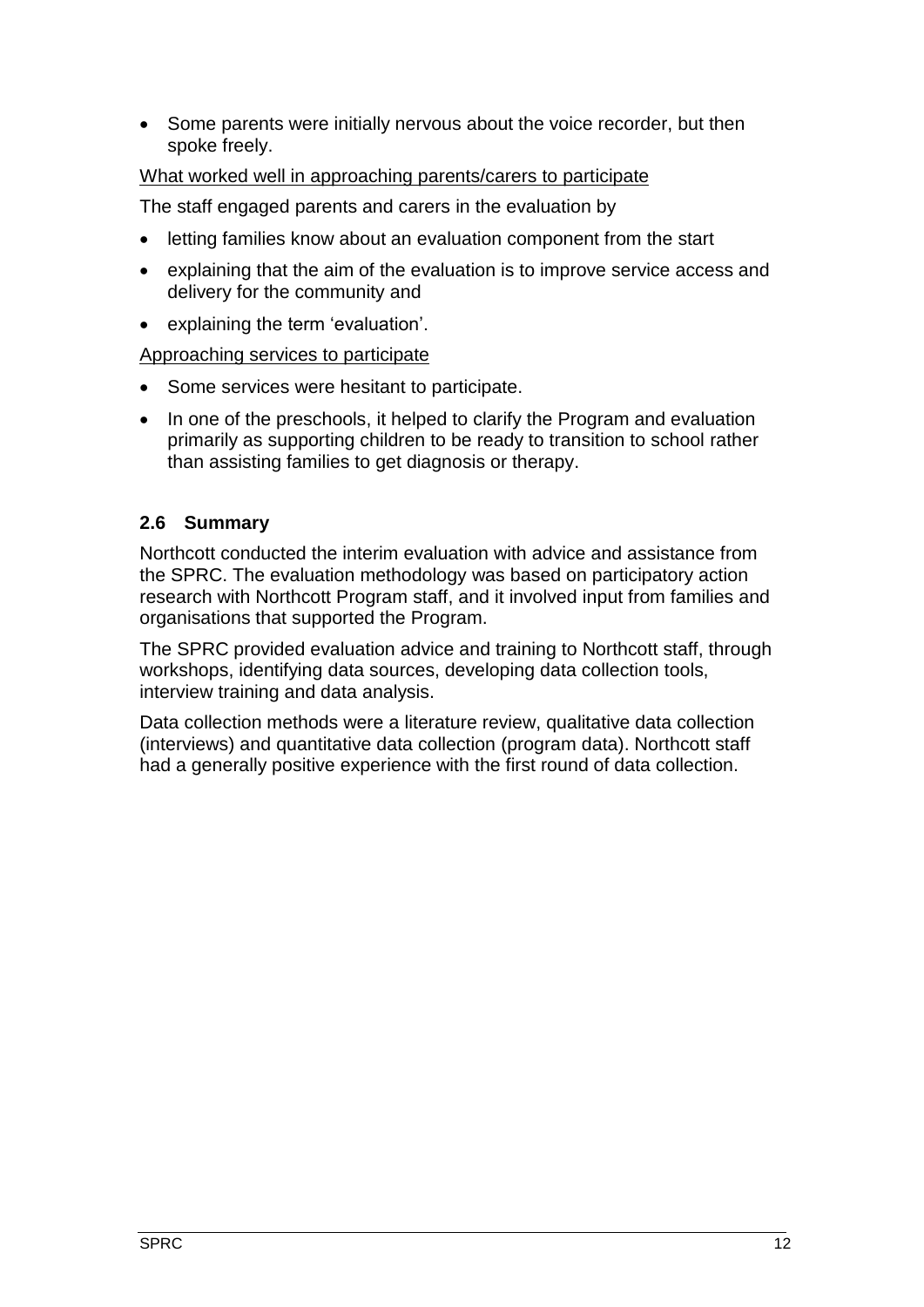# <span id="page-17-0"></span>**3 Program delivery**

This section presents the interim evaluation findings about the different parts of the service delivery: the playgroups and preschool/school-based programs, information and training sessions, therapy support, yarn-ups and communication with preschool and school staff. Evaluation data were collected in March and April 2012, shortly after the start of service delivery.

## <span id="page-17-1"></span>**3.1 Playgroups and preschool/school-based services**

## <span id="page-17-2"></span>**3.1.1 Description**

The Program consists of preschool/school-based services and playgroup services. In the preschool/school-based services, Northcott staff form partnerships with existing preschools and primary schools, attend classes and observe children. Both school staff and Northcott staff identify children who might benefit from the Program and try to recruit the families. Once children join the Program, Northcott staff work with the children and families individually, organise therapy and provide other support. In the playgroup services, Northcott works with community organisations and sets up new supported playgroups for children or supports existing playgroups. Northcott staff either run the playgroups or co-facilitate with other service providers and, alongside the group work, assist children and families individually. Northcott provides transport assistance for children in both types of services.

In the two geographic areas of the Program, a total of ten services were established initially [\(Table 2\)](#page-17-3): six preschool/school-based services located in primary schools and early childhood education centres; and four playgroups, two of which were located on the grounds of community organisations. The rural site had five services altogether, as did the urban site.

One of the primary schools in the rural site withdrew from the Program at the end of school Term 1, and Program staff are exploring alternative ways to assist families in the area. One playgroup in the urban site was disbanded towards the end of Term 1 due to consistently low numbers. The families who did attend this playgroup now attend the other playgroup in the urban site.

| Type of service                 | Urban site | <b>Rural site</b> | Total |
|---------------------------------|------------|-------------------|-------|
| Preschool/school-based services |            |                   |       |
| Playgroup services              |            |                   |       |
| Total                           | G          |                   | 1 ( ) |

<span id="page-17-3"></span>

| Table 2: Number of initial services per site and service type |  |  |  |
|---------------------------------------------------------------|--|--|--|
|---------------------------------------------------------------|--|--|--|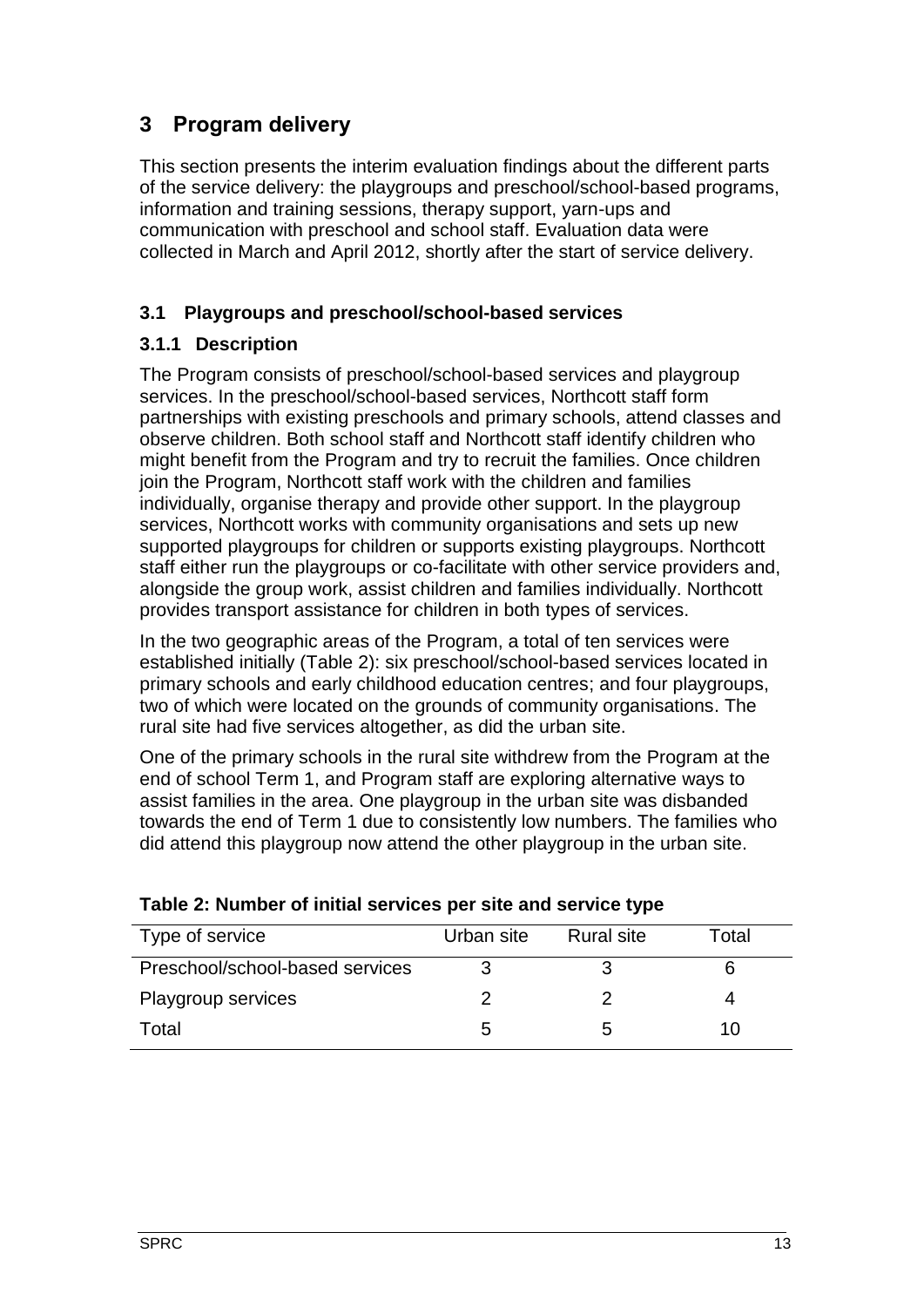The services are available to Aboriginal families who have children aged 0–8 years and who have concerns about their child's development and/or learning. This includes:

- families who have a child with a recently diagnosed disability
- families who have a child with an identified developmental delay and are in the process of obtaining a diagnosis and
- families who have a concern about their child's development and are seeking support.

The types of support offered by the Program are:

- individual child or group programs with skilled workers to meet the child and family needs
- family support through individual conversations with a community development worker or in parent support/education groups
- assistance in accessing resources in the community, including pre-schools and other services
- advocacy and
- therapy assessments and supports, including occupational therapy, speech pathology, physiotherapy and psychology services.

At the beginning of 2012, Program staff at each site consisted of an early childhood educator and an Aboriginal community development worker. A project coordinator travelled between the two sites every fortnight or three weeks, and a speech pathologist, a psychologist and an occupational therapist visited both sites. In the urban site the Aboriginal community development worker resigned early in the year, and the early childhood educator worked an extra eight hours per week to assist with some of the community development worker tasks while recruitment took place.

#### <span id="page-18-0"></span>**3.1.2 Participant characteristics – Preschool/school-based services**

This section describes demographic characteristics of the children entering the preschool/school-based services in school Term 1, 2012, the first term of service delivery.

#### Number, age and gender of the children

A total of 28 children started in the preschool/school-based services in Term 1, 2012: 13 in the urban site and 15 in the rural site [\(Table 3\)](#page-19-0).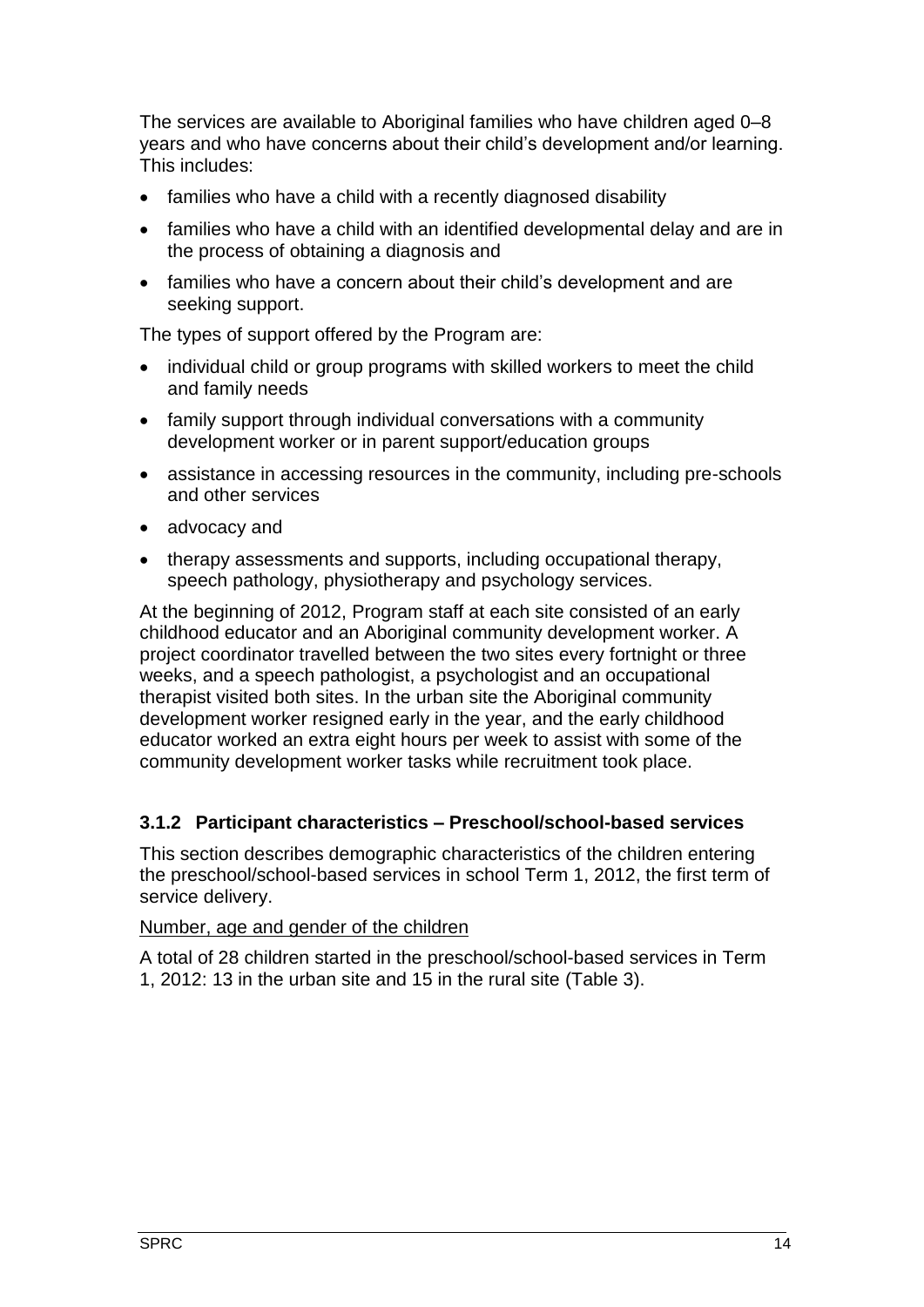| Service                | Number of children |
|------------------------|--------------------|
| Urban primary school   | 7                  |
| Urban preschool 1      | 3                  |
| Urban preschool 2      | 3                  |
| Rural primary school 1 | 5                  |
| Rural primary school 2 | 6                  |
| Rural preschool        | 4                  |
| Total                  | 28                 |

#### <span id="page-19-0"></span>**Table 3: Number of children entering the preschool/school-based services during Term 1, 2012**

The most common age at entry in Term 1 was four years, but the entire group was a little older, with half of the children aged six or more [\(Table 4\)](#page-19-1).

| Number of children |
|--------------------|

<span id="page-19-1"></span>

|  |  | Table 4: Age of children entering the preschool/school-based services |
|--|--|-----------------------------------------------------------------------|
|--|--|-----------------------------------------------------------------------|

[Table 5](#page-19-2) below shows the gender distribution of the children who entered the preschool/school-based services. Almost two-thirds of the 28 children were boys: there were 18 boys and 10 girls.

#### <span id="page-19-2"></span>**Table 5: Gender of children entering the preschool/school-based services**

| Gender      | <b>Number</b> |
|-------------|---------------|
| Girls       | 10            |
| <b>Boys</b> | 18            |
| Total       | 28            |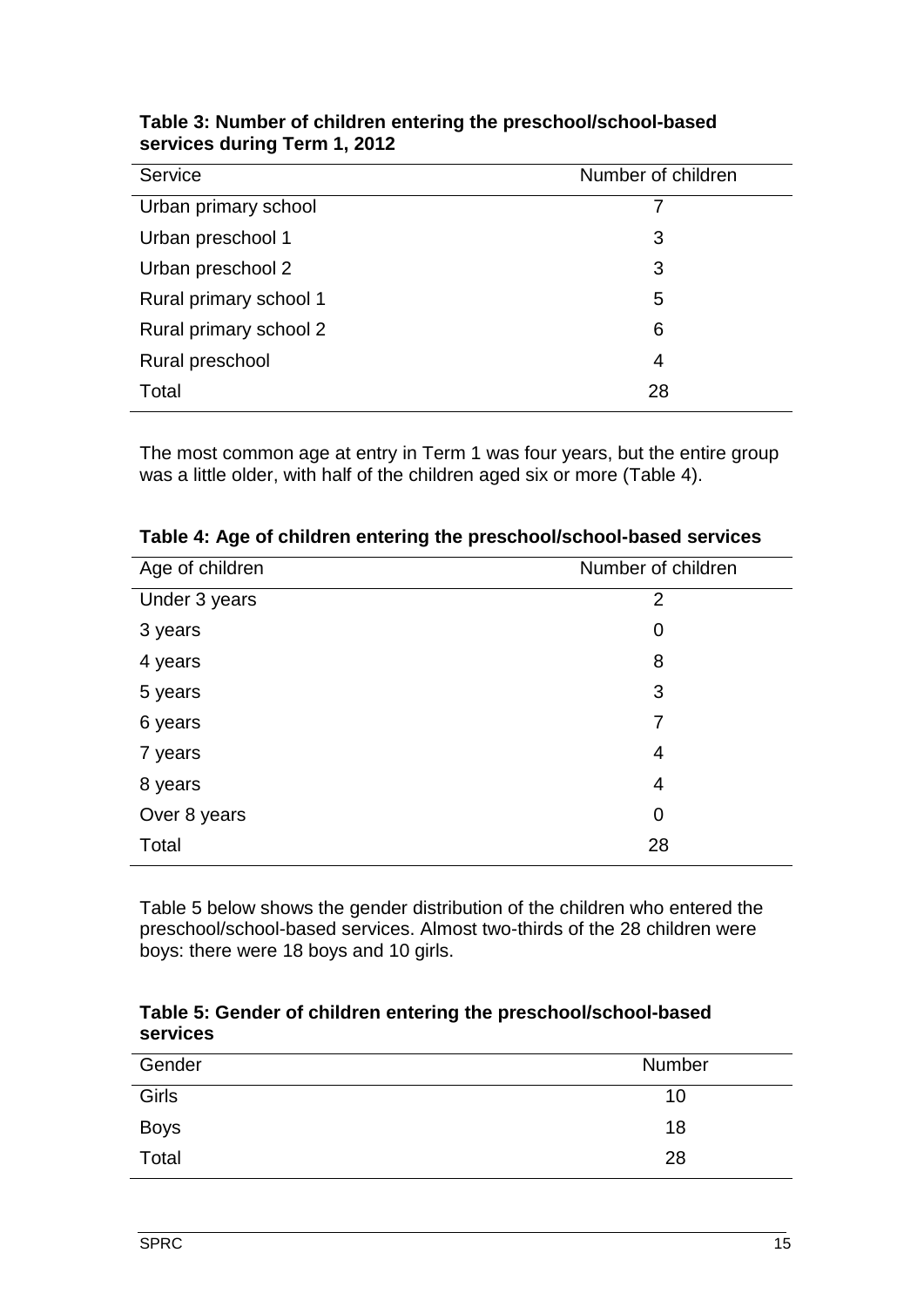## **Schooling**

The majority of the children entering during Term 1 were in school [\(Table 6\)](#page-20-0), with 18 of the 28 children enrolled, and just over one-third were in preschool (10 children).

#### <span id="page-20-0"></span>**Table 6: School enrolment of children entering the preschool/schoolbased services**

| Preschool or school year | Number of children |
|--------------------------|--------------------|
| Preschool                | 10                 |
| Kindergarten             | 3                  |
| Year 1                   | 6                  |
| Year <sub>2</sub>        | 9                  |
| Total                    | 28                 |

#### Program attendance

Three services provided information about attendance during this semester. Attendance was consistent throughout the semester, with 13 children attending each week between weeks one and 9. Three children did not attend in week 10: two due to illness, and one child after being referred by the preschool director to other services.

#### Transport assistance

Six of the 28 children who started in Term 1 needed transport assistance (21 per cent). These children were from both urban and rural services.

#### Previous disability diagnosis

Of the 28 children who started this term, five entered with a diagnosis of a disability; this represents 18 per cent of the children [\(Table](#page-20-1) 7). In other words, 82 per cent of the children (23 children) entered without a disability diagnosis.

#### <span id="page-20-1"></span>**Table 7: Children entering the preschool/school-based services with a disability diagnosis**

| Disability diagnosis             | <b>Number</b> |
|----------------------------------|---------------|
| Previous disability diagnosis    | 5.            |
| No previous disability diagnosis | 23            |
| Total                            | 28            |

Each of the five children with a diagnosis had a different disability. These were (in alphabetical order): ADHD, dyspraxia, executive functioning disorder, intellectual disability non-specific, and seizure syndrome. These children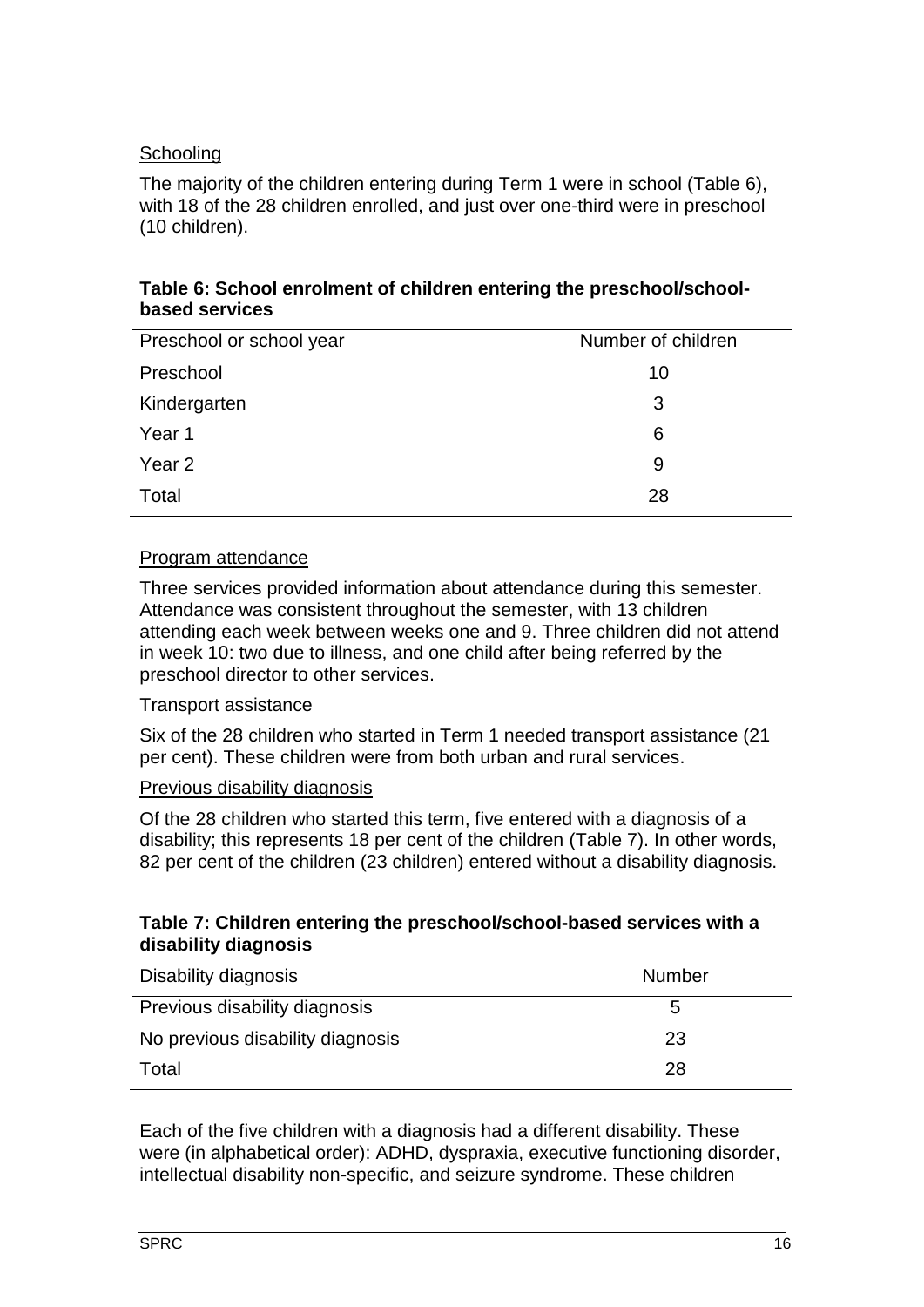came from two services only, one urban (one child) and one rural (four children).

#### Parental concerns

On entering the Program, parents were asked to list their concerns about their children's development and behaviour. Parents could list as many concerns as they wanted. The majority of answers in the preschool/school-based services were related to speech/expressive language (19 children) and behaviour (18 children). All concerns and frequencies are listed in [Table 8](#page-21-0) below.

| Type of concern                                 | Number of children |
|-------------------------------------------------|--------------------|
|                                                 | 19                 |
| Speech / expressive language                    |                    |
| Behaviour (including at home and school)        | 18                 |
| Hearing                                         | 5                  |
| Literacy skills (including reading and writing) | 5                  |
| Emotional                                       | 2                  |
| Interaction with other children / social skills | 3                  |
| Concentration / attention span                  | $\overline{2}$     |
| Concerns with weight                            | 1                  |
| Listening                                       | 1                  |
| Stiff / painful joints                          | 1                  |

## <span id="page-21-0"></span>**Table 8: Parental concerns in the preschool/school-based services**

## Existing support from therapists

Almost two-thirds of the children had no existing support from therapists prior to joining the Program [\(Table](#page-21-1) 9). Of the ten children that were accessing support, seven were supported by school counsellors, and three were seeing a speech pathologist.

#### <span id="page-21-1"></span>**Table 9: Type of support children were already receiving when entering the preschool/school-based services**

| Support type        | <b>Number</b> |
|---------------------|---------------|
| Speech pathology    | 3             |
| School counsellor   |               |
| No existing support | 18            |
| Total               | 28            |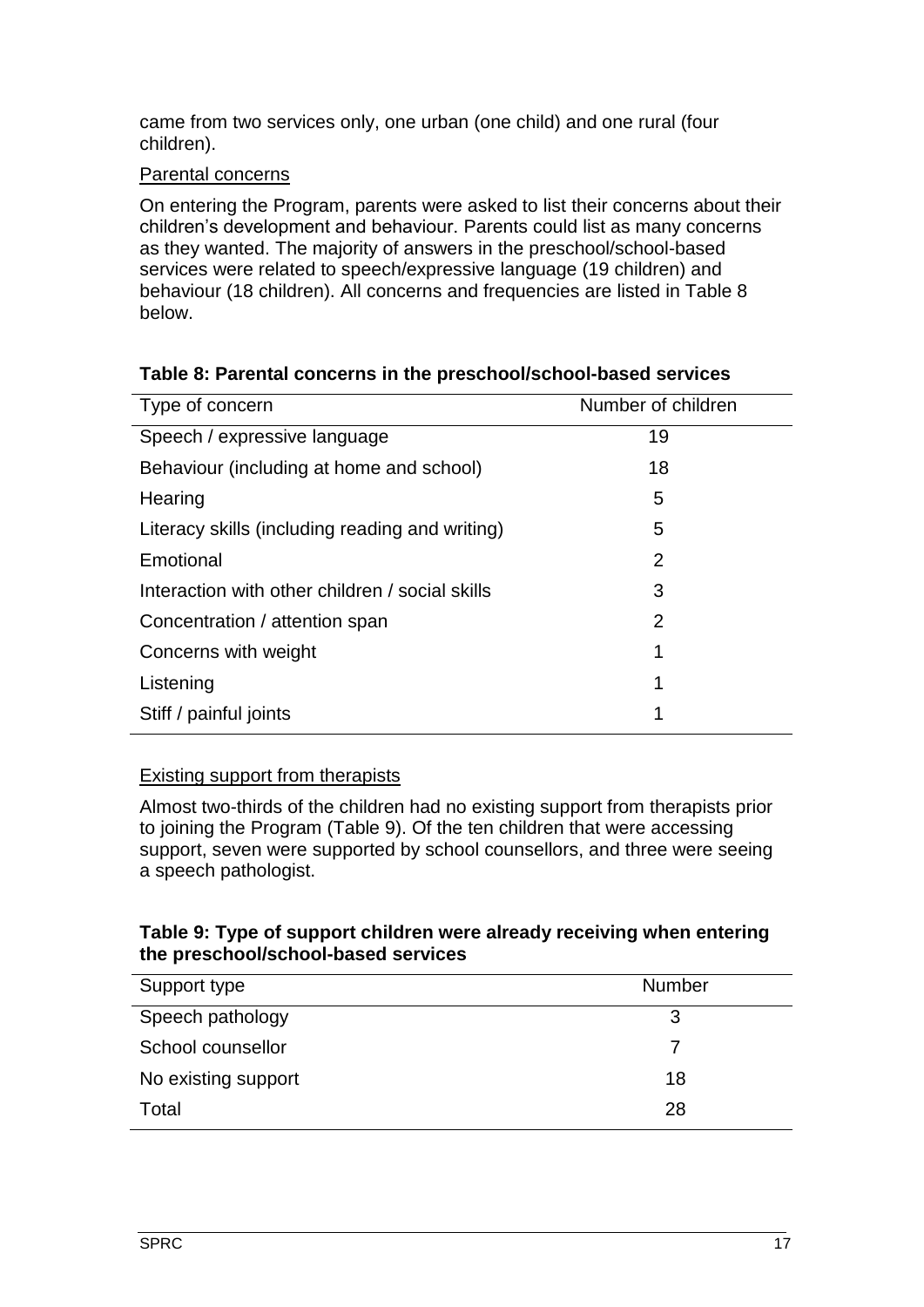## <span id="page-22-0"></span>**3.1.3 Participant characteristics – Playgroup services**

This section describes demographic characteristics of the children entering the playgroup services in school Term 1, 2012, the first term of service delivery. Information for Term 1 was provided for two playgroups, one urban and one rural. The third playgroup, in the rural LGA, started operating at the end of Term 1 and did not provide data, and neither did the fourth playgroup in the urban site that was disbanded.

#### Number, age and gender of the children

A total of 12 children entered the playgroup services in these two locations; nine in the rural and three in the urban site. Of these, there were eight boys and four girls. The most common age at entry was two years [\(Table](#page-22-1) 10).

| Age of children | Number of children |
|-----------------|--------------------|
| Under 1 year    | 2                  |
| 1 year          | 1                  |
| 2 years         | 4                  |
| 3 years         | $\overline{2}$     |
| 4 years         | $\overline{2}$     |
| 5 years         | 0                  |
| Over 5 years    | 1                  |
| Total           | 12                 |

#### <span id="page-22-1"></span>**Table 10: Age of children entering the playgroup services during Term 1**

#### Program attendance

Attendance for the playgroup services varied across the term [\(Figure 1\)](#page-23-1); week 8 had the highest attendance with 12 children attending that week. It was noted that attendance varied due to childcare and school attendance, illness and appointments.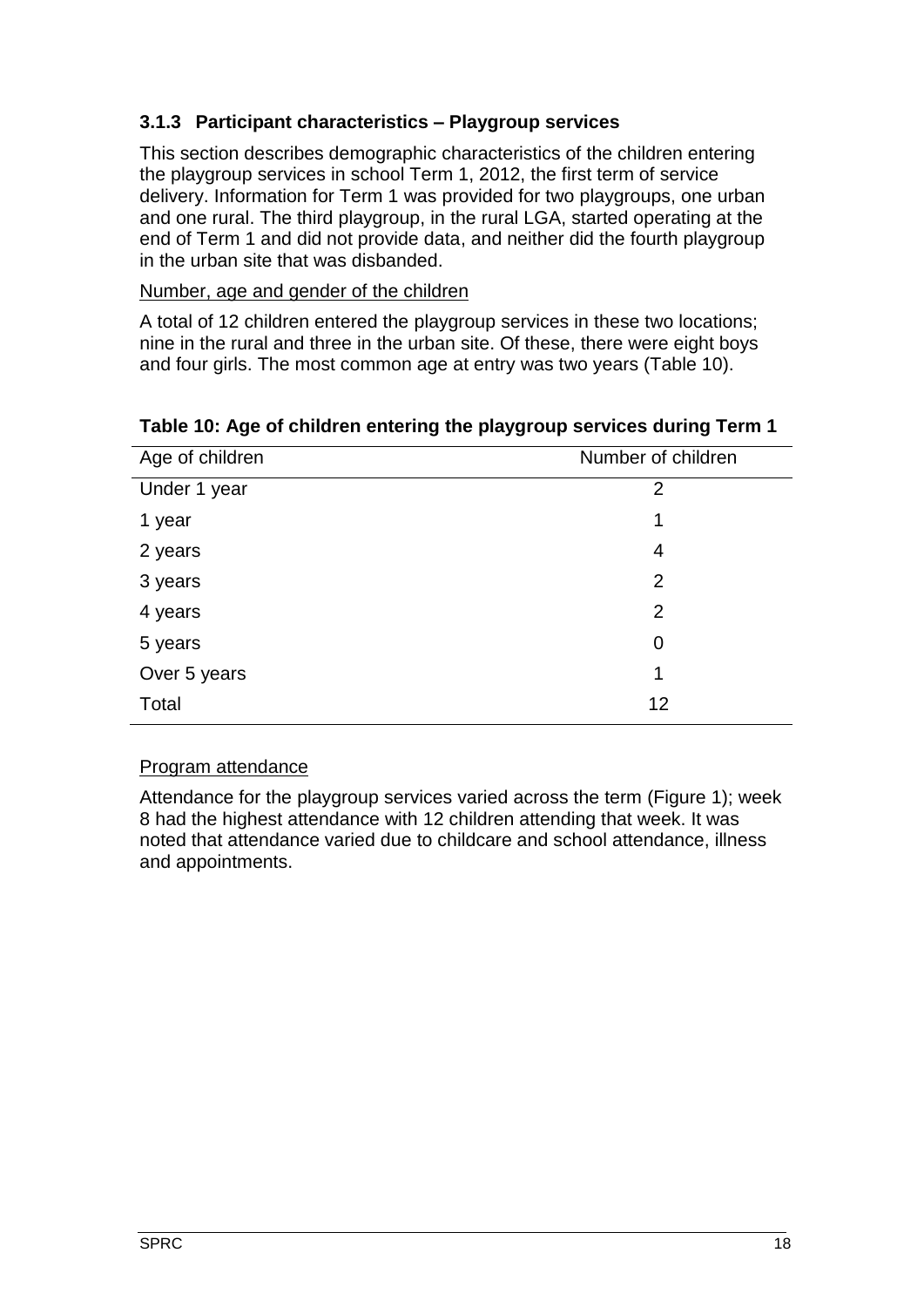#### <span id="page-23-1"></span>**Figure 1: Playgroup attendance**



#### Transport assistance

Most of the children in this group  $-10$  out of  $12$  – needed assistance with transport.

#### Previous disability diagnosis

Two children who entered the playgroup services had been previously diagnosed with a disability. One child had a profound hearing impairment; the second child had Autism Spectrum Disorder - Pervasive Developmental Disorder - not otherwise specified, and T2/T3 vertebral anomaly and associated scoliosis.

#### Parental concerns

As in the preschool/school-based services, parents were asked to list their concerns about their children's development and behaviour. The most common concerns were the same in both types of services: speech/expressive language and behaviour [\(Table 11\)](#page-23-0).

#### <span id="page-23-0"></span>**Table 11: Parental concerns in the playgroup services**

| Type of concern                   | Number of children |
|-----------------------------------|--------------------|
| Speech / expressive language      | 6                  |
| <b>Behaviour</b>                  | 4                  |
| Receptive language                | 2                  |
| Appropriate development           |                    |
| Hearing                           |                    |
| Independence                      |                    |
| Lack of knowledge of disabilities |                    |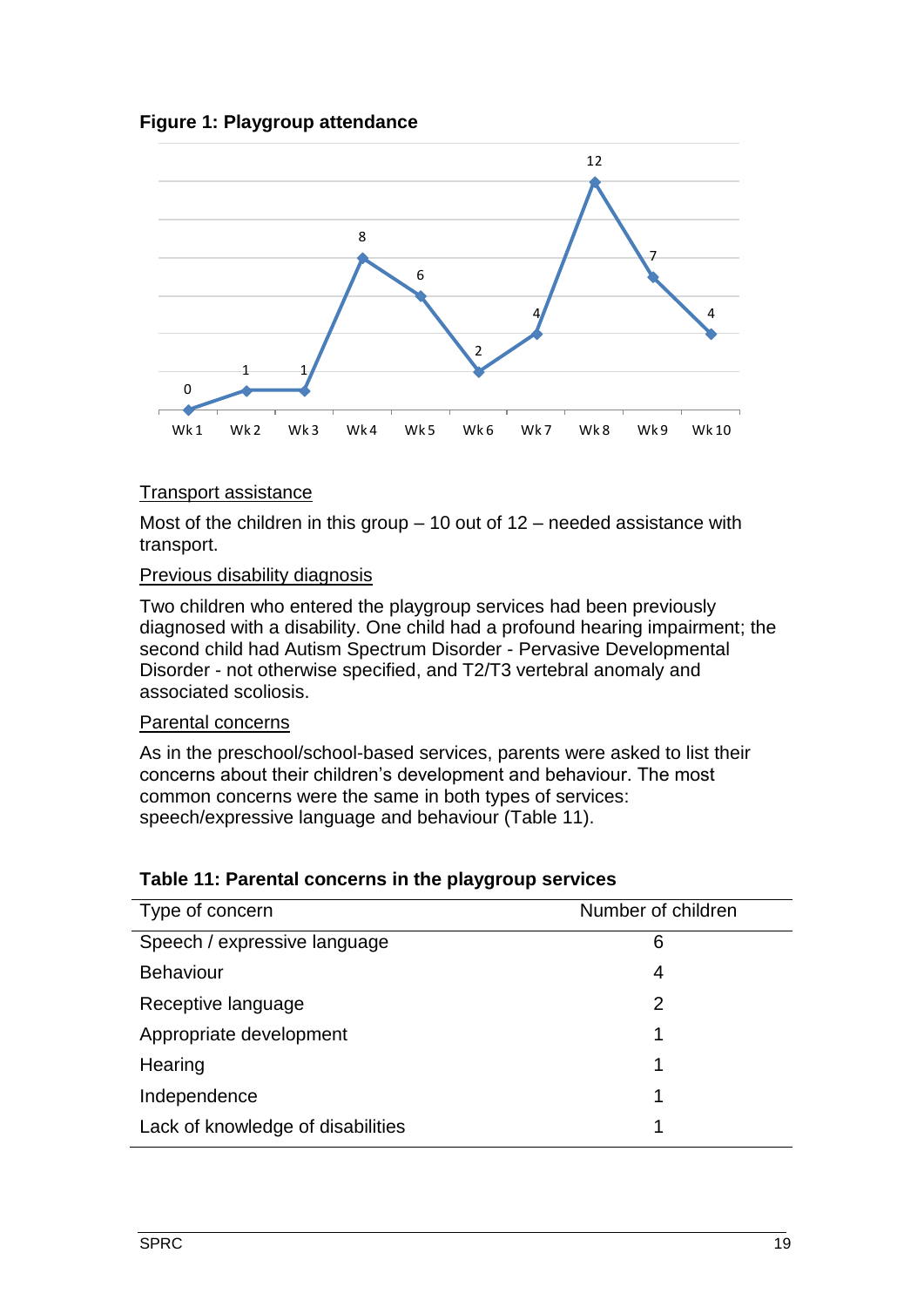## Existing support from therapists

When joining the playgroup services, two of the 12 children (17 per cent) were receiving specialist support related to disability or developmental concerns. One child was accessing speech pathology, and one was seeing an audiologist.

## <span id="page-24-0"></span>**3.1.4 Assessment of participant characteristics**

This is a relatively small project, with a limited number of children participating: by the end of Term1, 2012, 40 children had entered the Program. It is therefore not possible to conduct meaningful statistical analysis of demographic characteristics.

The number of children starting in Term 1 was lower than Northcott expected in some of the Program services. The Program was originally set up to provide services for 15 children in preschool/school settings in each location and 10 children (inclusive of siblings) in each of the four playgroups.

The preschool/school numbers were close to the allocated positions, and in the rural area the team had a waiting list. Northcott staff presumed that this waiting list reflected a shortage of therapy and support services in the rural area. During the interviews one parent also reported there was limited access to services:

> Just being [an] isolated town and little opportunities to see the specialist that he needs.

The playgroup numbers in the urban area were lower than expected. Northcott presumed that this might be due to the large number of playgroups already in the area (both community and supported playgroups), and the general lack of awareness of Northcott services in the area. The small numbers in the playgroups in the urban area led to a rethink of service delivery: the two playgroups were amalgamated, and the numbers of children that could access the preschool/school program was increased.

The numbers attending the rural playgroup varied due to illness and other family commitments. Families also provided feedback about the starting time of the playgroup, and this was changed to accommodate their needs, which may impact on the numbers attending in future school terms. The second playgroup in the more remote area of the rural site had a number of children who did not access the Program, as the playgroup was a supported playgroup for Aboriginal families and not specifically for children with a disability or delay.

The lower numbers in the urban playgroup were ascribed to difficulties in recruiting families to the Program, possibly due to the availability of many other playgroups in the area.

The majority of the children accessing the Program did not have a diagnosed disability. These children and their families therefore were not eligible for the majority of funded disability services. This was the first time a number of families had accessed support from a service provider.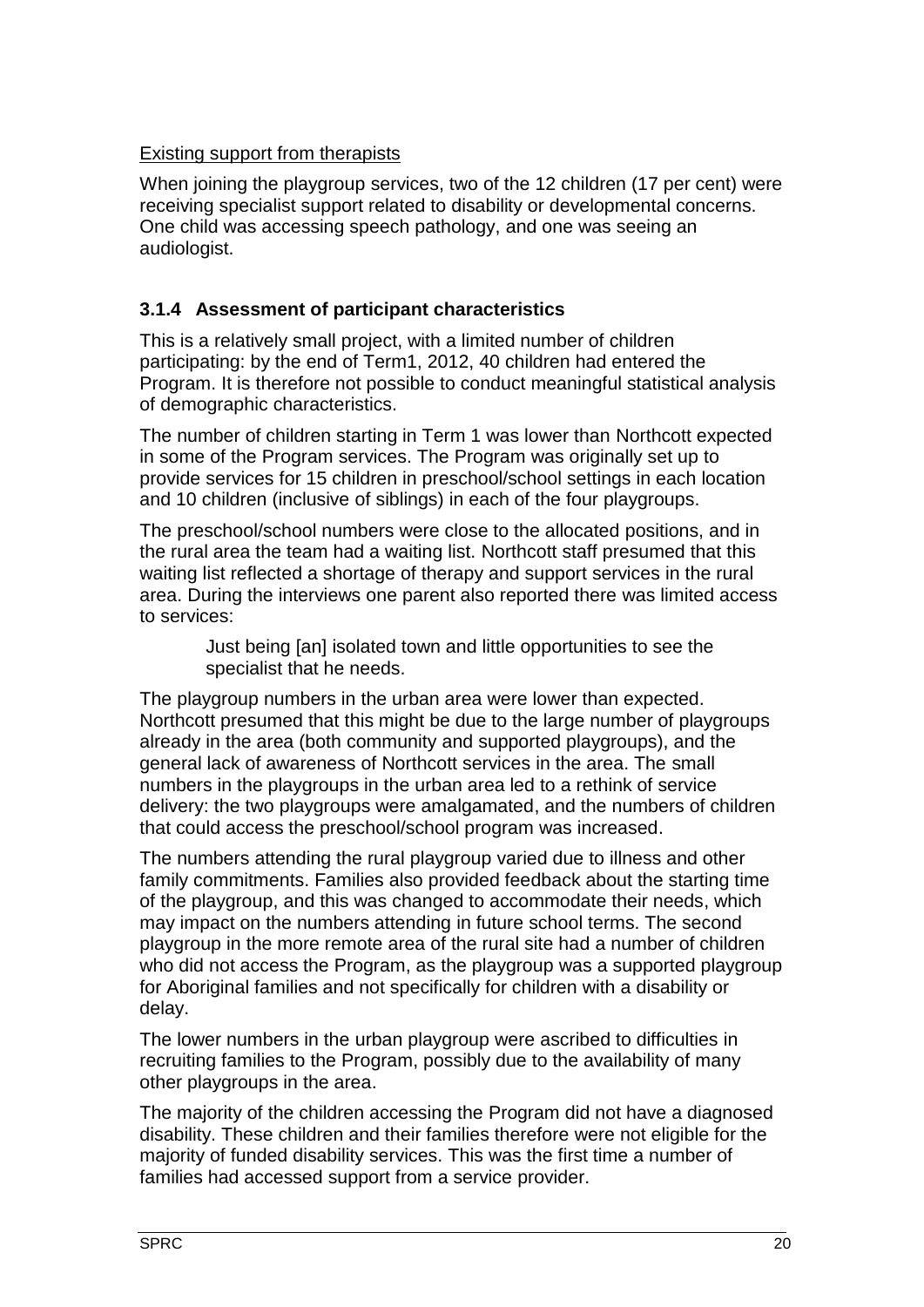There was an expectation that the Aboriginal community development worker would provide a lot of transport support to families. However, transport was not a large part of service provision in the Program. It was primarily provided to families attending playgroups.

The main concerns that families had for their children were speech delays and child behaviour. Some families had difficulty with specifically naming any or further concerns they had for their child. They were aware that their children might have other delays, as they compared them to their siblings or other family members at the same age. For example, one parent reported:

> He's just quiet, his reading and writing is slow compared to other kids, like in his year.

The Program staff referred the children to the speech pathologist and psychologist to address the parental concerns, and during these assessments the need for occupational therapy assistance was raised.

#### <span id="page-25-0"></span>**3.2 Recruitment of families**

A main asset of the Program identified by Northcott staff in both sites was that the Program was intended specifically for Aboriginal families and communities; for this reason many families were open to trialling the services. However, the process of engaging families and getting them to participate in the Program could be lengthy.

Staff felt that having a trusted member of the Aboriginal community working in the Program in the rural site enabled families to enter the Program with a feeling of cultural safety. In the urban site, which did not have this benefit, a number of families initially requested a support person to be present during interactions with Program workers. Northcott staff reported that, after a few weeks, parents in this site had developed trust and no longer requested a support person.

Northcott workers found that they had more success in recruiting some families to the Program when they explained that it could provide support to Aboriginal families concerning a range of issues, as well as disability-specific support. This was particularly true in the rural site, where families used the Northcott playgroup services for general school preparation, social interaction and family support, as well as assistance with concerns about their child's development. Northcott staff in that site concluded that it was most effective if they included everyone who was interested and discussed any disability needs after they had engaged the family and established trust. In the urban site, workers found that some families were referred because it was a program for children with a disability.

According to Northcott staff, this discrepancy between the two sites might be due to differences in general availability of child and family services. In the rural site, with a smaller population and shortage of many types of human services, a generalist approach might be more appropriate to avoid stigma within the community, and to provide families with a go-to service to identify support for a variety of needs. In the urban site, where many different services are available, targeting families with children with disabilities might be more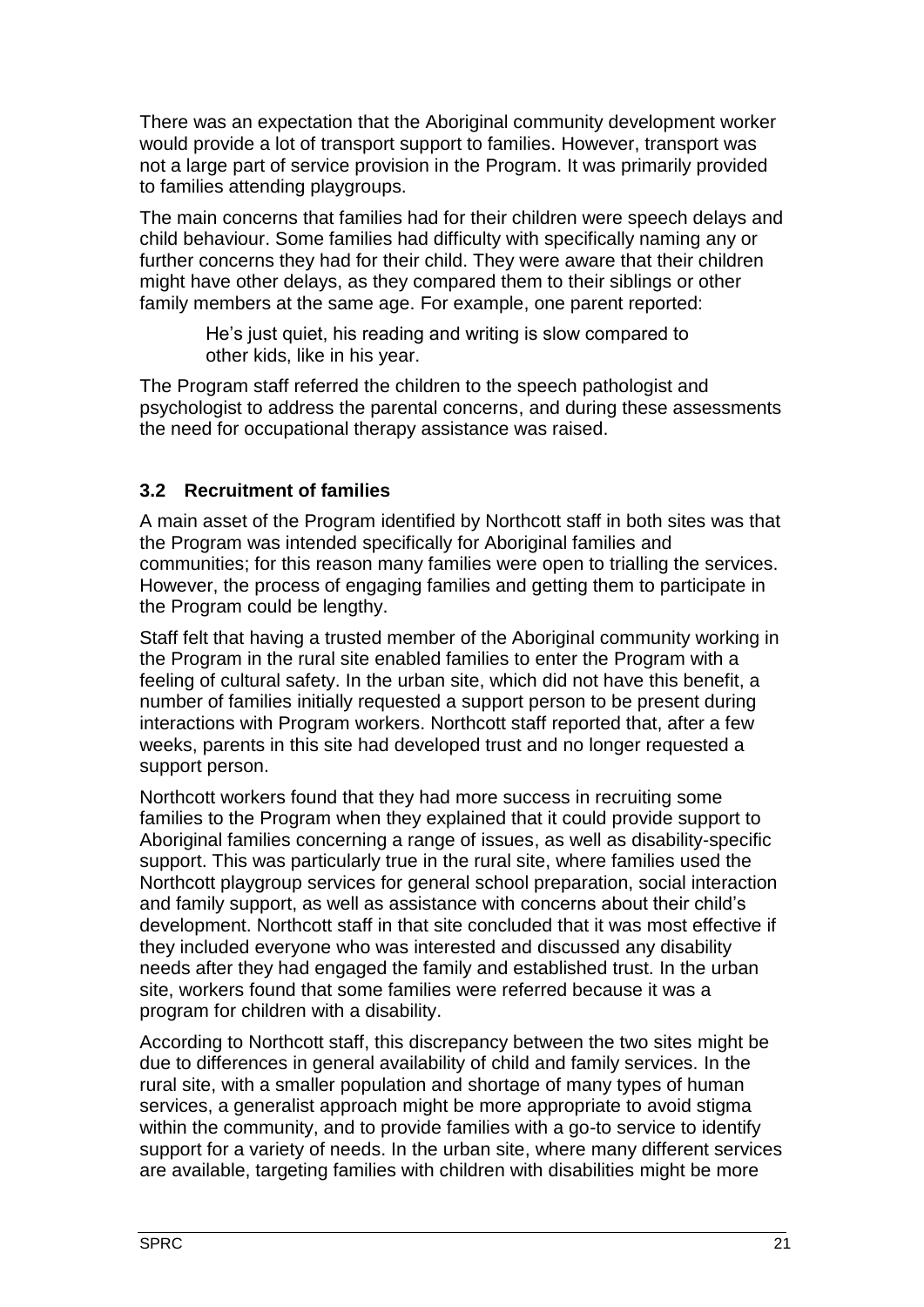effective because parents are seeking a service for meeting their child's specific disability or developmental needs for school readiness.

Referral of families to the Program was mainly through schools and preschools at both sites. School staff observed children who might meet the program criteria and then approached families to see if they were interested in participating in the Program. In the rural site, the early childhood educator liaised with preschool staff to see which children could potentially benefit from the Program. Some referrals also came from within Northcott, or from other organisations in the community as a result of Northcott staff networking with local service providers.

Self-referral of families to the Program was very rare, as was referral from a family member who had learned about the Program. Northcott staff suggested that this may be due to reasons including: some families had not previously received information or support that might increase their knowledge about their child's needs, which led to parents having difficulty identifying how their child could benefit from support; or the Program was new and not yet wellknown and trusted in the community. In one instance a child entered the Program through their older sibling who was already participating. Northcott staff spoke to the parents about developmental concerns about one child, and subsequently the parents identified a similar need for the younger sibling.

## <span id="page-26-0"></span>**3.3 Support plans**

Each participating family worked with Northcott staff to develop a support plan to guide their progress while involved in the Program. These support plans were generally devised after several weeks of participating, once trust had been established with the worker. The purpose and content of the support plan were explained verbally to families before developing the plan. Staff found that, for many of the families, developing and committing to a support plan was a significant achievement in itself, as this was the first type of formal planning they had been involved with for their child.

Families and Program staff identified a child's needs based on school reports, medical reports, observing a child in the school/preschool environment and family experiences. Support plans for children in playgroup generally focus on developmental milestones relevant to school readiness, and talking with parents about these milestones. Support plans for preschool and primary school children concentrate more on the learning curriculum. Developing strategies for the teacher to work with children in the classroom environment are also part of the plan.

Support plans contain a variety of goals that the family would like to accomplish while participating in the Program. Goals include practical issues for the child, such as undergoing an eye exam, hearing test or speech assessment. Other goals involve linking the family in with services, such as family violence counselling or drug and alcohol counselling, Centrelink and housing. Goals also address concerns relevant for individual families, for example talking with the parents/carers about issues such as custody matters or the child protection system. Northcott staff emphasised that identifying support for these needs was essential for some families before they could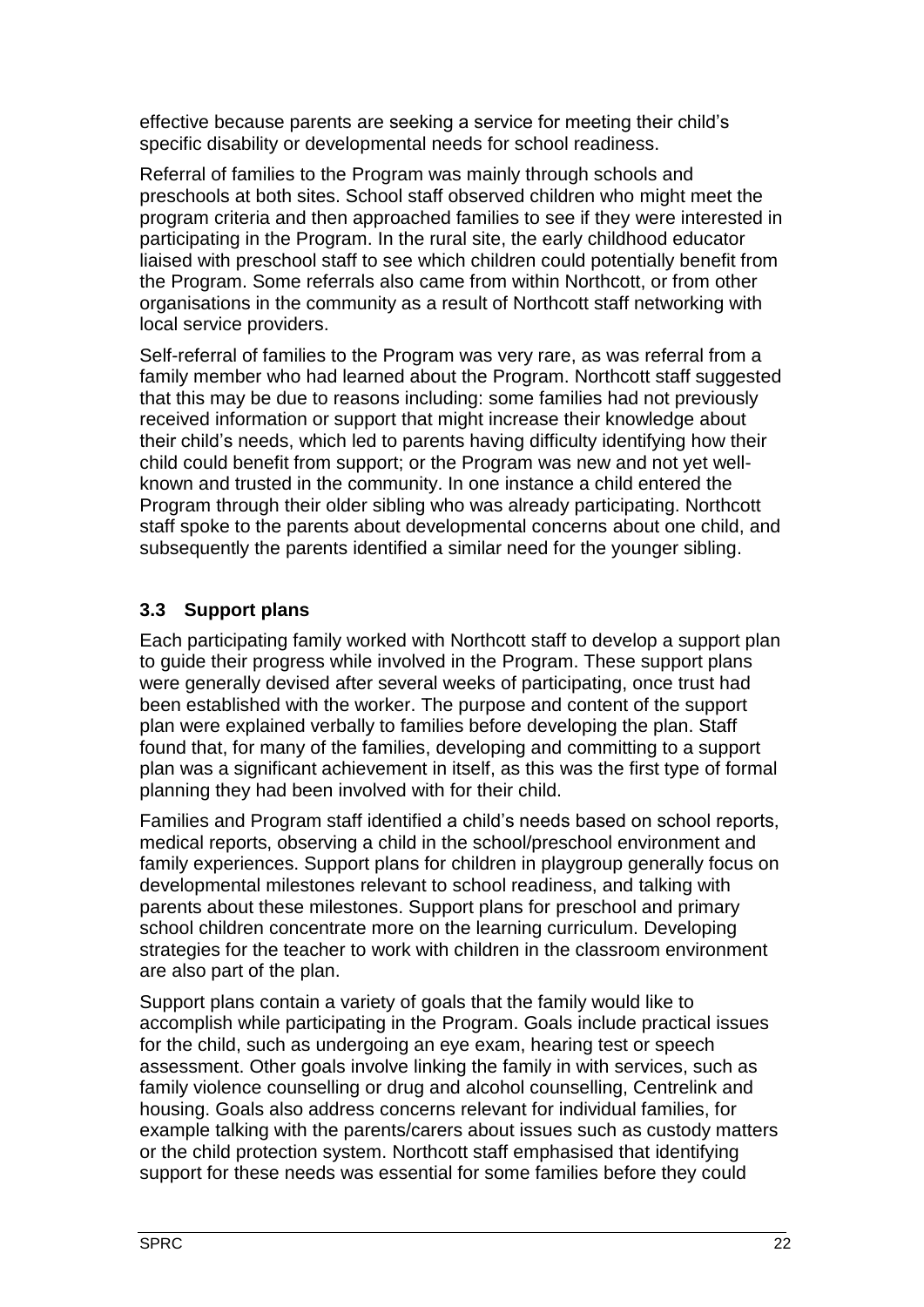focus on their child's school readiness and disability. Other families resolved such issues concurrently, and some did not ask for any support other than with their child's delay or disability.

Goals were rated as high priority (to be completed within three months), medium (six months) and low priority (12 months). Workers emphasised the importance of concentrating on short term goals with achievable outcomes so families could see results quickly. Few medium or long term goals were recorded, not because children and families did not need longer term assistance, but because Program staff felt these issues were unlikely to be resolved within the short timeframe of the Program.

The most common short term goals for children in the preschool/school-based program were developmental and health assessments, while medium priority goals concerned behaviour improvement and service access [\(Table 12\)](#page-27-0). Total numbers were too low for a valid comparison between the urban and rural services.

| Type of goal                                  | Number of children |
|-----------------------------------------------|--------------------|
| High priority goals                           |                    |
| Vision assessment                             | 10                 |
| Speech assessment                             | 9                  |
| <b>Hearing test</b>                           | $\overline{7}$     |
| Improve reading / writing                     | 3                  |
| Communication                                 | 2                  |
| Accommodation                                 | $\overline{2}$     |
| Transport                                     | 1                  |
| Support strategies                            | 1                  |
| Providing information about disability        | 1                  |
| Listening                                     | 1                  |
| Get diagnosis                                 | 1                  |
| Medium priority goals                         |                    |
| Develop positive behaviour strategies at home | 3                  |
| Collaborative approach with therapists        | 1                  |
| Information and referral for custody issues   | 1                  |
| Participate in group playground activities    | 1                  |
| Small muscle strength and manipulation        | 1                  |
| Low priority goals                            |                    |
| Independent work habits                       | 1                  |

<span id="page-27-0"></span>**Table 12: Goals for children in the preschool/school-based services**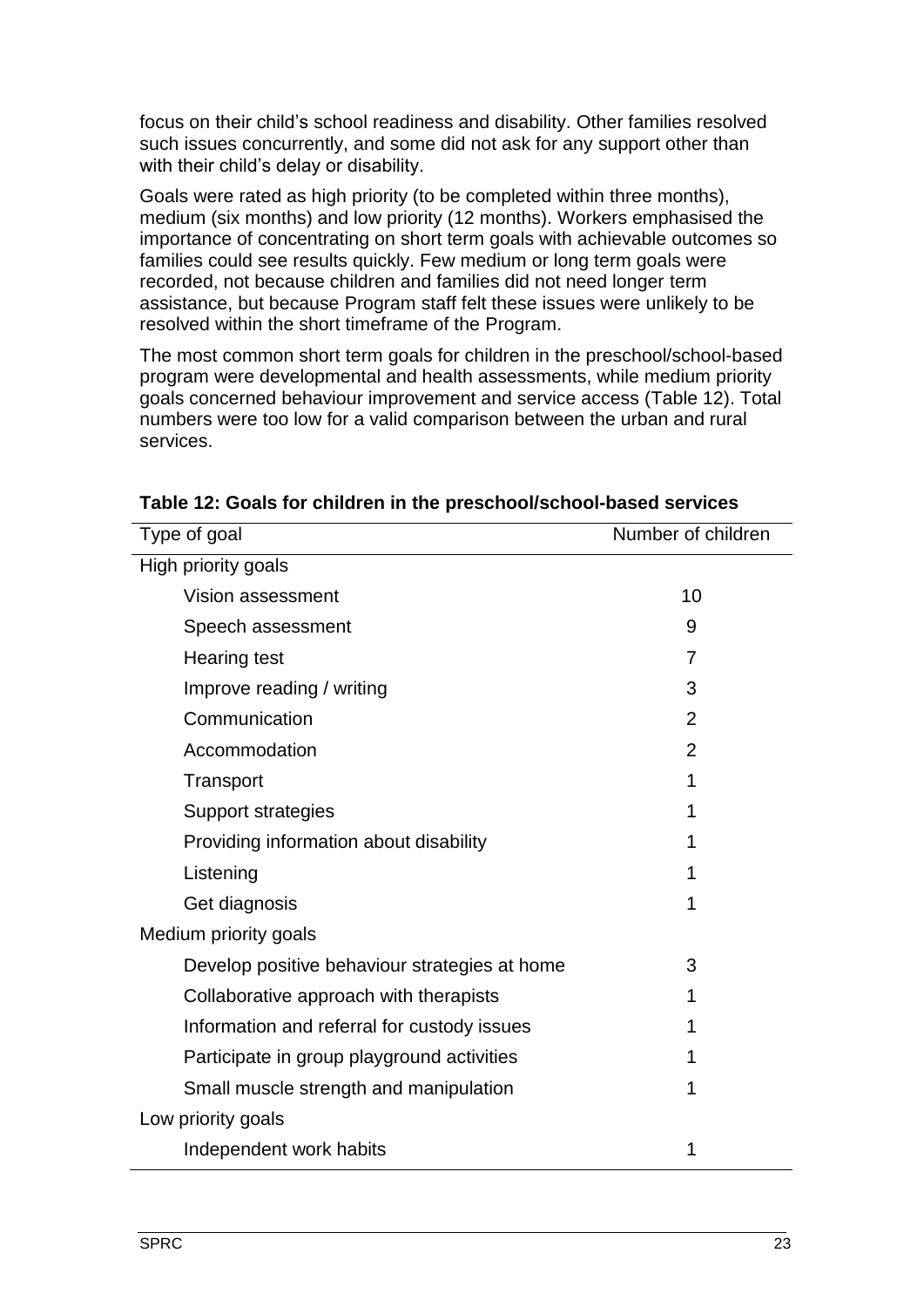In the playgroup services, information about goals was received from one service, the urban playgroup. High priority goals were mainly related to assessments (speech, hearing, vision), and developing and using visual aids to assist with communication. Medium term goals were finding accommodation, obtaining a diagnosis, obtaining information about funding, childcare, and communication and learning. No low priority goals were recorded.

## <span id="page-28-0"></span>**3.4 Information and training sessions**

Information and training sessions were anticipated to begin in school Term 2, 2012. At the end of Term 1, Northcott staff, preschool and school staff and parents were discussing the types of information and training sessions that would be useful in each Program site.

# <span id="page-28-1"></span>**3.5 Therapy support**

As described in section [3.1](#page-17-1) above, the majority of children entering the Program were not receiving any therapy support related to disability or developmental concerns. Of the total 40 children participating in Term 1, 12 children (30 per cent) were receiving support: by school counsellors, speech pathologists or an audiologist. According to Northcott staff, many parents in both sites had not previously been provided with appropriate and accessible information about the purpose of therapy and how it may help their child. Through participating in the Program, parents in the urban site in particular became eager for their children to use therapy services and requested strategies from therapists to use at home.

Access to therapy support varies greatly between the two sites, which appears largely due to the diversity of geographic locations. The rural area is more isolated than the urban site, and therefore access to specialists and therapists in the rural site is very limited. For example, the only local psychologist has months-long waiting lists.

In response to the shortage of local specialist support, Northcott arranged for an occupational therapist, a psychologist (consultant) and a speech pathologist from the Sydney Northcott office to visit the rural site once a month. Their time is split between two different locations in the rural site, and extended travel times between the locations mean that the specialists can visit only one location per month, or two of the four services in the rural site. Therefore children receive face-to-face therapy support every two months, and less if the children are unable to attend their allocated session.

To arrange some form of ongoing therapy support, the Northcott early childhood educator in the rural site learns strategies from the therapists to support children and families in-between visits. The therapists also provide indirect support to the families in the rural site by being available for phone consultations, by attending teleconference meetings with school staff, and by writing reports and therapy plans.

Northcott would find it preferable to have the therapists see children and families more often, but given the restricted therapists' availability, staff are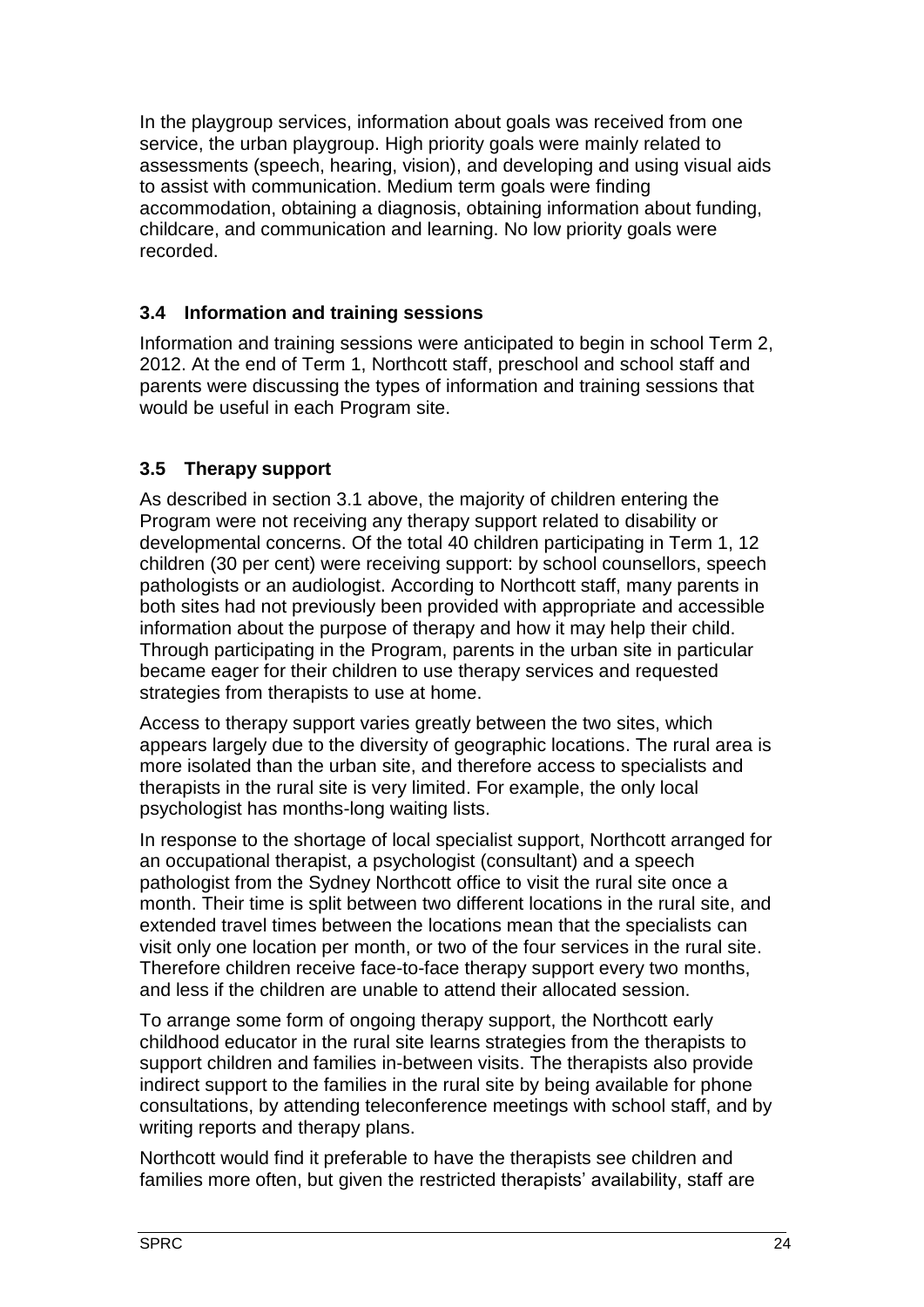developing other ways to support children and families in the rural site. For example, Northcott staff see it as part of their role to build a bridge between community health services and families. They observed that many of the families in the area did not access these services because the families did not travel to the premises. Northcott staff negotiated with community health workers to come to the Program's playgroup to provide services to children and their parents.

The metropolitan location of the urban Program site means that there are multiple and various external therapists available for participant families. As part of the Program the Northcott speech pathologists visits the site twice a week, giving the school weekly speech pathology and attending the other services either weekly or fortnightly. Northcott occupational therapists visit the site once per week, and each school, preschool and playgroup receives occupational therapy on a fortnightly basis. From a therapeutic perspective, Northcott therapists feel that the amount of therapy provided is sufficient to support the children and families to achieve their goals. Parents and teachers alike are motivated to work with the therapists to implement strategies for individual children. This is assisted by the therapists attending classrooms/preschools weekly or fortnightly, enabling the preschool/school staff and therapists to work together in the classroom environment.

## <span id="page-29-0"></span>**3.6 Yarn-ups**

Yarn-ups are informal group discussions among Aboriginal families participating in the Program and Northcott staff. They will commence in both sites in school Term 2, rather than in Term 1 as planned. The main reason identified by Northcott staff for the delay in starting the yarn-ups was that families seemed fully occupied with engaging in the other aspects of the Program. However, staff and parents had ongoing discussions in anticipation of the yarn-ups.

# <span id="page-29-1"></span>**3.7 Communication with preschool and school staff**

Northcott workers in both sites identified that a main asset to the effectiveness of the program is a school that is supportive to the Program and has good internal communication structures at all levels, from principals to teachers, parents and children. This seemed to occur more in the urban than the rural site. Northcott Program staff commented that schools in the urban site more easily identified concerns with children, possibly because teachers tended to be proactive in communicating with parents and Program staff. Also, teachers assisted communication between parents and Program staff by setting up meetings, as Program staff found it difficult to reach parents over the phone or contact them during school pick-up and drop-off times. The established relationship between parents and teachers also proved helpful, as positive reinforcement from a trusted teacher to join the Program assisted in the recruitment process.

Program staff found it essential that communication between therapists, teaching staff and parents was open and ongoing to best meet the needs of the child. In the urban site, staff found this was happening regularly, and that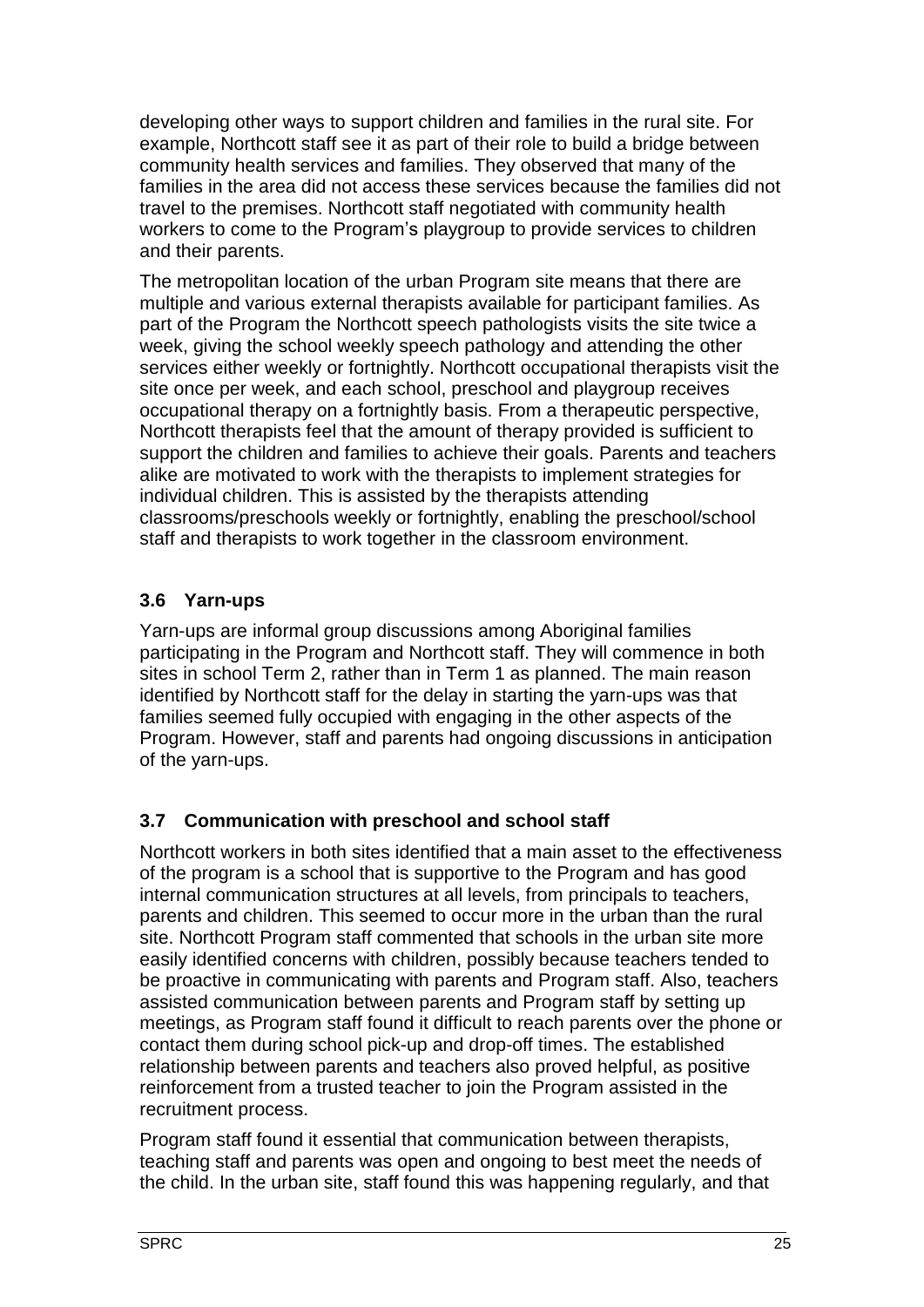school and preschool teachers were eager to liaise with therapists and implement therapy strategies into their classrooms.

Northcott staff in the rural site, however, found that some teachers were hesitant to assist with implementing therapy services or with the Program more generally. This might be due to less experience or resources among school staff, as outlined in section [4.1](#page-32-1) below.

The preschool/school staff working directly with the children were sometimes not aware of all the services in the community that families could access. Rather, executive staff or management appeared to have that knowledge. For example, staff reported:

> I don't know about the rest of them, I wouldn't even know where to start to ring anyone to come and assess some of the kids.

> I think executives would have more understanding of that one than I do, and if there's some support available in terms of funding.

#### <span id="page-30-0"></span>**3.8 Summary**

Northcott initially established ten services as part of this Program: six services based in schools and preschools, and four playgroups. Five of the ten services were in the rural site and five, in the urban site. One of the primary schools in the rural site withdrew from the Program at the end of school Term 1, and two playgroups in the urban site were amalgamated due to low attendance at one of the groups.

A total of 40 children entered the Program in Term 1, 2012, which was lower than expected due to recruitment difficulties. About two-thirds were boys (26) and one-third was girls (14). Ages of the children ranged from 0–8 years, consistent with the Program criteria, and Northcott included some toddlers in preschool-based services.

The main concerns that families had for their children were speech delays and child behaviour. Some families had difficulty naming any or further concerns they had for their child.

Transport was provided primarily to the families attending playgroup.

There was a waiting list for the preschool/school services in the rural site. Northcott staff presumed that this waiting list reflected a shortage of therapy and support services in the rural area.

The numbers for the preschool/school services in the urban site were increased following the disbandment of the second playgroup.

Factors that contributed to recruitment of families were:

- the Aboriginal-specific focus of the Program
- having a trusted community member on staff, which was the case in the rural site and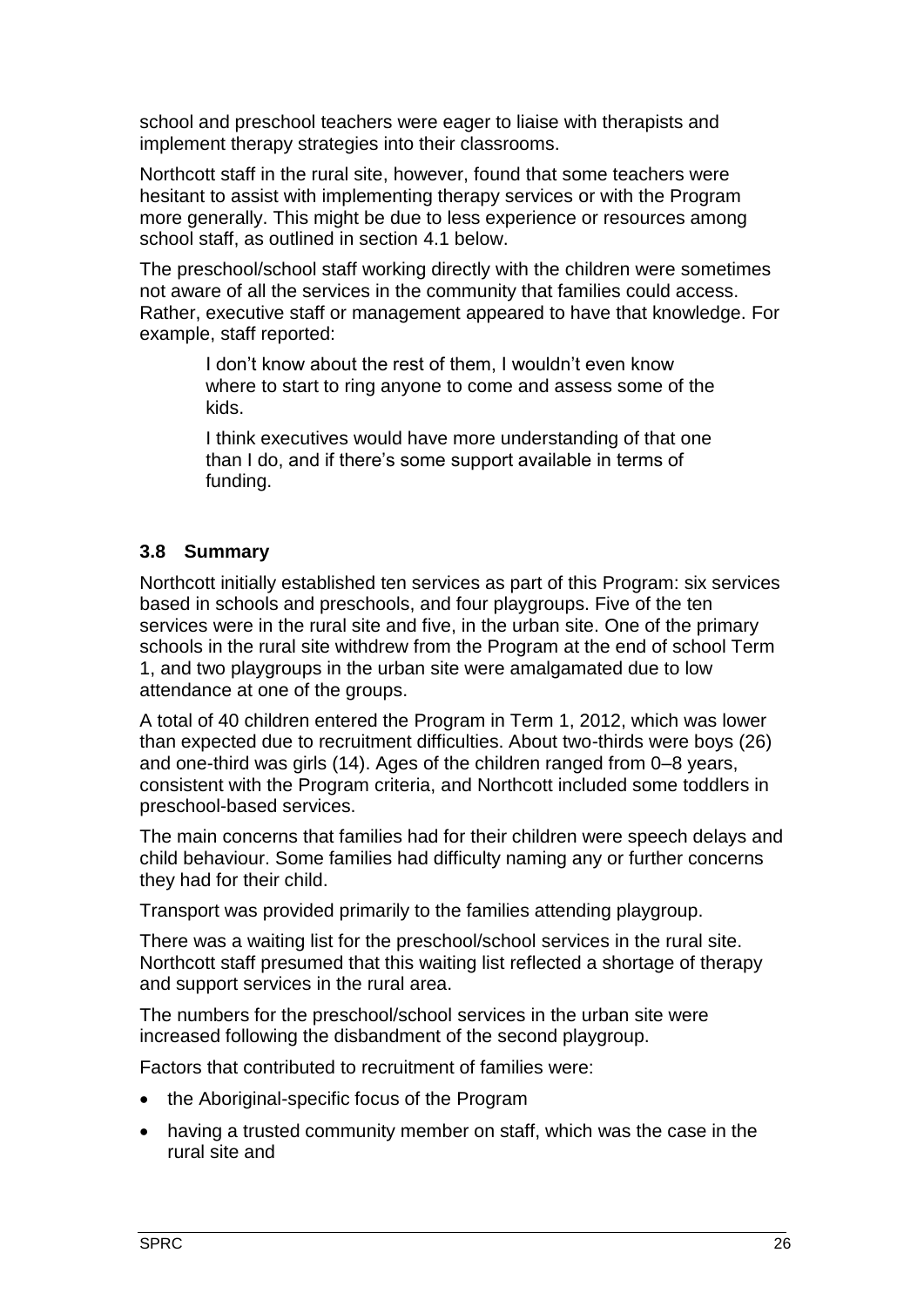explaining that the Program could provide support to Aboriginal families about a range of needs as well as disability-specific support.

Referral of families to the Program was mainly through schools and preschools, and less often through other services or self-referral.

Support plans for the children and families focussed on short term goals such as child developmental and health assessments, so that families would see and achieve outcomes quickly.

Of the 40 children entering the Program in Term 1, seven children (18 per cent) had a previous disability diagnosis, and 12 (30 per cent) accessed support from other services.

Northcott provides speech pathology, psychology and occupational therapy services for the children. Due to caseloads and location of the therapists, children in the rural site have less frequent face-to-face access to the therapists, who travel from Sydney. In the urban site, the closer proximity of the therapists means that children have easier, more frequent access to support.

Collaboration with school and preschool staff worked well in the urban site, where teachers were proactive and internal school communication functioned well. This helped with engaging families and supporting children.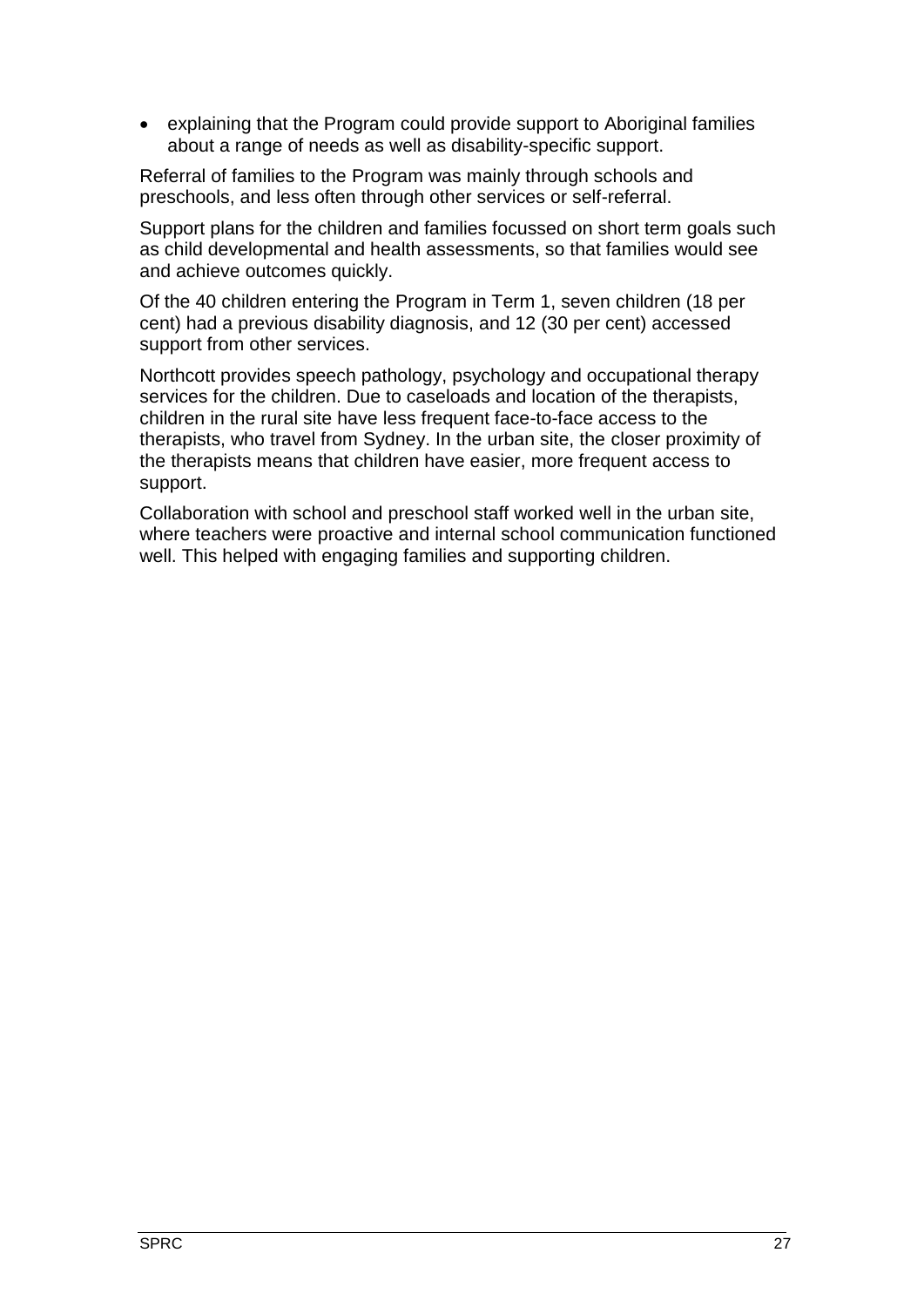# <span id="page-32-0"></span>**4 Outcomes for children and families**

#### <span id="page-32-1"></span>**4.1 Identifying child support needs and obtaining support**

Northcott staff reported that it took several weeks for some parents to feel comfortable to talk to them about their families' concerns or needs of their child, as they might not have wanted to discuss personal information before they had established trust with the worker.

Staff talked with parents without labelling their child as having a disability or delay. This approach was sensitive to the family's opinions, so that together they could work out how to identify their child's learning needs. Staff also invited people who the parents trusted to meetings (e.g. school teacher, preschool staff, service provider staff). After several weeks, Northcott staff felt they had developed trusting relationships with the parents and reported that parents came to them when they needed assistance.

In many cases the support required by families was not just specific to a child's delay or disability, but rather general family support (e.g. accommodation or finance issues), but Northcott staff felt that identifying support for these concerns could also contribute to the child's other support needs.

Northcott staff reported that many families found it difficult to identify their child's needs or express their concerns, and might rely on prompts from staff. For instance, parents mentioned that they were concerned about their child's speech, but they had not previously received information or support to understand their child's needs and how they could be supported. This also led to misconceptions about children's behaviour. For example, difficulties with receptive language were often seen as a child not listening to instructions and being 'naughty'.

In both communities where the program provides services, community members have previously received limited information about disability. If a person has a physical disability, the local communities are generally accepting of this difference and have an understanding of how it may impact on the person and their carers' lives. However, if a person has a disability such as autism or an intellectual disability and a community member does not have any experience of that disability in their own lives or family, then the community member is often not sure how to interact with the person or how the person's disability impacts upon their lives.

In general, the communities do not tend to label someone as having a disability – this would make them seem different from everyone else – rather they see the person as a whole and the disability as part of who they are. If a family has concerns about their child's development, the family has often not had information about what services are available to support them. They will know that a GP may help them, but they may not have had contact with specialist services such as paediatricians, therapists and psychologists.

This issue was more common in the rural site, where Northcott staff also found that some preschool and school staff had difficulty identifying the support needs of the children in their classrooms. Northcott workers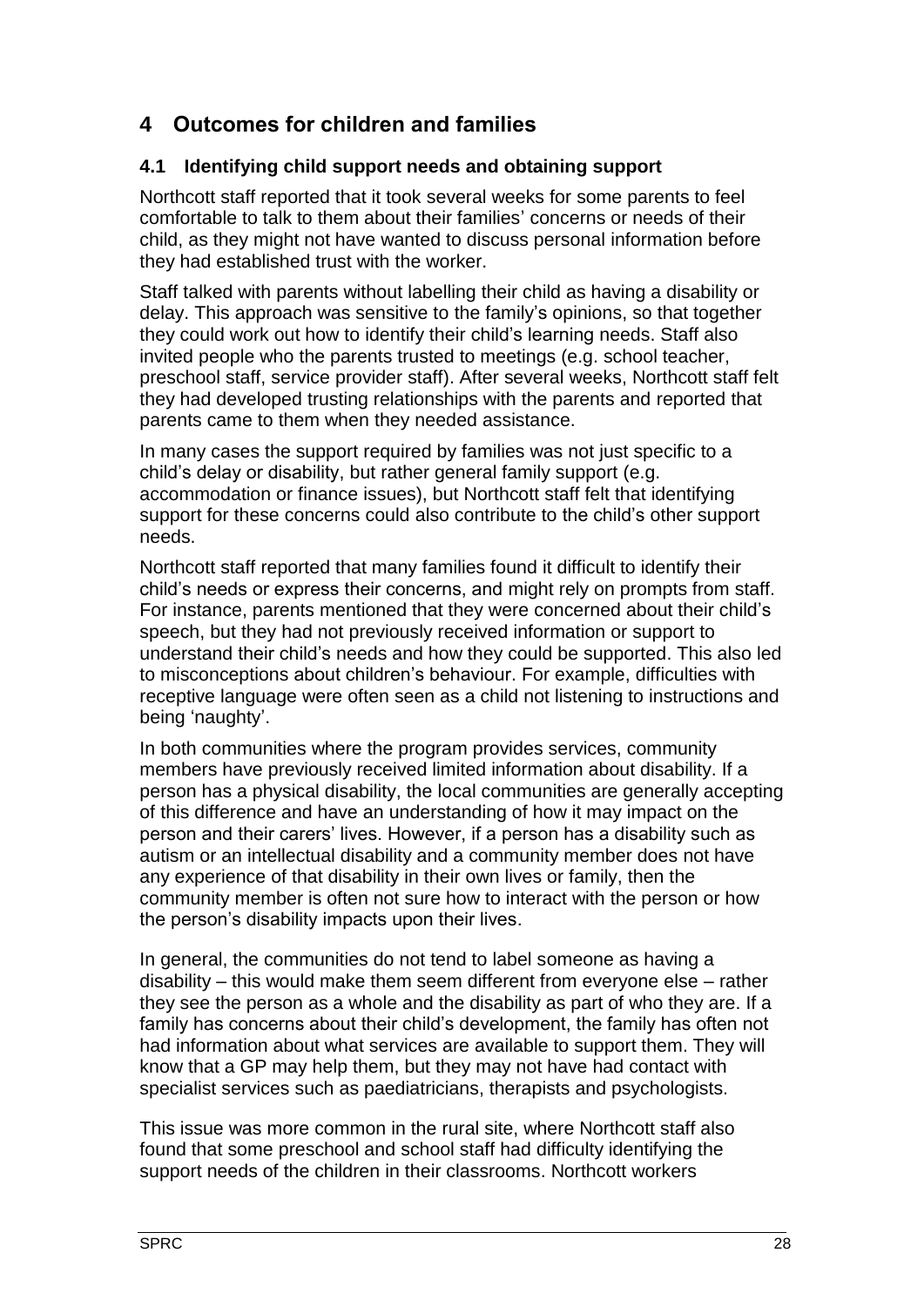suggested this might be due to less experience, as schools in remote Aboriginal communities in the site were partly staffed by new graduates.

Northcott staff commented that after several weeks in the Program some parents became confident enough to reject labels bestowed on their child. For instance, some parents questioned what the school staff suggested was 'wrong' with their child if they misbehaved in class. Some parents felt empowered to question their child's specialist diagnosis. For example, a paediatrician in one of the sites reportedly diagnosed many behavioural issues as ADHD, and some families participating in the Program felt strong enough to ask for a second opinion. Other parents asked Northcott staff for support to access appropriate service provision or speak to the school about concerns regarding their child.

Many parents in the Program asked for information about their child's disabilities and challenging behaviour, or for a diagnosis or developmental assessments so that they could better understand their child's situation and needs.

This is reflected in the support plans (section [3.3\)](#page-26-0). Consistent with the most common high priority goals established in the support plans, various assessments were conducted for the children during Term 1. In the preschool/school-based services, speech assessments were obtained for nine children and hearing assessments, for seven. In the two playgroups that provided data, seven children (of a total 12 participating) received speech assessments, and four were assessed by an occupational therapist. None of the children participating in the Program was diagnosed with a disability during Term 1.

Once a child's support needs were identified, many parents in the rural site were not able to access enough therapy and services to meet their needs, due to a shortage of service availability in the site.

Northcott Program staff commented that it was taking longer than they had expected to obtain support and achieve outcomes for children and families. This was largely due to the time required for engaging families and building trust between the workers and families. However, staff regarded this process as a vital part of the success of service delivery.

## <span id="page-33-0"></span>**4.2 Successful transition to school**

While it was early in the evaluation to comment on the Program outcome of successful transition to school, Northcott staff identified a number of factors that were making the transition difficult, and they started to address these factors. First, many parents were unsure about what was meant by the term 'school readiness', or they believed that it was only relevant for children in the year prior to school. However, Northcott staff noticed that most children of any age in the Program needed to develop their communication and interaction skills to be ready for school, and this could best be achieved if support started as early as possible. Staff felt they were successful in communicating this to the parents.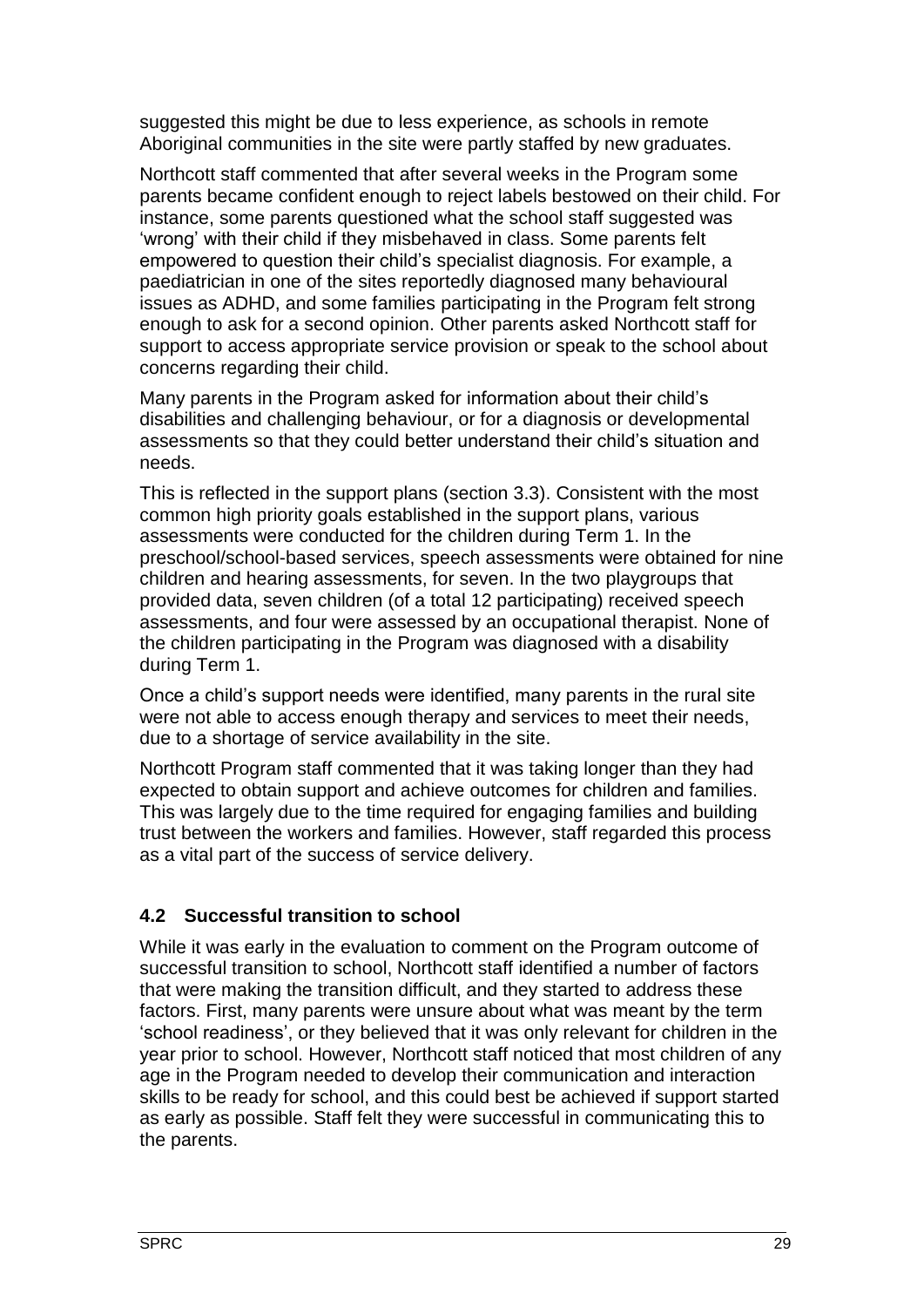Second, in the rural LGA, Northcott found that many children did not access early education services such as preschool or playgroup before starting school, making transition to school more challenging. Staff identified that the reasons included a lack of transport, families' transient lifestyles, and tensions between some groups within the community. The latter point becomes an issue when there is only one Aboriginal-specific service in an isolated community. This is the case in the rural Program site, where there is only one Aboriginal-specific playgroup in one of the remote communities, and the alternative for families who do not wish to attend this playgroup is to travel to the town more than 100 km away to access therapy and early education support. Northcott staff felt that their playgroup was important in filling a gap in this community.

## <span id="page-34-0"></span>**4.3 Empowering Aboriginal families**

Northcott staff reported that, by the end of Term 1, they were starting to see families becoming more empowered through the Program. This had come about mostly through providing families with information and support. Staff gave families information about school readiness, worked with parents to improve interaction with their child, and provided them with strategies to use at home with their child along with explanations as to why these strategies might be useful to them. Staff also talked with families about relevant local service providers.

Northcott staff felt that parents now trusted them enough to ask them questions or request assistance, for example when seeing teachers or specialists. Some parents had asked specific questions about identifying delays in children, which might not be about their own children, but those of relatives or friends. Northcott staff believed that this helped to develop a culture of disability awareness that extended beyond the participant families, and thus promoted empowerment at both the family and community levels.

# <span id="page-34-1"></span>**4.4 Sustainable support**

Although service delivery was in its early stages, Northcott staff considered how to make support to children and families sustainable beyond the end of the Program in June 2013. Strategies differed to some extent between the sites, given the different geographical and service conditions, and the strengths identified in each site.

In both areas, Northcott therapists were empowering teachers with strategies to use with the children in the classroom. As some teachers were particularly eager to learn and alter their practice to better meet the needs of children with a disability or delay, these strategies will potentially become part of the normal teaching methods in the schools. Program staff also informed teachers about services that families could utilise, so that teachers became a source of knowledge and referral for families beyond the life of the Program.

In both sites, Northcott conducted one playgroup in collaboration with a local organisation, providing hope that the playgroups may continue. In the rural site, one of the playgroups was attended by a close group of parents, who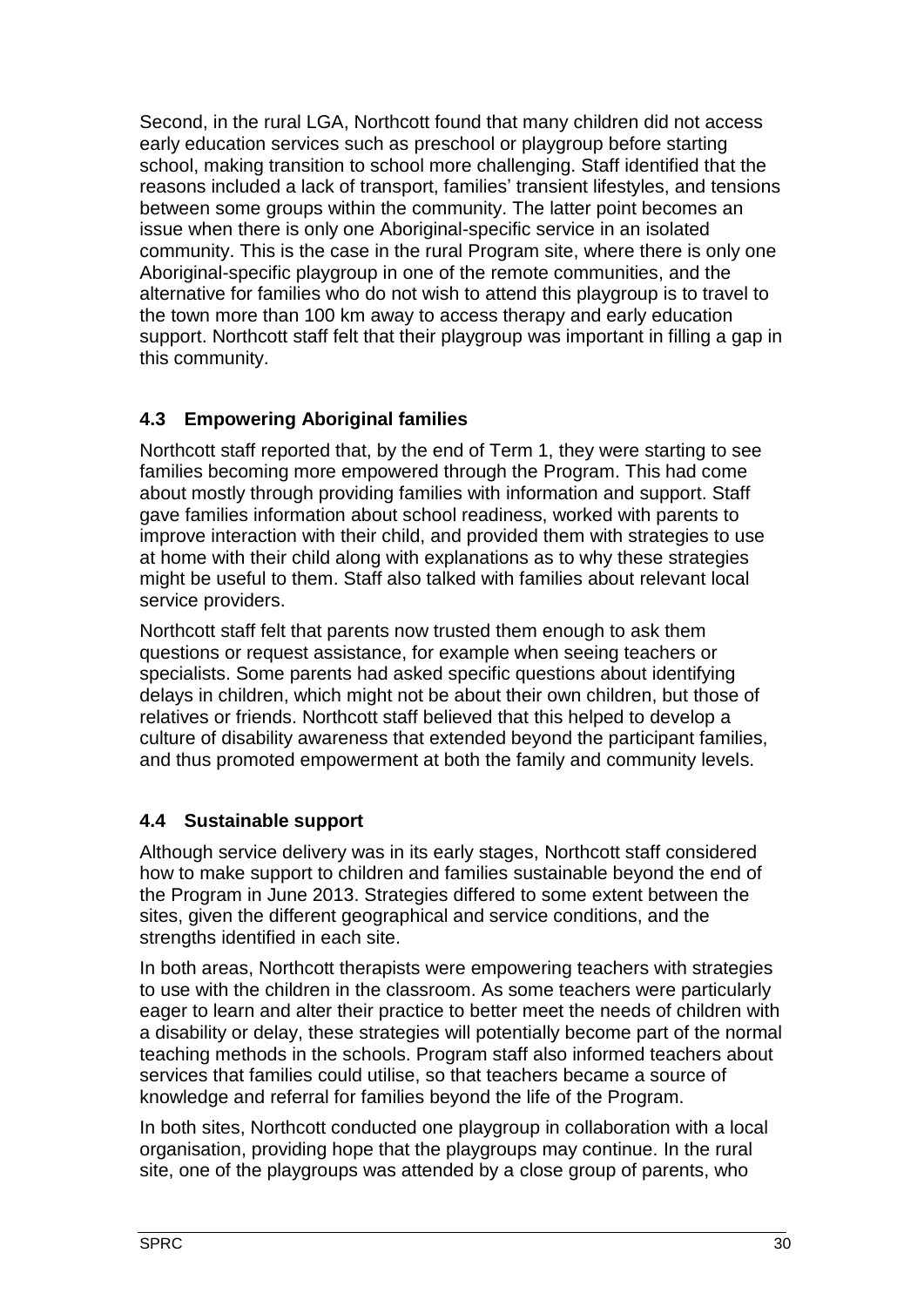were exploring the possibility of continuing the playgroup informally after the Program finished. This would provide ongoing community based support for these families. The difficulty with this plan, however, is the lack of transport in the town. A local service or organisation would have to take on the role of providing transport. Staff in the rural site also linked families into existing services with staff they trusted, to assist in the sustainability of support.

As mentioned above, parents in both sites were learning strategies to meet their child's specific needs. Staff felt this had significant implications for sustainability, as parents could integrate these practices into their future everyday lives. Additionally, as families were now confident to talk to Program staff about family issues, this might transfer to interactions with other service providers. In some instances, family relationships with other support services had already developed.

Northcott staff felt that sustainability in both sites could be facilitated by securing the support of people at an executive level in local organisations, schools and services.

## <span id="page-35-0"></span>**4.5 Summary**

In order to identify a child's support needs, Northcott staff first needed to develop a trust relationship with the parents. It could take several weeks before parents started talking about concerns for their child. Parents were provided with information and encouraged to discuss their concerns and explore various options for their child.

Support needs were related to the child's disability or developmental delay but also family issues such as accommodation or financial support. Northcott staff felt that working with the family around their broader situation and identifying support was important as it indirectly supported the child.

Identifying the particular needs of a child was difficult for many parents, but also for some preschool and school staff who had little experience in identifying and supporting children with disability, particularly in the rural Program site.

In Term 1, 2012, speech, hearing or occupational assessments were obtained for 27 of the 40 children in the Program (68 per cent).

A shortage of specialist services (e.g. paediatricians) in the rural site made it difficult to obtain adequate support for the children.

Northcott staff supported families to understand that school readiness could best be achieved if support started earlier than in the year before school.

In some remote communities in the rural site, many children did not attend early education services, due to lack of transport, transience, tensions in the community and a shortage of early education services.

Staff observed that by building trust with parents and talking with them about disability, school readiness and strategies to use with their child at home, parents became more empowered. Parents started asking questions and requesting assistance in communicating with schools.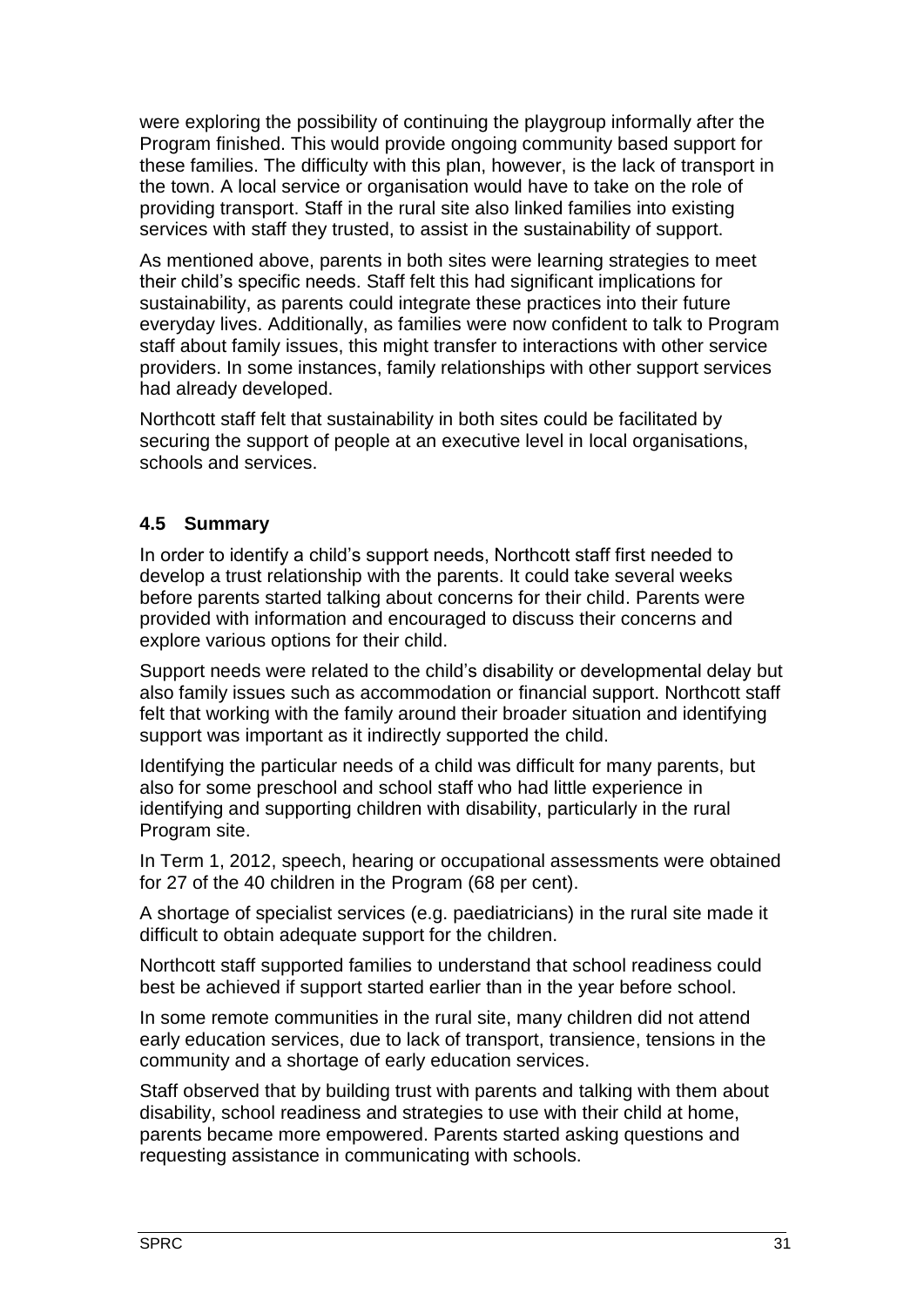To make support sustainable beyond the end of the Program, Northcott staff started teaching school and preschool staff strategies to use in the classroom, and informed them about disability services. In both sites, Northcott conducted one playgroup in collaboration with another organisation, and in the rural site they explored handing over a playgroup to the parents to run, but transport needed to be arranged. Parents in both sites were learning strategies to meet their child's specific needs after the Program would end.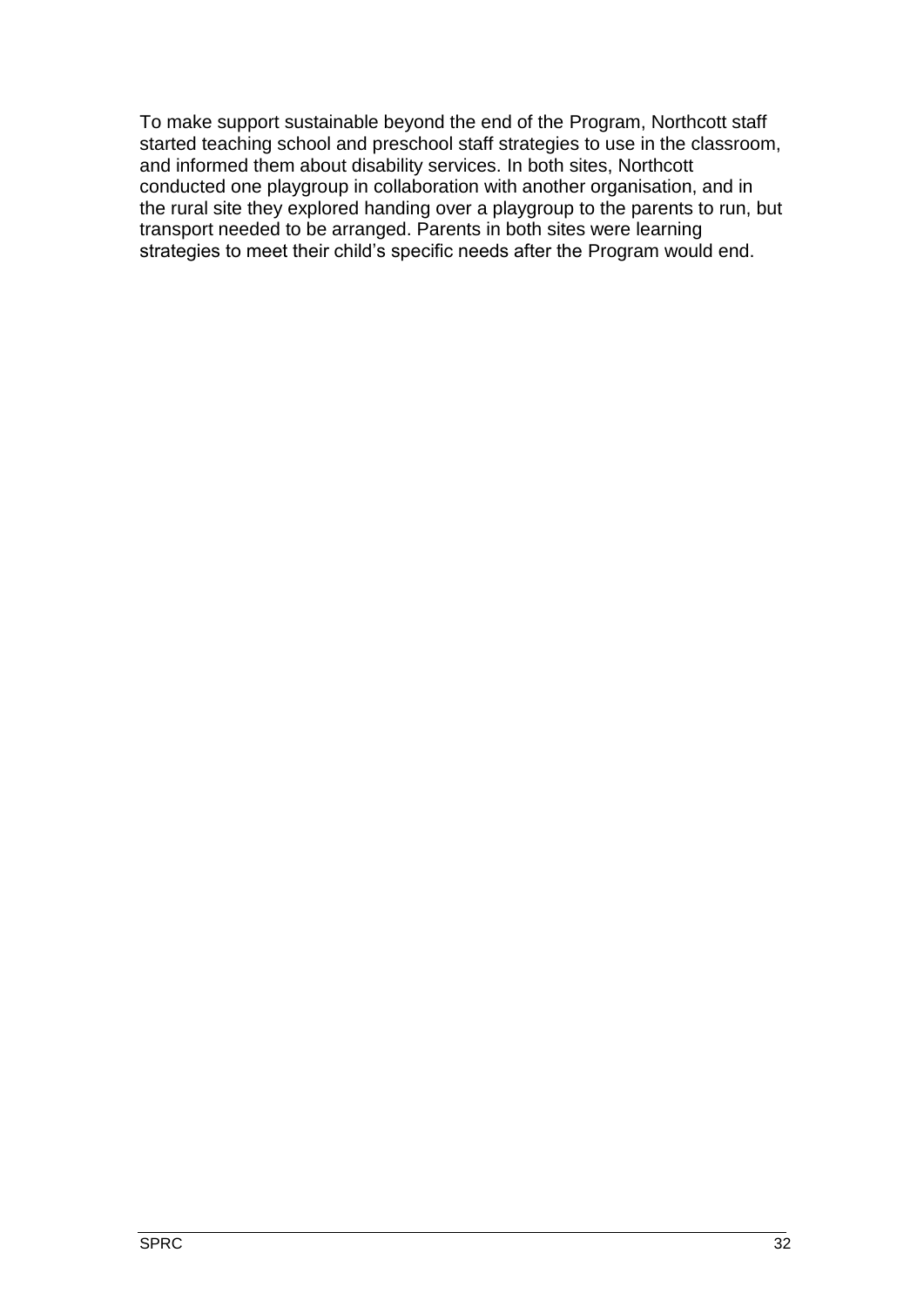# <span id="page-37-0"></span>**5 Implications for similar programs**

This section is based on the experiences of Northcott staff with the Program so far. It describes challenges that staff faced and their responses to these challenges, it identifies factors that helped the implementation of the Program, and it draws out implications for similar programs.

## <span id="page-37-1"></span>**5.1 Timeframe of the Program**

Northcott staff believed that programs such as this – which support Aboriginal families with children with specific needs and rely heavily on external supports – need a generous lead up time of at least one year before commencement of service provision. This time is needed to build trust in the local Aboriginal community and with preschools and schools; and to thoroughly plan the program to ensure that services are tailored to community needs.

Building trusting relationships in the service locations was identified by Northcott staff as a key element to success in this type of program model. Staff commented that it took a considerable amount of time – more than one year – of regular appearances at meetings and community events to develop relationships with Aboriginal families, communities and services. The process was greatly assisted when staff, or the organisation as a whole, had prior relationships with local services and communities. This occurred in the rural site, where the program coordinator was originally from the area, the community development worker currently lived in the community and was well connected, and Northcott as an organisation was highly regarded.

Program planning needs to include awareness of the dynamics in the community between different family groups and services, both Aboriginal and non-Aboriginal. Awareness of similar services in the community is also essential. In the urban Program site, few parents attended the two Northcott playgroups. Staff assumed this was because numerous playgroups already existed in the area. In response Northcott amalgamated the two playgroups into one, which made the remaining playgroup viable and freed up staff resources to provide Program services to more children in schools and preschools.

Once the program was established, Northcott staff felt that a longer service delivery time than one year would be helpful. As mentioned before, Program staff found it took months for parents to feel comfortable talking to them about family concerns or needs for their child. This shortened the period of service delivery for children and parents. Northcott staff believed that intended Program outcomes for children and families, such as school readiness and family empowerment, generally need longer-term support. The Program has since been extended by six months to June 2013.

# <span id="page-37-2"></span>**5.2 Staffing and logistics**

Recruiting staff to the Program was difficult in both sites, particularly in the rural site. There were limited numbers of applicants, and some of these had little or no experience and/or qualifications for the roles. The staffing model for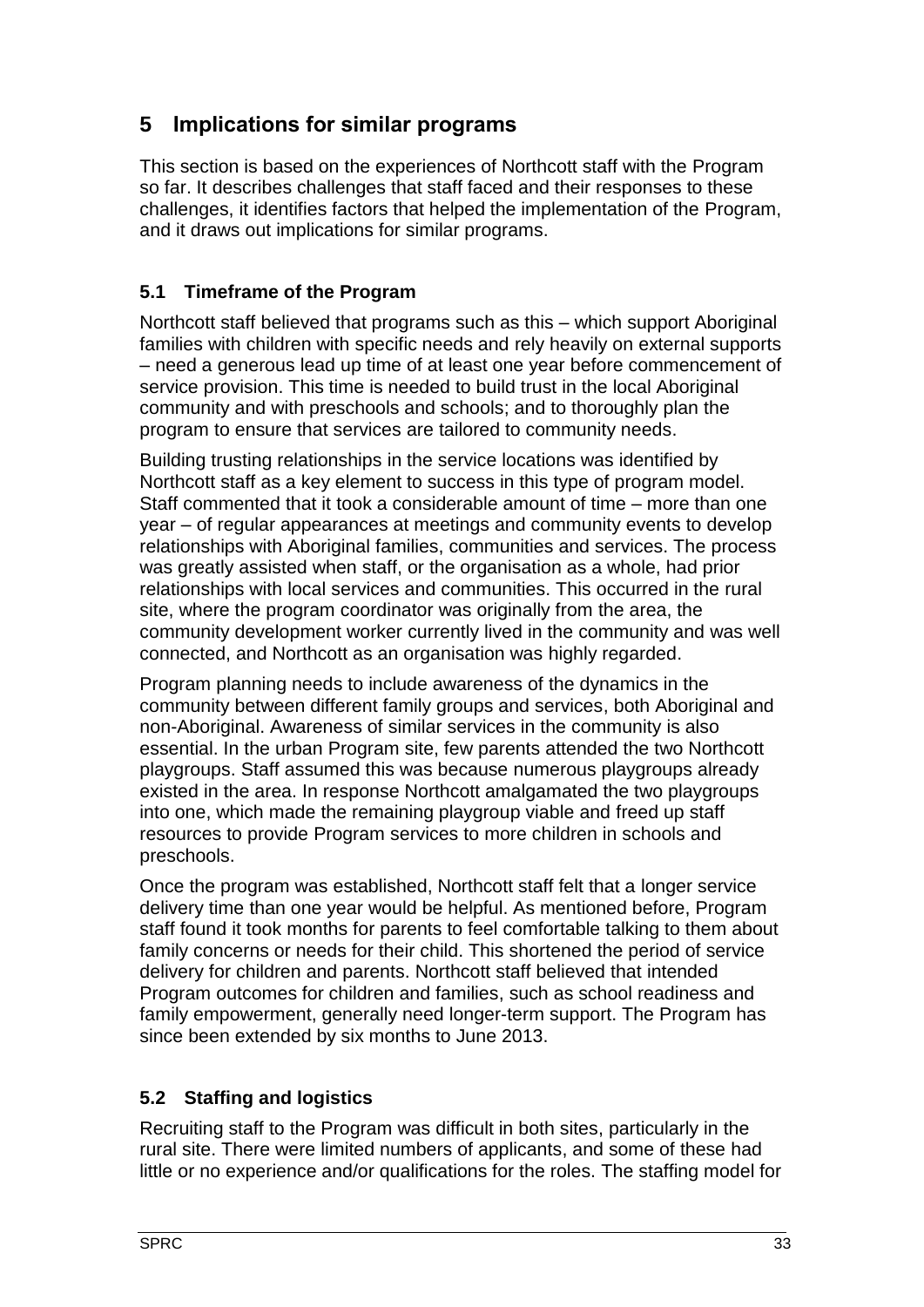the Program changed a number of times to accommodate recruitment problems. This included flying a coordinator between two sites, increasing the early educators' hours, modifying their roles for a short period, and utilising therapy staff from other Northcott programs.

The rural site was in an isolated area, where recruitment was difficult due to a smaller pool of potential qualified applicants. Potential applicants for the roles were also unaware of vacancies.

To enable recruitment of Aboriginal staff, Northcott liaised with job networks, including Aboriginal-specific networks and the National Disability Services (NDS) Aboriginal Jobs Together project, to advertise roles. This did increase the number of applicants. However, applicants experienced difficulty with the recruitment and interview process, including the documentation required for the application process and pre-employment probity checks. An application form was developed to simplify the recruitment process, and an Aboriginal staff member was on the interview panel where possible. Northcott felt that further consultation is required with job networks to assist applicants to be ready for interviews and pre-employment probity processes.

On commencement of employment within the Program, some Aboriginal staff had difficulty adapting to the work environment. Northcott has identified that for some Aboriginal staff the organisation may not have culturally appropriate work practices and environments. To begin addressing this issue, Northcott held a two-day training course for all executive, senior and some middle managers on policy development and guidelines for supporting Aboriginal staff. An action plan was developed and the first steps taken. Northcott formed an internal Reconciliation Action Plan (RAP) Working Group. The purpose of the group is to develop a business plan which formalises Northcott's contribution to reconciliation by identifying clear actions with realistic targets in consultation with Aboriginal and Torres Strait Islander communities, organisations and leaders. The RAP is also about embedding cultural change within Northcott, through building good relationships, creating meaningful opportunities and respecting the contribution of Aboriginal and Torres Strait Islander communities. For example, Northcott linked its Aboriginal family and community worker roles to traineeships offered via the NDS Aboriginal Jobs Together project.

In addition to recruitment difficulties, a shortage of available staff hours for Program work was an issue in the rural LGA, as all Program staff were employed part-time. The two main service locations are more than 100 km apart, so that a roundtrip to run a playgroup takes three hours' travel time. Program staff in this site also highlighted the importance of communicating with families in person; however visiting families is often not practical due to the long distances. Staff suggested that if a program was located in a rural area and attempted to service outlying communities, an increase of staff hours, possibly to full-time, should be considered.

Northcott staff also felt that a project coordinator is needed in each site where the program is conducted, as dividing this role between two sites is difficult for both the coordinator and other program staff. The Program does have funding for two part-time project coordinators but had to amalgamate the positions due to recruitment difficulties. It is preferable that workers on the ground live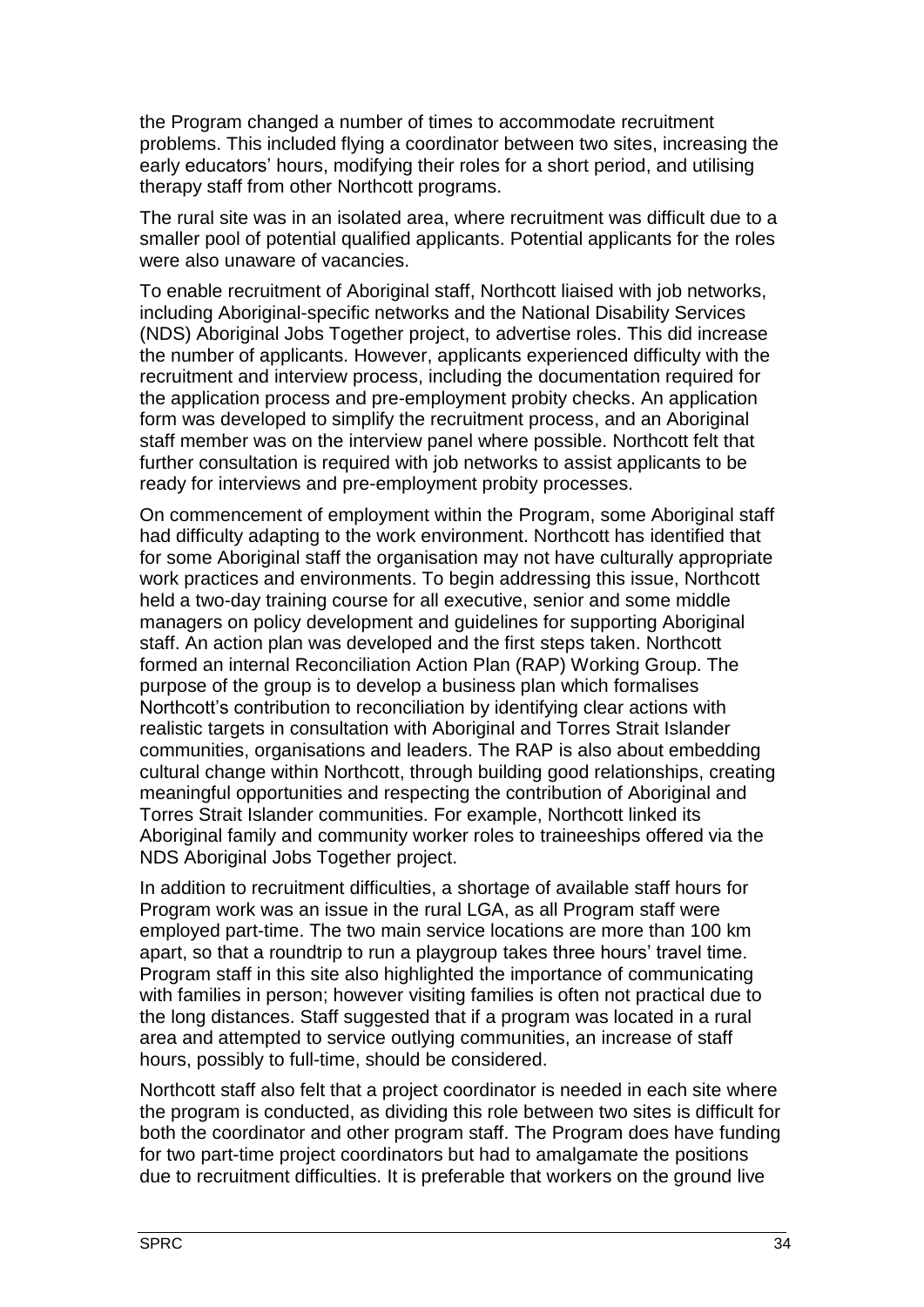close to where the program is situated, otherwise long commuting times may cause strain.

A shortage of available therapy services in the rural site initially seemed a barrier to Program success. This was addressed by Northcott through organising therapists based in Sydney to travel to the site. However, the location and caseload of the therapists mean that children in the rural site receive only one therapy session per month, and less if children cannot attend on the allocated day. Northcott staff compensated by developing alternative ways of providing therapy support in the interim, such as arranging telephone contact between parents and therapists, and learning therapy strategies to implement with the children, their families and the preschool/school staff.

## <span id="page-39-0"></span>**5.3 Partnerships with schools and service providers**

Programs such as this rely heavily on the support and involvement of local schools, preschools and service providers to meet the specific needs of participating children. Therefore close partnerships are essential for these programs to succeed.

Northcott staff had different partnership experiences in the two Program sites. In the urban schools and preschools, many teachers had experience with disability issues and seemed keen to learn from the therapists about how to best work with children with additional needs, and to attend training or information sessions associated with the program. Teachers worked well with Program staff and other services, and this was a key facilitator in communicating with parents and setting Program goals. In contrast, many school and preschool staff in the rural site appeared to have less experience with disability support, and they seemed unsure of what training they needed.

Northcott staff believed that the reasons for such differences were related to school staffing and internal communication issues. In the urban site teachers seemed highly experienced, and communication from preschool and school management down to classroom teachers appeared to work well, which helped service provision. In the rural site, Program staff stated that their communication with preschool and school staff was problematic or challenging for reasons such as high staff turn-over, part-time staff, or staff with limited experience or training due to the fact that they had only recently graduated.

Northcott staff in the rural site also observed that communication within schools and preschools was limited, with negative impacts on the Program. For example, when the first visit from Northcott occupational therapists and speech pathologists occurred, the classroom teachers in one primary school were unaware of it. The therapists arrived in the afternoon, as they had been advised by school management, but the teacher felt that the visit should have been conducted in the morning. Additionally, the management of the preschool participating in the Program had not organised the children to be present on the day of the therapists' visit.

Forming partnerships with local Aboriginal service providers also evolved differently in both sites. In the rural site, the main local organisation was highly supportive of the Program. Northcott staff thought this was because Northcott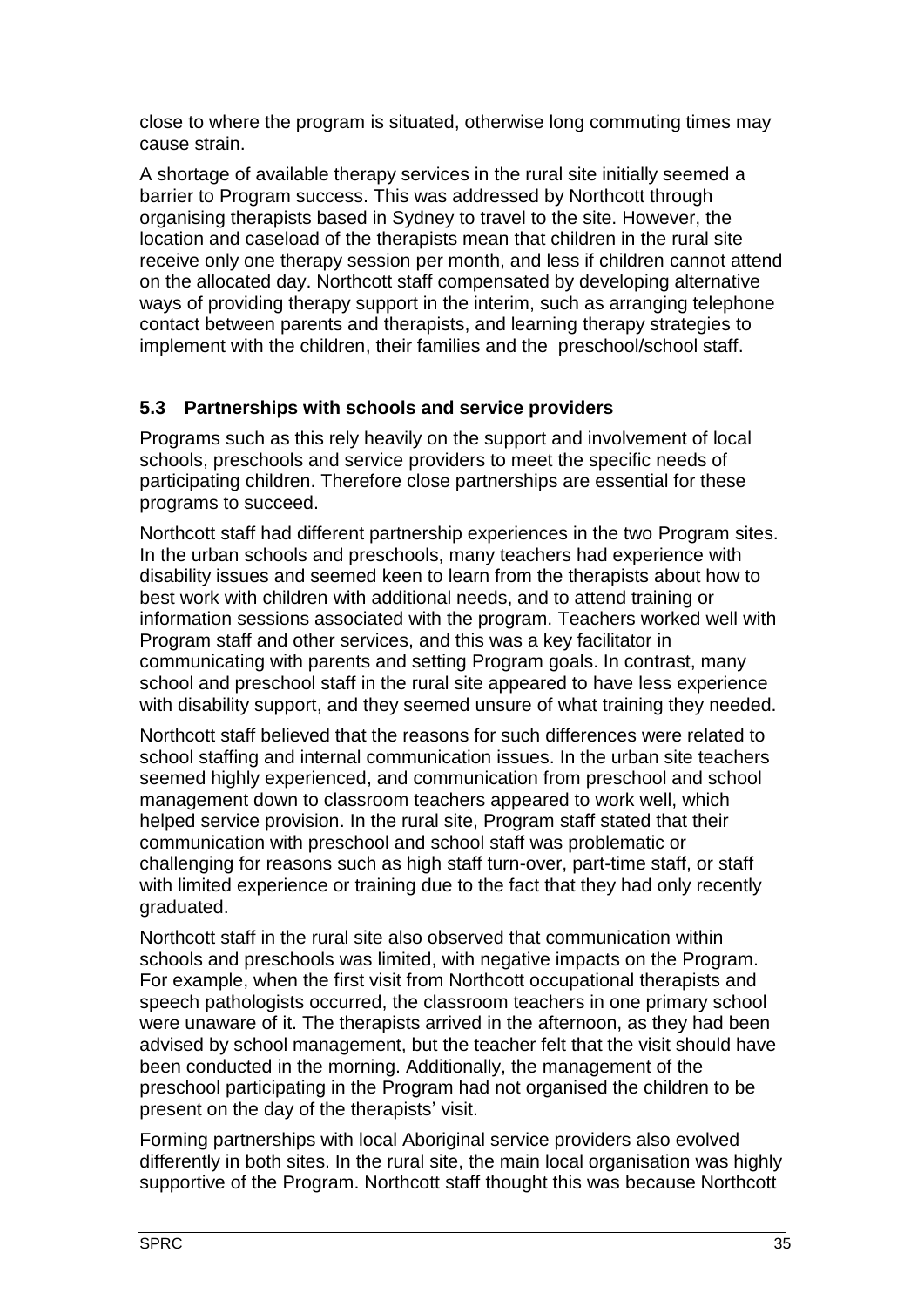was already well known to the Aboriginal organisation, and established relationships existed. In addition, the Northcott project coordinator was originally from the area and helped Program staff to make initial contact. The local Aboriginal organisation facilitated contact with Aboriginal families and provided practical support to the Program, by allowing staff to garage their van on their premises and letting them use their community hall for the playgroup for free. Program staff were in constant contact with the organisation.

In the urban site, however, Northcott was not well known, and previous relationships with Aboriginal organisations were limited. This created a barrier for workers trying to engage some Aboriginal services, and it delayed service delivery to families because the Program needed more time to become established within the community. Over time, relationships were formed, which Northcott staff attributed to continuing to communicate with people and organisations in the community. When they were initially not able to engage one of the main local Aboriginal organisations, staff used other ways to connect with the community, through attending interagency meetings in the local area. This process engaged the Aboriginal organisation indirectly, and towards the end of Term 1 the organisation started referring families to the Program.

In addition to schools, preschools and Aboriginal organisations, the wider local service system also needed to be considered. In the urban site, a number of services initially appeared to be hesitant to refer clients and work with the Northcott Program. Staff thought this was because a large number of early intervention supports and programs already existed in the area, so services felt little need to engage with another provider; in addition, Northcott was not well known. In contrast, in an area with fewer services, such as the rural Program site, Northcott staff observed that any new service was warmly welcomed.

## <span id="page-40-0"></span>**5.4 Engaging families and communities**

Northcott staff found that when engaging some families to participate in the Program, it seemed effective to explain that it was a school readiness and support program generally as well as a disability-specific program. In doing so, parents who were fearful of stigma or who did not want to label their child as having a delay or disability felt more comfortable participating. Other parents would be hesitant to join a disability program because their child had not been diagnosed with a disability, or the family did not view their child's needs as a disability or delay. Northcott staff felt that the flexible eligibility criteria for the Program helped. Not requiring a previous disability diagnosis was a key facilitator in recruiting families. It also helped engage children who would otherwise not have received support, and it responded to practical considerations: the shortage of health specialists in the rural site made it difficult for families to obtain a diagnosis.

Once children were enrolled in the Program, maintaining contact with the family could be difficult. Northcott staff in both sites found it hard to reach some families by phone. This posed issues particularly for the rural site due to the need to travel long distances to visit a family.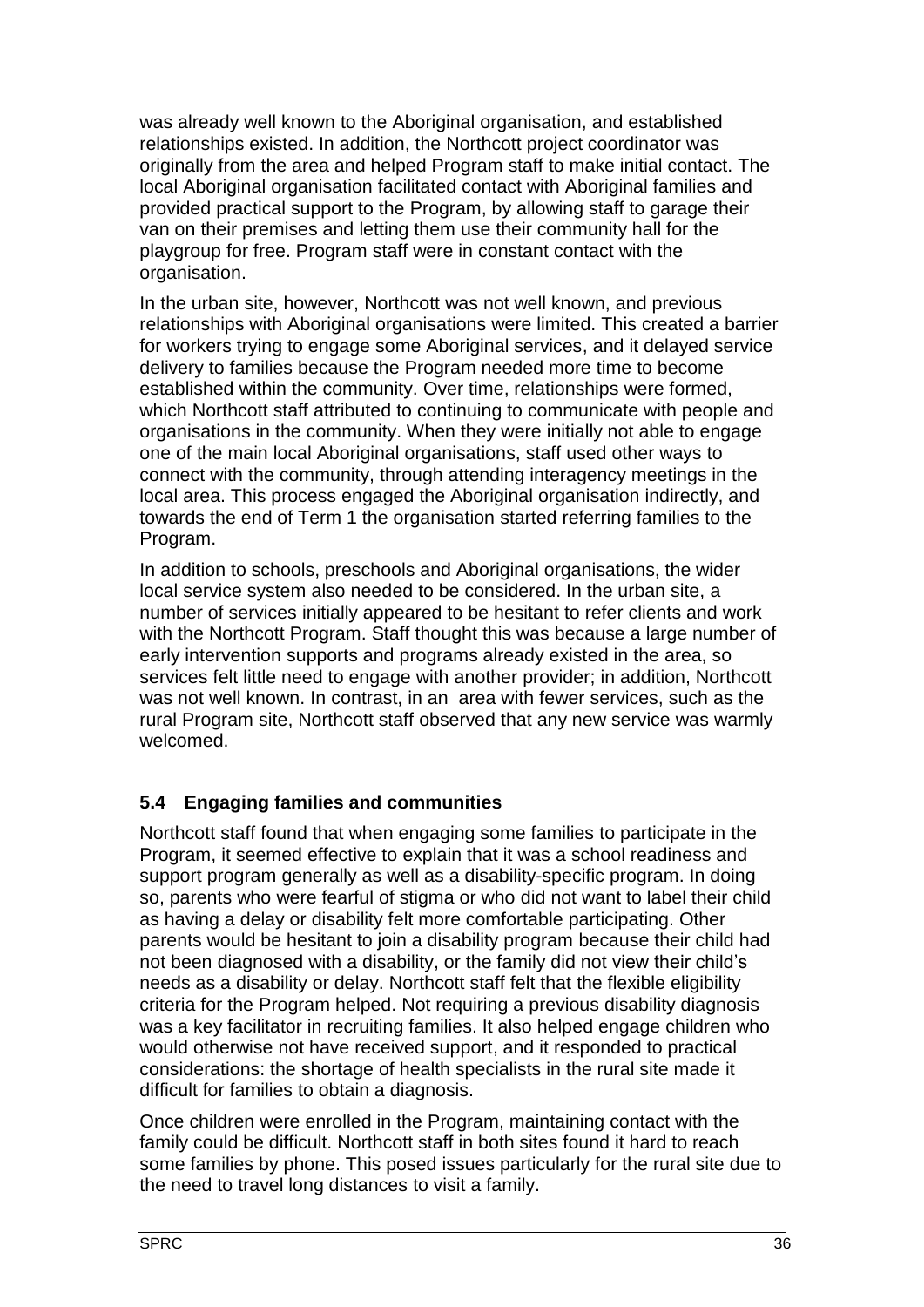Achieving outcomes for children in similar programs requires engagement of extended families and entire communities. Northcott staff reported that in some cases extended family members participated in the program, rather than the parents. Staff suggested that community education about disability issues needed to be wide so that everyone was aware of how best to meet the needs of children with disability or delay. This would also help to overcome another challenge that Northcott staff faced in the rural site: many children were not accessing early childhood education services such as playgroup and preschool, and these were especially difficult to reach.

## <span id="page-41-0"></span>**5.5 Summary**

The Program needed a lead up time of at least one year to build trusting relationships with local service providers and the Aboriginal community. Prior relationships helped.

In planning a program, the local service system needs to be considered. New services have to fill a gap rather than duplicate existing services.

A longer service delivery time would help to achieve outcomes such as school readiness and family empowerment.

The recruitment of staff for the rural site was difficult due to the smaller pool of potential qualified applicants. Flexibility with the staffing model helped to compensate.

Strategies that could be used to assist with recruitment and retention of Aboriginal staff are: an investment in training for managers to support staff in culturally appropriate ways, developing relationships with job networks, and assisting staff to access qualifications whilst on the job.

Service delivery in rural sites requires long travel times and therefore more staff hours.

A project coordinator is needed on the ground in each site.

A shortage of available therapy services in rural sites can be partly compensated for by arranging therapists to visit, support via telephone, and staff training to provide some therapy strategies.

Successful partnerships with schools and preschools are facilitated by existing disability awareness among teaching staff and their openness to engage with the program, and by good internal communication within schools and preschools.

Partnerships with other local service providers are easier to establish if the program provider organisation (in this case Northcott) is well-known and staff have personal connections in the Aboriginal community.

Flexibility of service provision and continued communication between Program staff and service providers can build rapport for engagement.

Similar programs could benefit from equally flexible eligibility criteria. Not requiring a previous disability diagnosis helped to engage families who would otherwise not have received support for their child's disability or developmental delay.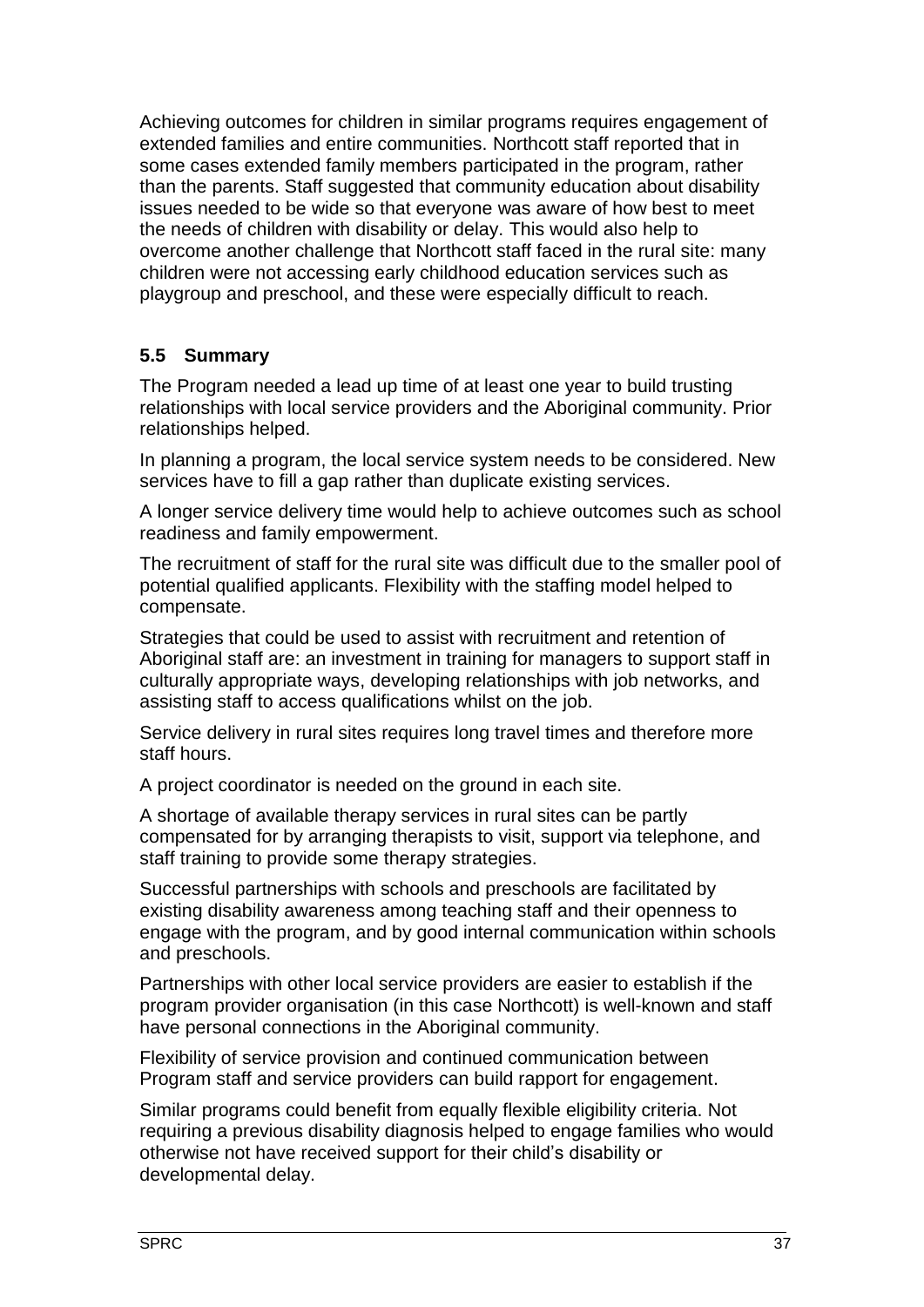Disability awareness and education should be provided widely to extended families and communities to best meet the needs of participating children.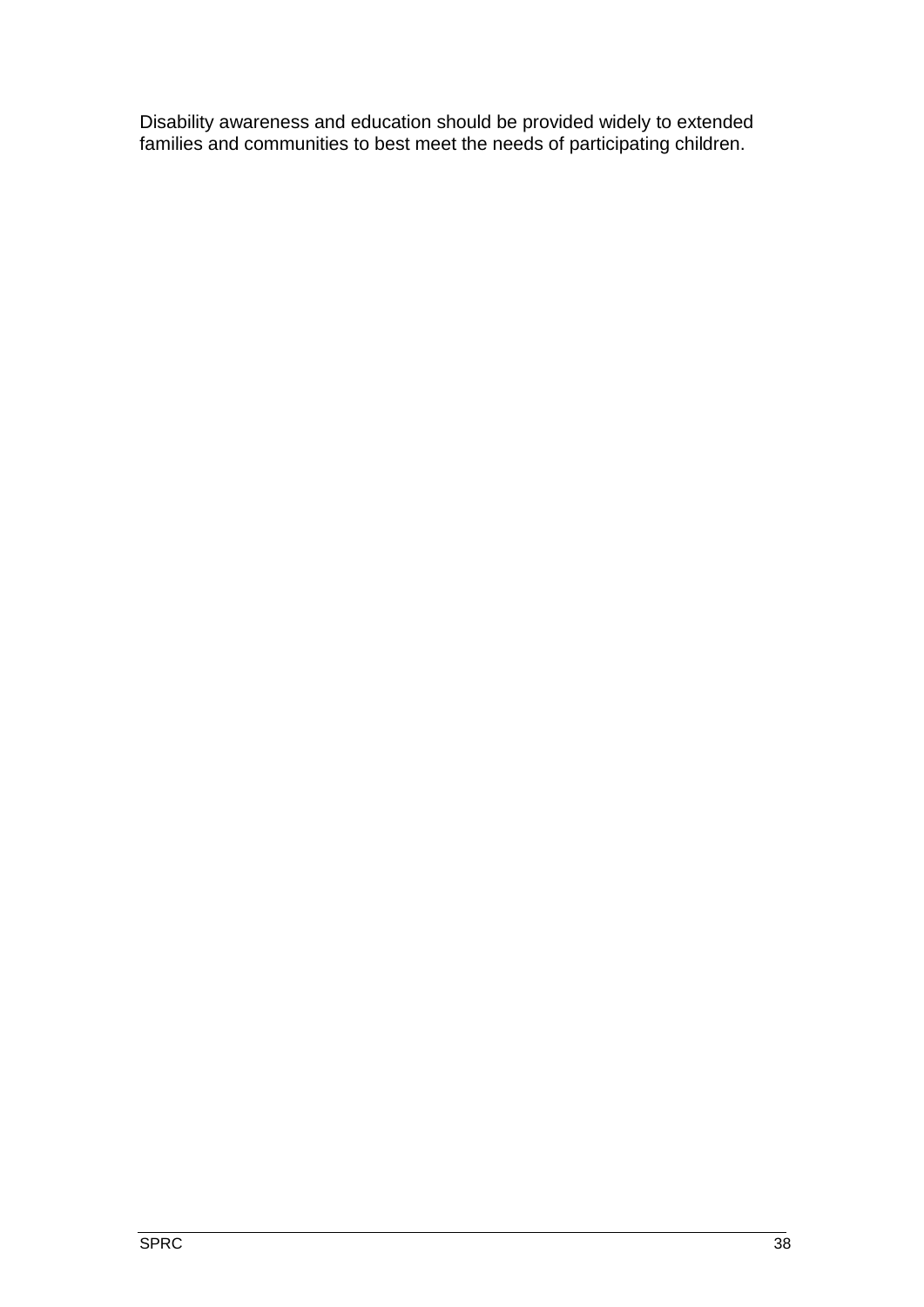# <span id="page-43-0"></span>**6 Conclusions**

The interim analysis for the evaluation raises a number of issues for the remainder of the Program, for similar programs, and for research methodology.

## **Program locations**

Implementation of the Program differed considerably between urban and rural locations.

- Staff recruitment and retention were more difficult in the rural than in the urban site.
- In the rural site, travelling long distances between spread-out communities took substantial proportions of staff time, which reduced the hours available for service delivery.
- A shortage of health specialist and therapy services in the rural site initially made Program implementation difficult. Northcott compensated by sending therapists from Sydney.

#### **Timeframes**

- Establishing the Program took a lead up time of more than one year, to build trusting relationships with local service providers and Aboriginal communities.
- Service delivery times of more than one year were needed to address wider family issues and achieve sustainable outcomes for children.

#### **Engagement of Aboriginal families, communities and local service providers**

- Northcott staff were able to engage Aboriginal families in the Program by explaining that it was a general support program as well as disabilityspecific; by allowing families time to build trust with Northcott staff; by identifying support for the family, in addition to the child's disability needs; and by achieving some short-term goals for the children, such as developmental assessments.
- Collaboration with schools and preschools was facilitated by experience with disability support among teaching staff, and by good internal communication.
- Partnerships with other local service providers were easier to establish where Northcott was well established and staff had personal connections in the Aboriginal community. Initial hesitance by service providers could be addressed by Northcott staff's continued communication with the community.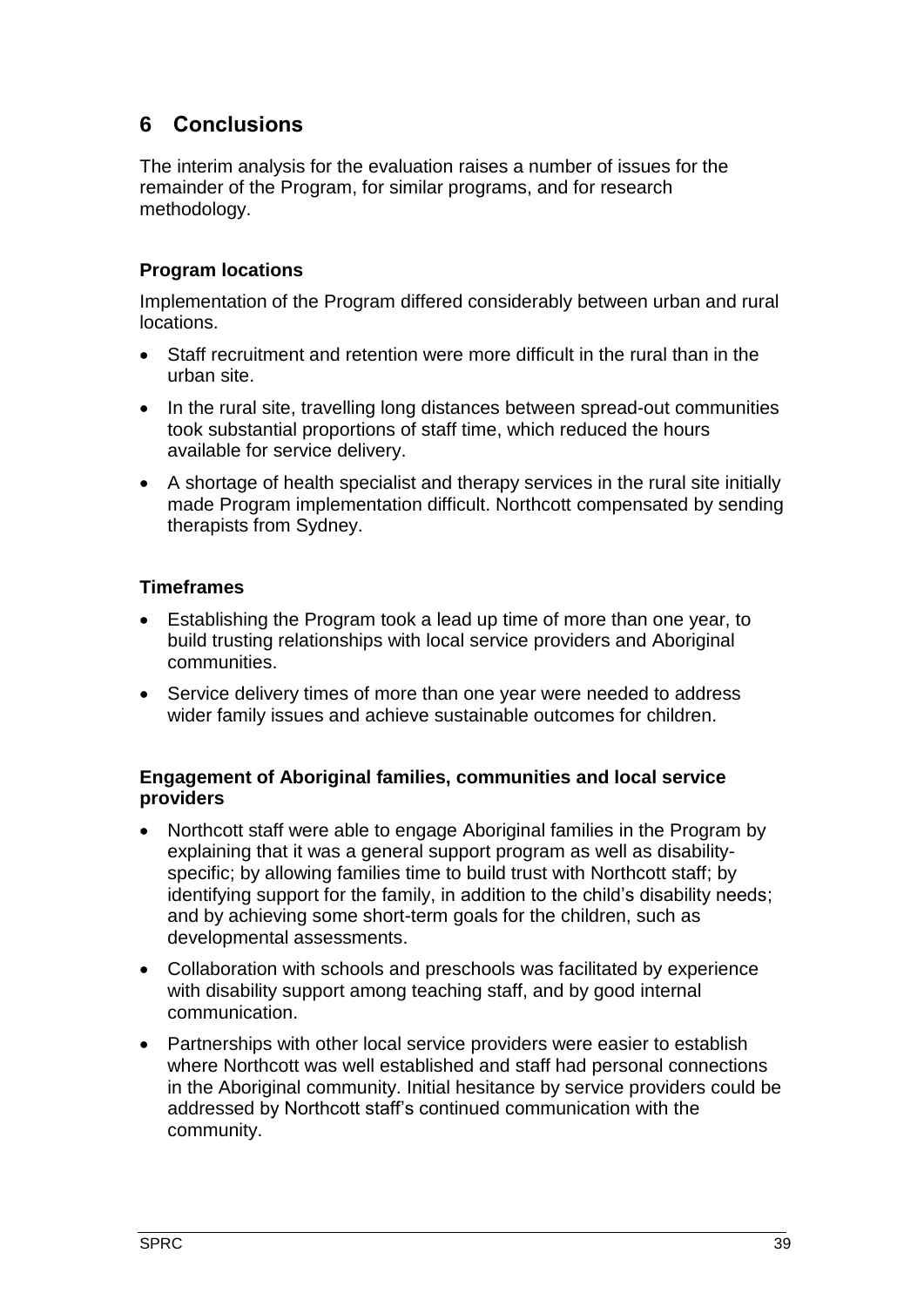#### **Research methodology**

- Participatory action research gave Northcott staff the opportunity to learn about evaluation, to collect and analyse data, and to improve the Program as it progressed.
- Staff found the process of data collection and analysis straightforward. They learned to manage the time required for both evaluation activities and service delivery.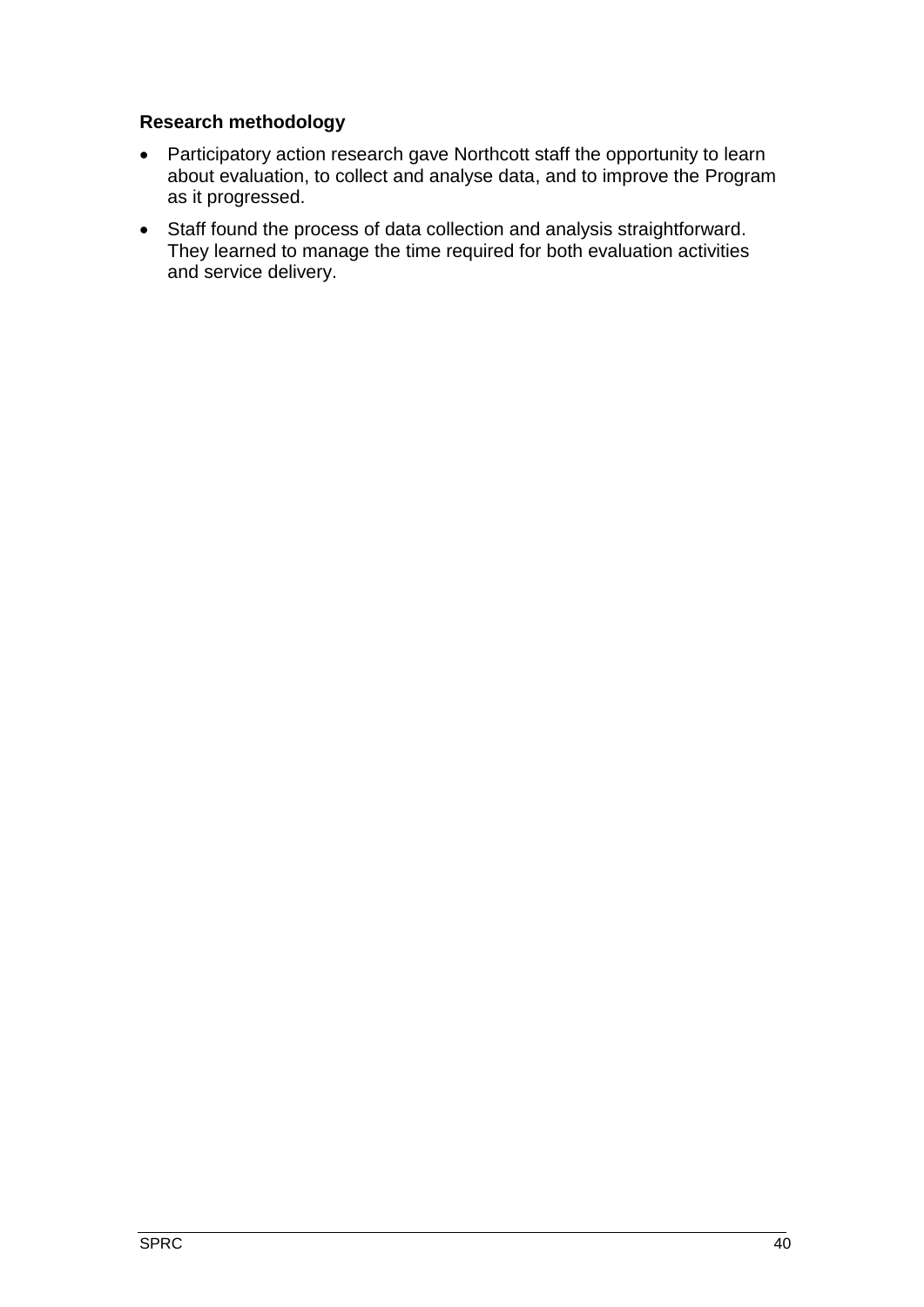# <span id="page-45-0"></span>**Appendices**

**Appendix A Family interview schedule first round** 

# **Family interview – Wave 1**

Name of interviewer: \_\_\_\_\_\_\_\_\_\_\_\_\_\_\_\_\_\_\_\_\_\_\_\_\_\_\_\_\_\_\_\_\_\_\_\_\_\_\_\_\_\_\_\_

Name of person being interviewed: \_\_\_\_\_\_\_\_\_\_\_\_\_\_\_\_\_\_\_\_\_\_\_\_\_\_\_\_\_\_\_\_\_

Date of interview:  $\Box$ 

This program is about supporting your child and your family. We want to know how it is helping you and how it could be improved.

First, can you please tell me a little bit about your child and your family?

Interviewer's notes:

• Now, at the beginning of the program, what are you hoping it can do for your child and your family?

Interviewer prompts:

- 1. Find support services and funding?
- 2. Get your child ready for school / support your child to stay in school?
- 3. Help with concerns in your home?
- 4. Give you ways of supporting your child?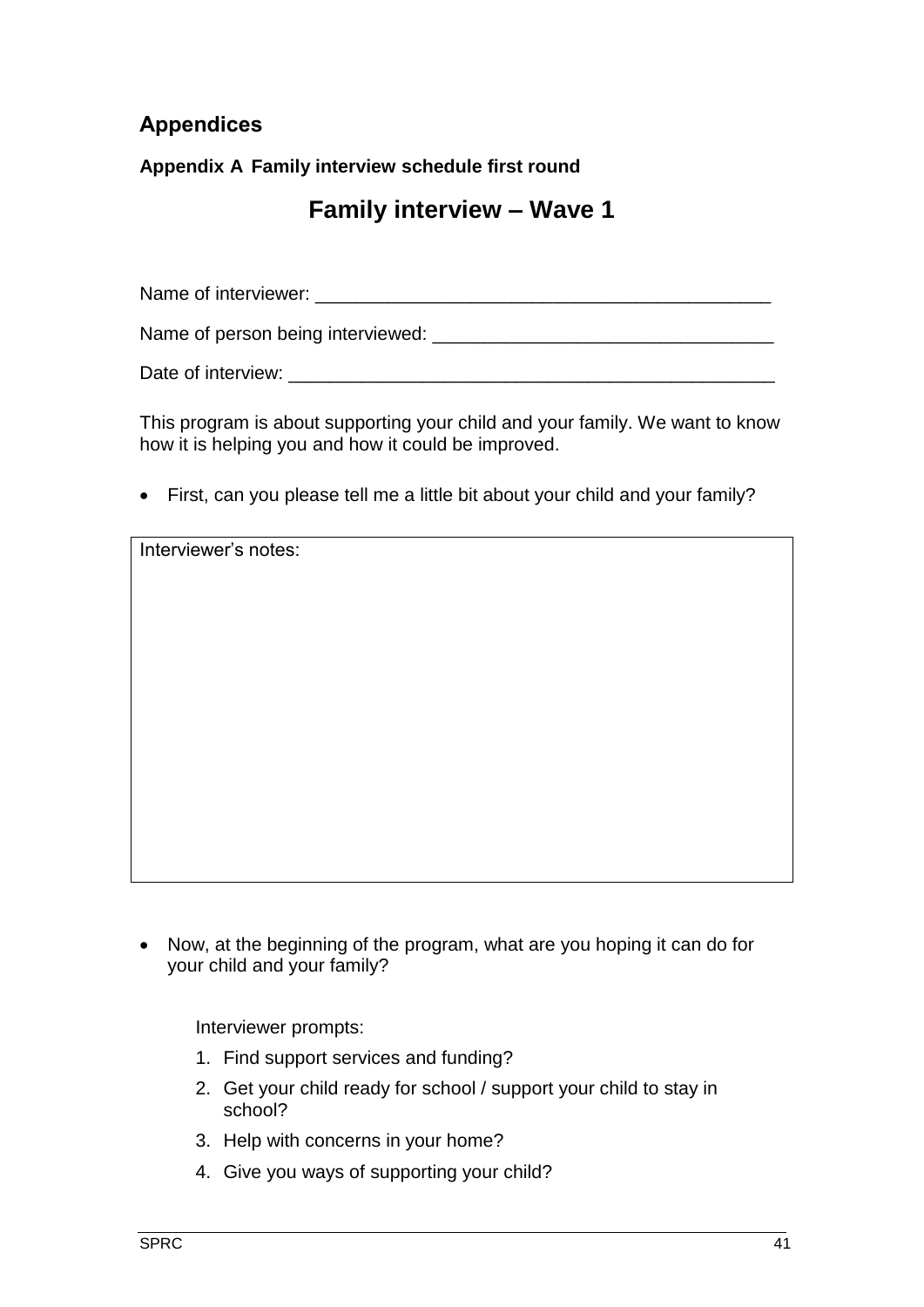- 5. Help your communication with the school / preschool?
- 6. Help with your child's additional needs?
- 7. Provide therapy sessions for your child?

If needed, use alternative prompts:

- 1. Therapy support
- 2. Playgroups / preschool and school support
- 3. Information sessions
- 4. Yarn-ups
- 5. Support plans
- 6. Case management

Interviewer's notes:

Thank you for taking part in this interview.

– End of interview –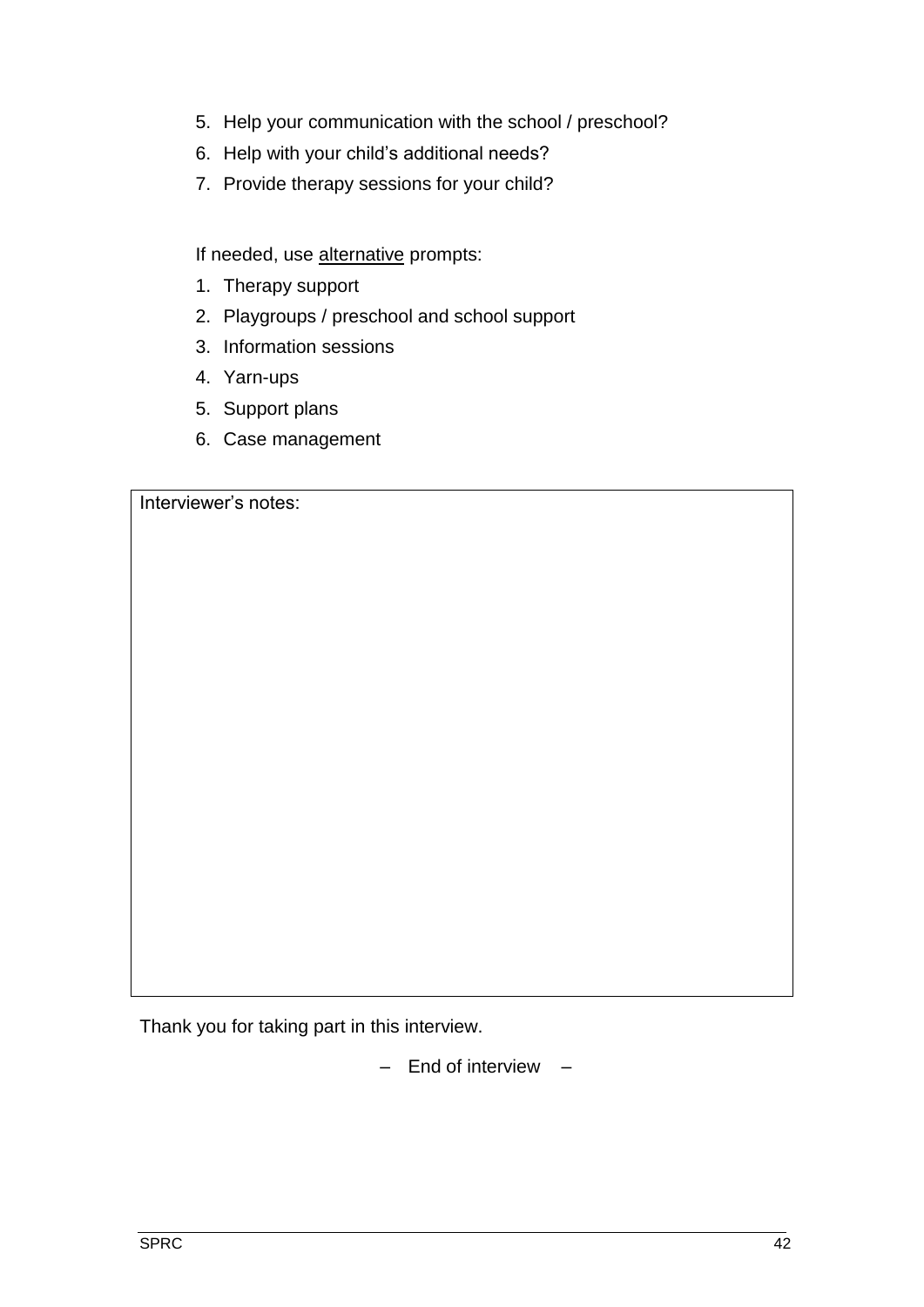**Appendix B Family interview schedule second round (draft)**

# **Family interview – Wave 2**

Name of interviewer: \_\_\_\_\_\_\_\_\_\_\_\_\_\_\_\_\_\_\_\_\_\_\_\_\_\_\_\_\_\_\_\_\_\_\_\_\_\_\_\_\_\_\_\_

Name of person being interviewed:  $\blacksquare$ 

Date of interview:  $\Box$ 

This program is about supporting your child and your family. We want to know how it has helped you and how it could be improved.

 Overall, have you found the program has helped your child and your family?

Interviewer's notes:

 What has the program helped you with most, and where has it not helped so much?

Interviewer prompts:

- o Find support services and funding?
- o Get the child ready for school / support the child to stay in school?
- o Help with concerns in your home?
- o Give you ways of supporting your child?
- o Help your communication with the school / preschool?
- o Help with your child's additional needs?
- o Provide therapy sessions for your child?

Interviewer's notes: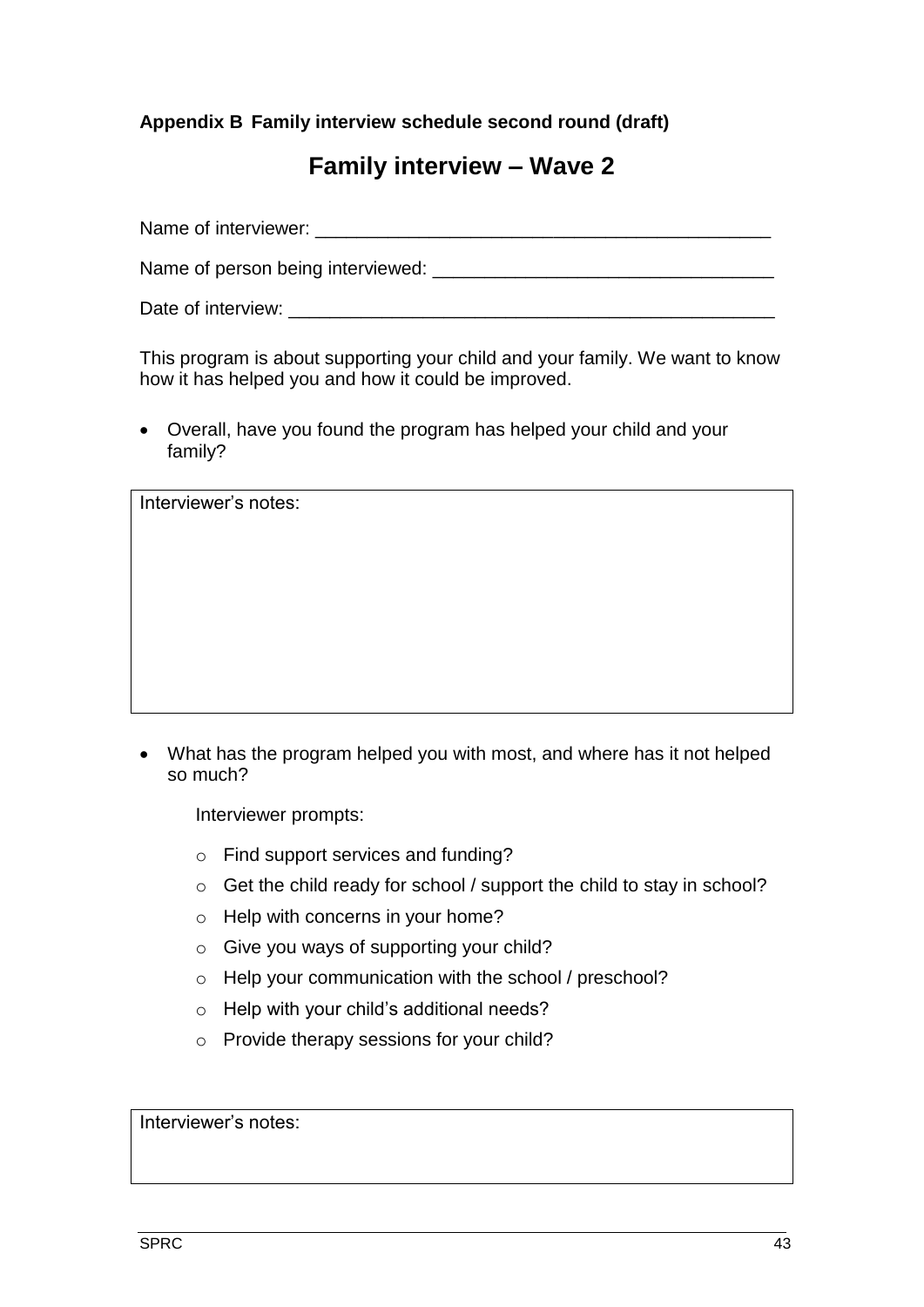• How did you like the various parts of the program?

Interviewer prompts:

What was good or not so good about them?

- o Therapy support
- o Playgroups / school readiness program
- o Training sessions
- o Yarn-ups
- o Support plans
- o Case management

Interviewer's notes: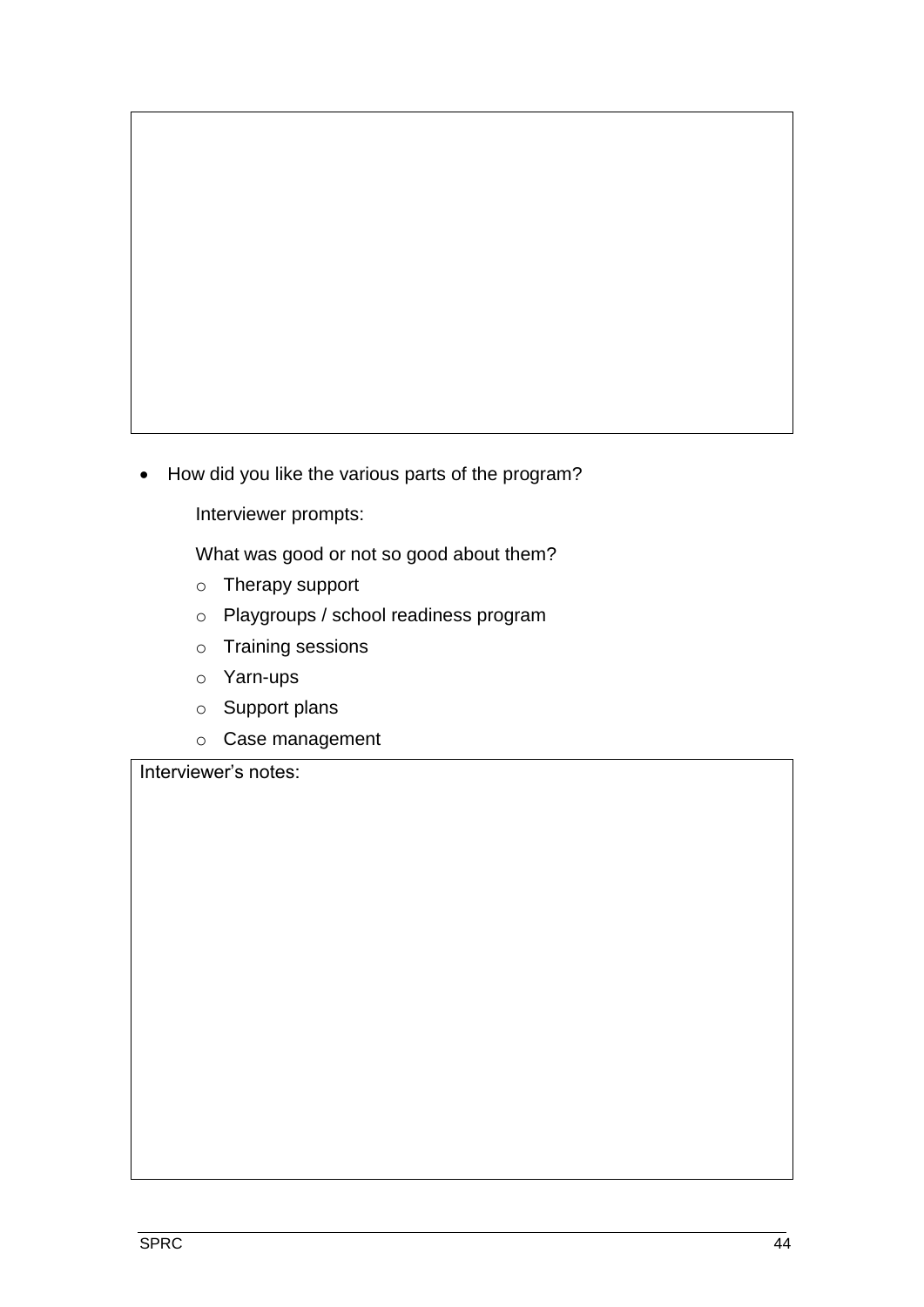What could be improved?

Interviewer's notes:

What other support would you have liked to get through the program?

Interviewer's notes:

 Do you have any other suggestions for future ways of supporting children with additional needs and their families?

Interviewer's notes:

Thank you for taking part in this interview.

– End of interview –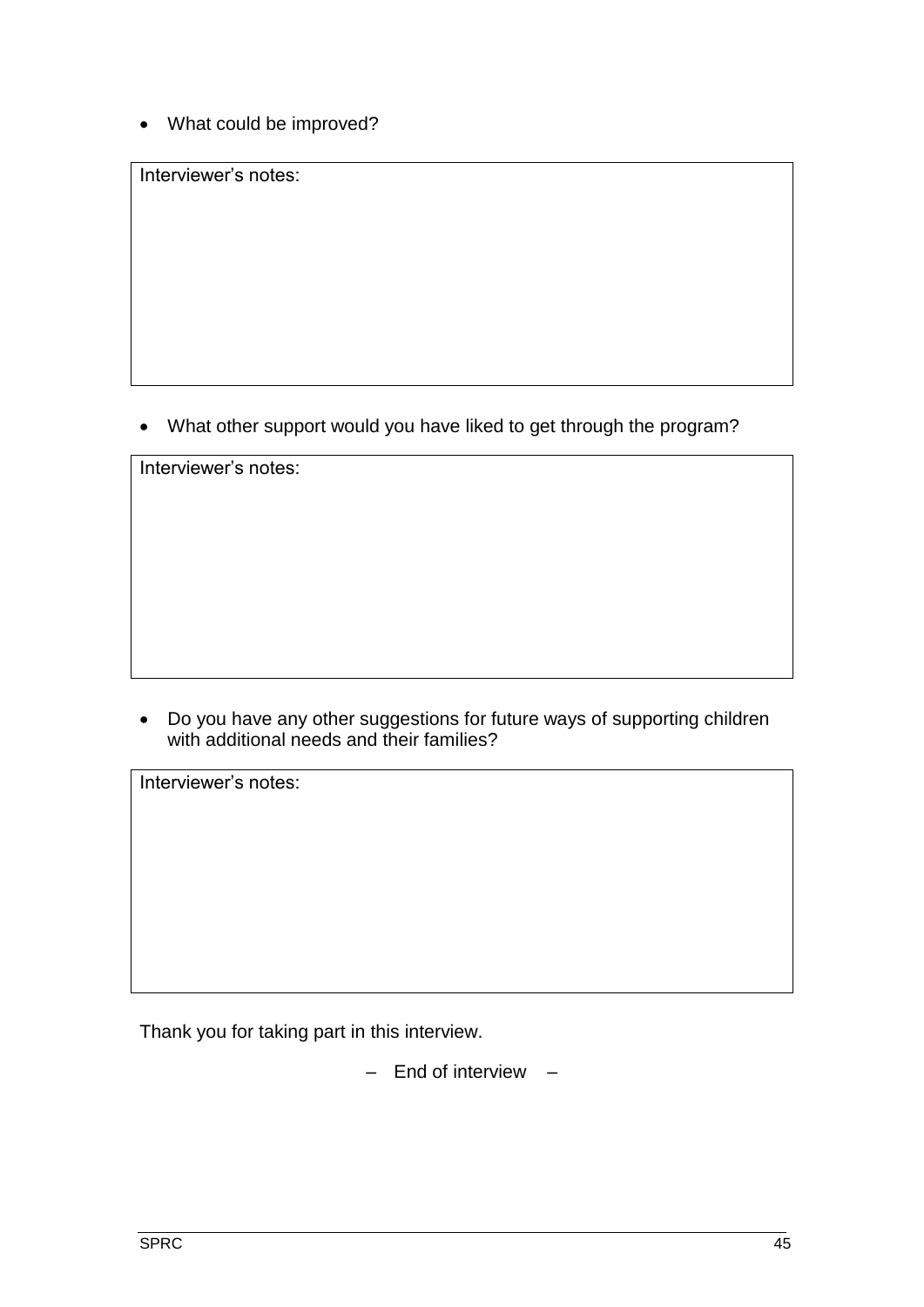#### **Appendix C Interview schedule for teachers and service providers first round**

# **Teacher/Service provider interview – Wave 1**

Name of interviewer:  $\blacksquare$ 

Name of person being interviewed: \_\_\_\_\_\_\_\_\_\_\_\_\_\_\_\_\_\_\_\_\_\_\_\_\_\_\_\_\_\_\_\_\_

Date of interview:  $\Box$ 

This project is about helping you to support children with additional needs and their families. We want to know how the project is helping you and how it could be improved.

What is your role here?

Interviewer's notes:

• How do you identify that a child has additional needs?

Interviewer's notes:

What strategies do you use to support a child with additional needs?

Interviewer's notes:

• How do you know what services exist in your community for a child with additional needs and their family?

Interviewer's notes:

 How do you know what funding exists for a child with additional needs and their family?

Interviewer's notes:

 What communication do you have with parents and families of children with additional needs?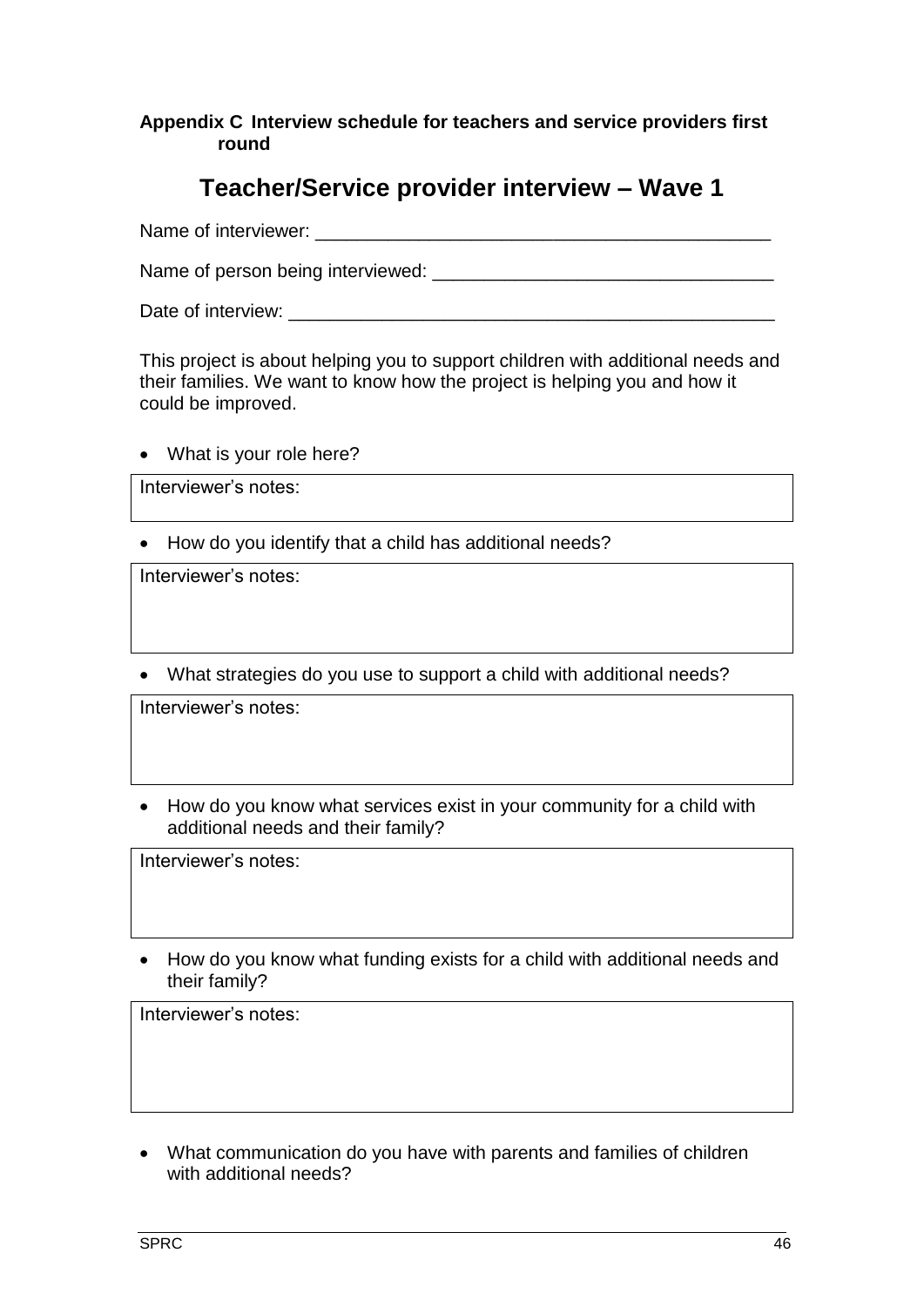Interviewer's notes:

What communication do you have with support services?

Interviewer's notes:

 What support are you currently provided with to assist children with additional needs?

Interviewer's notes:

• How would you like the project to help you in supporting children with additional needs?

Interviewer prompts:

- o Information about disabilities, strategies, services and funding
- o Communication with the management of your school or preschool
- o Helping to set up a parent support group

Interviewer's notes:

Do you have any other suggestions for the project?

Interviewer's notes:

Thank you for taking part in this interview.

– End of interview –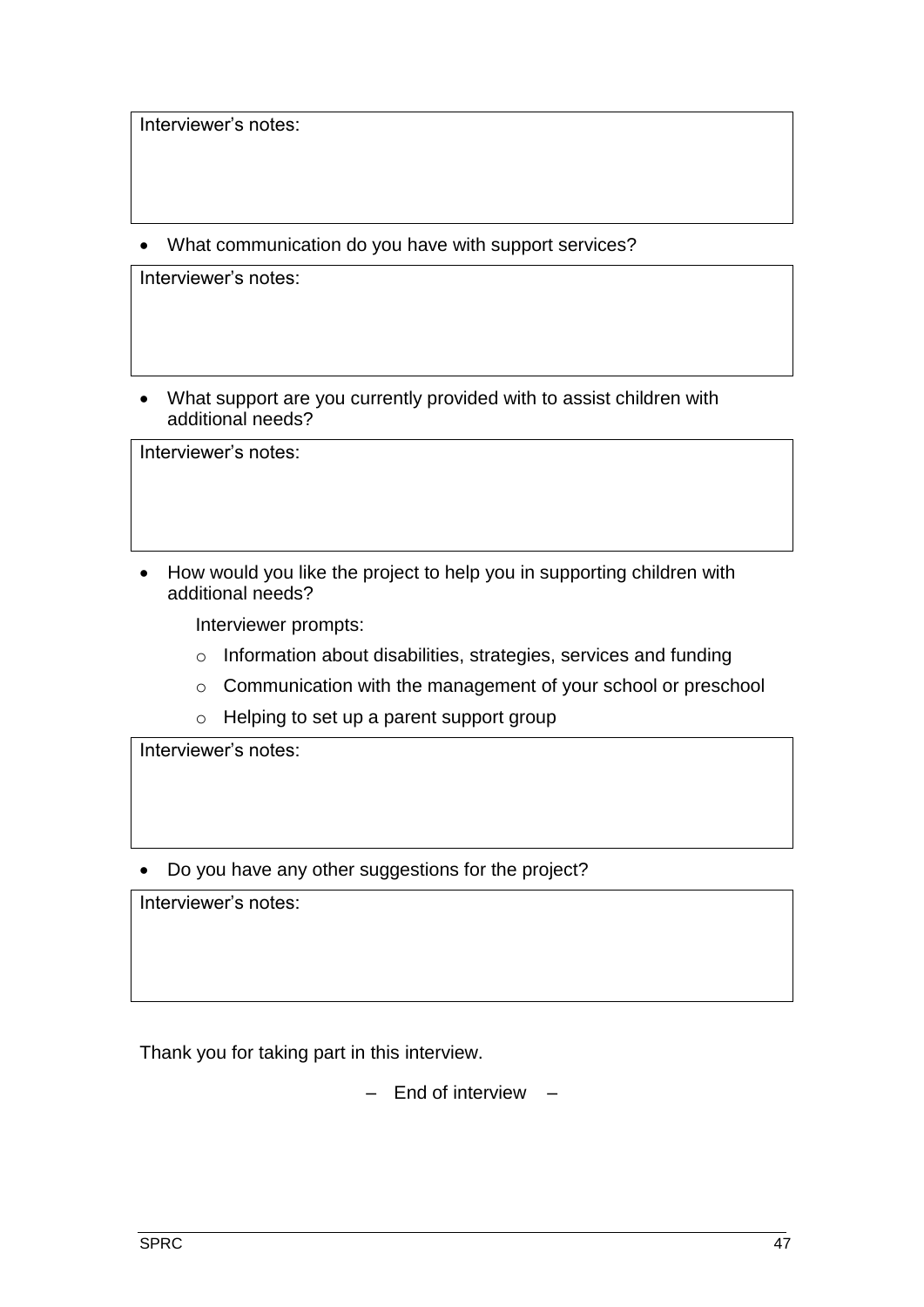#### **Appendix D Interview schedule for teachers and service providers second round (draft)**

# **Teacher/Service provider interview – Wave 2**

| Name of interviewer:              |  |
|-----------------------------------|--|
| Name of person being interviewed: |  |
| Date of interview:                |  |

This project is about helping you to support children with additional needs and their families. We want to know how the project has helped you and how it could be improved.

 What has changed because of the project in the way you identify that a child has additional needs?

Interviewer's notes:

 Have the strategies changed that you use to support a child with additional needs? If so, how?

Interviewer's notes:

• How has your knowledge changed of services in your community for a child with additional needs and their family?

Interviewer's notes:

• How has your knowledge changed of funding for a child with additional needs and their family?